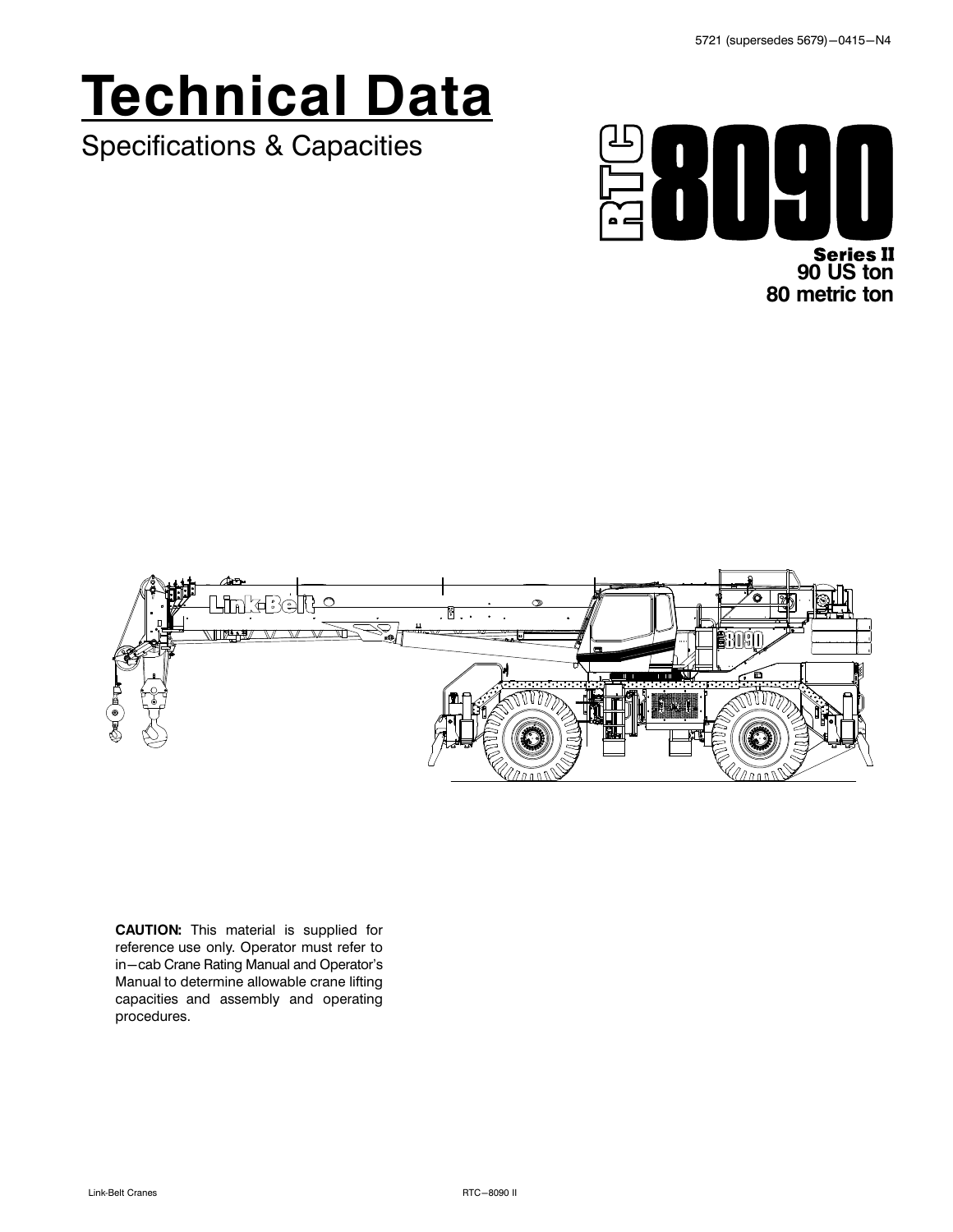5721 (supersedes 5679)-0415-N4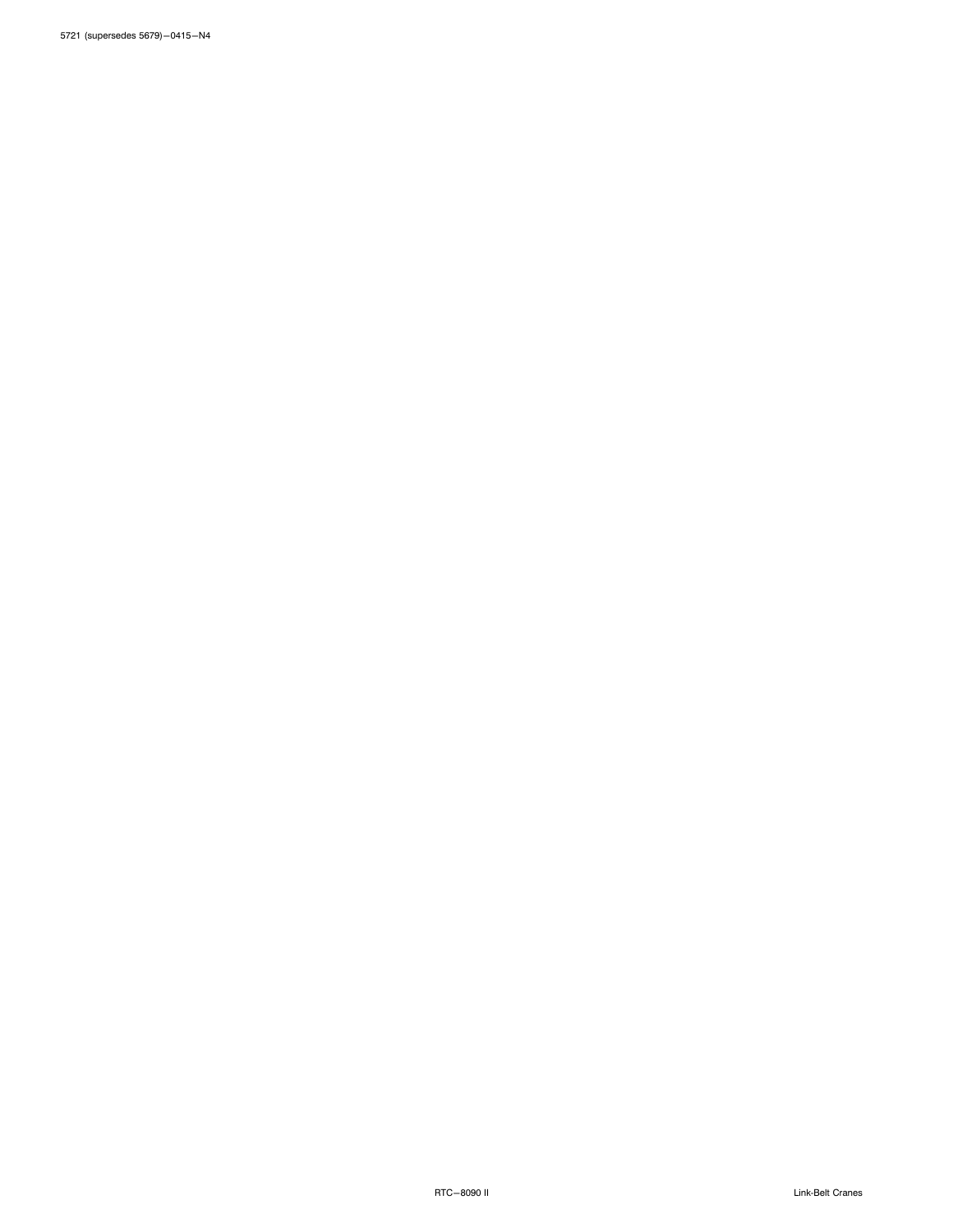### **Table Of Contents**

|                                                                                                | 1              |
|------------------------------------------------------------------------------------------------|----------------|
|                                                                                                | $\overline{2}$ |
|                                                                                                | 3              |
|                                                                                                | 3              |
|                                                                                                | 4              |
|                                                                                                | 4              |
|                                                                                                |                |
|                                                                                                | 4              |
|                                                                                                | 4              |
|                                                                                                | 4              |
|                                                                                                | 5              |
|                                                                                                | 5              |
|                                                                                                | 5              |
|                                                                                                | 5              |
|                                                                                                | 5              |
|                                                                                                | 5              |
|                                                                                                | 5              |
|                                                                                                | 5              |
|                                                                                                | 5              |
|                                                                                                | 5              |
|                                                                                                | 6              |
|                                                                                                | 6              |
|                                                                                                | 6              |
|                                                                                                | 6              |
|                                                                                                | 7              |
|                                                                                                | 8              |
|                                                                                                | 9              |
|                                                                                                | 10             |
|                                                                                                | 11             |
|                                                                                                | 12             |
| 19,200 lb Counterweight - Fully Extended Outriggers - 360° Rotation                            | 12             |
| 19,200 lb Counterweight - On Tires - Stationary - Boom Centered Over Front Between Tire Tracks | 13             |
|                                                                                                |                |
| 19,200 lb Counterweight - On Tires - Pick & Carry (Creep) - Boom Centered Over Front           | 14             |
|                                                                                                | 14             |
| 28,800 lb Counterweight - Fully Extended Outriggers - 360° Rotation                            | 15             |
|                                                                                                | 16             |
| 19,200 lb Counterweight - Fully Extended Outriggers - 360° Rotation                            | 16             |
|                                                                                                | 16             |
|                                                                                                | 16             |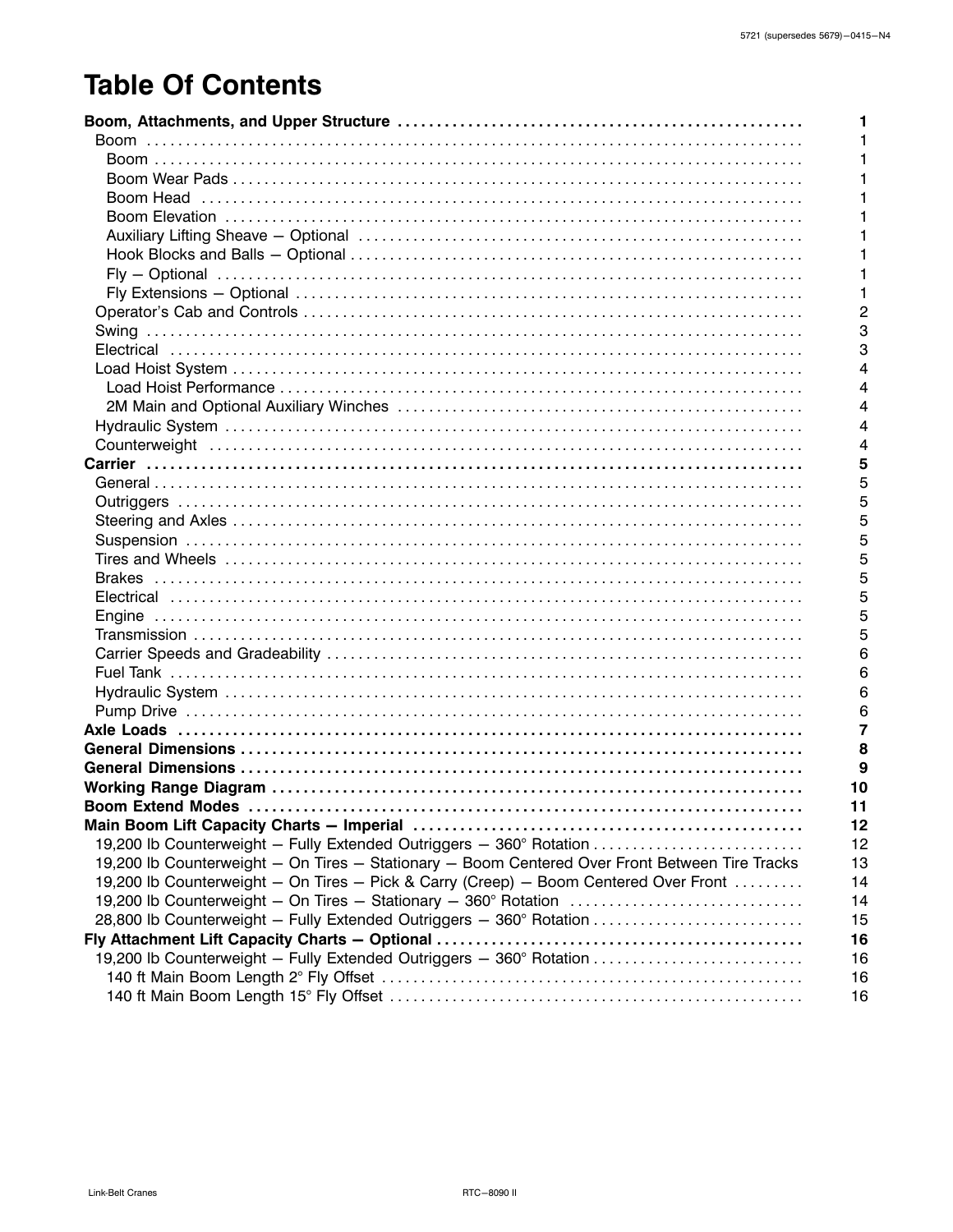| 19,200 lb Counterweight - Fully Extended Outriggers - 360° Rotation                       | 17 |
|-------------------------------------------------------------------------------------------|----|
|                                                                                           | 17 |
|                                                                                           | 17 |
| 28,800 lb Counterweight - Fully Extended Outriggers - 360° Rotation                       | 18 |
|                                                                                           | 18 |
|                                                                                           | 18 |
| 28,800 lb Counterweight - Fully Extended Outriggers - 360° Rotation                       | 19 |
|                                                                                           | 19 |
|                                                                                           | 19 |
|                                                                                           | 20 |
|                                                                                           | 20 |
| 8.8t Counterweight - On Tires - Stationary - Boom Centered Over Front Between Tire Tracks | 21 |
| 8.8t Counterweight - On Tires - Pick & Carry (Creep) - Boom Centered Over Front           | 22 |
|                                                                                           | 22 |
| 13.2t Counterweight - Fully Extended Outriggers - 360° Rotation                           | 23 |
|                                                                                           | 24 |
|                                                                                           | 24 |
|                                                                                           | 24 |
|                                                                                           | 24 |
|                                                                                           | 25 |
|                                                                                           | 25 |
|                                                                                           | 25 |
| 13.2t Counterweight - Fully Extended Outriggers - 360° Rotation                           | 26 |
|                                                                                           | 26 |
|                                                                                           | 26 |
| 13.2t Counterweight - Fully Extended Outriggers - 360° Rotation                           | 27 |
|                                                                                           | 27 |
|                                                                                           | 27 |
|                                                                                           | 28 |
|                                                                                           | 28 |
| 8.8t Counterweight - On Tires - Stationary - Boom Centered Over Front Between Tire Tracks | 29 |
| 8.8t Counterweight - On Tires - Pick & Carry (Creep) - Boom Centered Over Front           | 30 |
|                                                                                           | 30 |
| 13.2t Counterweight - Fully Extended Outriggers - 360° Rotation                           | 31 |
|                                                                                           | 32 |
|                                                                                           | 32 |
|                                                                                           | 32 |
|                                                                                           | 32 |
|                                                                                           | 33 |
|                                                                                           | 33 |
|                                                                                           | 33 |
| 13.2t Counterweight - Fully Extended Outriggers - 360° Rotation                           | 34 |
|                                                                                           | 34 |
|                                                                                           | 34 |
|                                                                                           | 35 |
|                                                                                           | 35 |
|                                                                                           | 35 |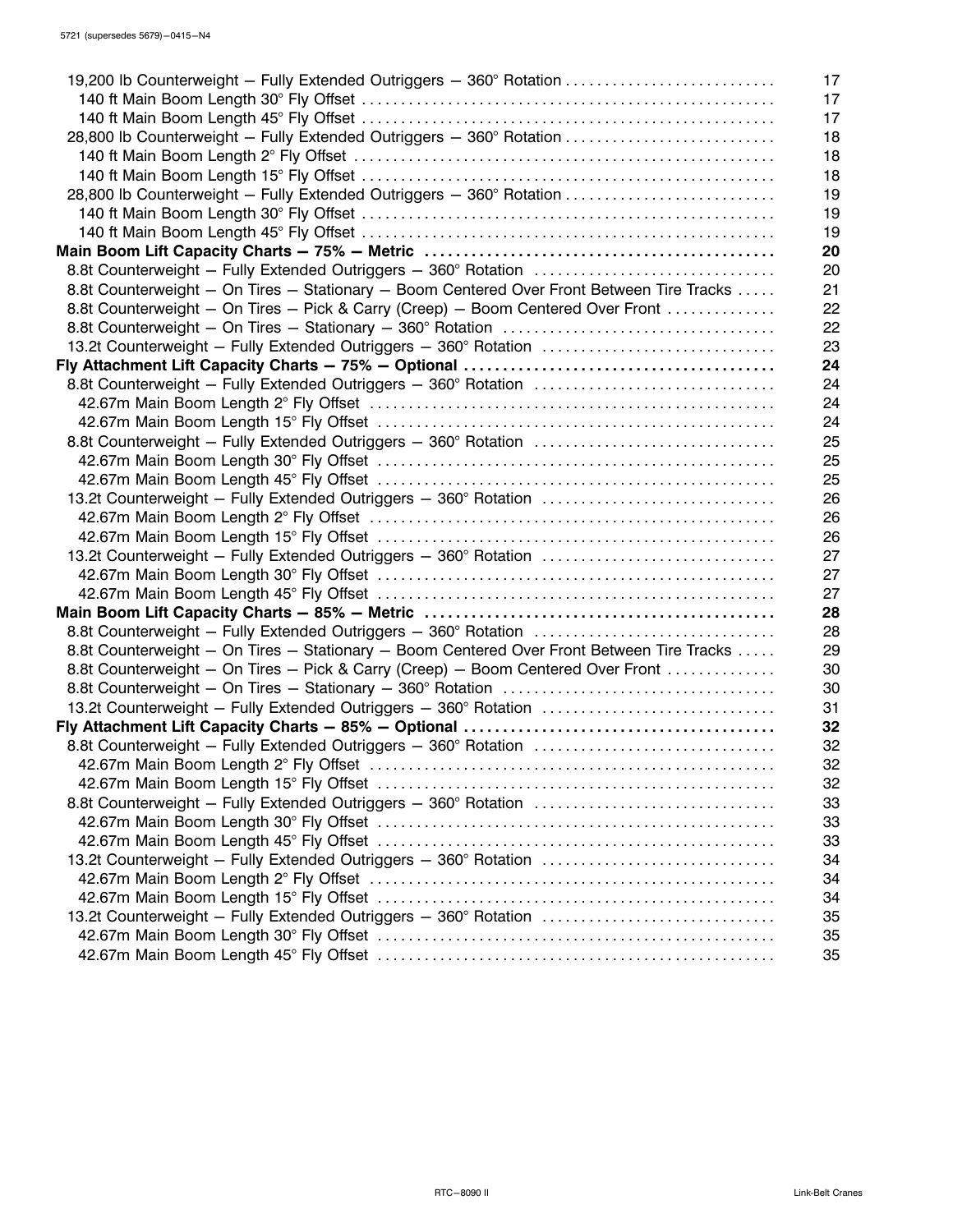## <span id="page-4-0"></span>**Boom, Attachments, and Upper Structure**

#### - **Boom**

**Design** - Five section, formed construction of extra high tensile steel consisting of one base section and four telescoping sections. The two plate design of each section has multiple longitudinal bends for superior strength. Each telescoping section extends independently by means of one double-acting, single stage hydraulic cylinder with integrated holding valves.

#### **Boom**

- 38–140 ft (*11.6–42.7m*) five section boom<br>• Three boom extend modes (FM1 through I
- Three boom extend modes (EM1 through EM3), controlled from the operator's cab, provide superior capacities by varying the extension of the telescoping sections:
	- EM1 extends to 140.0 ft (*42.7m*)
	- EM2 extends to 115.8 ft (*35.3m*)
	- EM3 extends to 76.5 ft (*23.3m*)
- Mechanical boom angle indicator
- Maximum tip height for each extend mode is:
	- EM1 is 149 ft 7 in (*45.6m*)
	- EM2 is 125 ft 9 in (*38.3m*)
	- EM3 is 87 ft 1 in (*26.5m*)

#### **Boom Wear Pads**

- Wear pads with Teflon inserts that self-lubricate the boom sections
- Bottom wear pads are universal for all boom sections
- Top wear pads are universal for all boom sections

#### **Boom Head**

- Five 16.5 in (*41.9cm*) root diameter nylon sheaves to handle up to ten parts of line
- Easily removable wire rope guards
- Rope dead end lugs on each side of the boom head
- Boom head is designed for quick-reeve of the hook block

#### **Boom Elevation**

- One double acting hydraulic cylinder with integral holding valve
- $\bullet$  Boom elevation:  $-3^{\circ}$  to 80°

#### **Auxiliary Lifting Sheave - Optional**

- Single 16.5 in (41.9*m*) root diameter nylon sheave<br>• Easily removable wire rone quards
- $\bullet$ Easily removable wire rope guards
- Does not affect erection of the fly or use of the main head sheaves

#### **Hook Blocks and Balls - Optional**

- 40 ton (*36.3mt*) 3 sheave quick-reeve hook block with safety latch
- 40 ton (*36.3mt*) 4 sheave quick-reeve hook block with safety latch
- 60 ton (54.4mt) 4 sheave quick-reeve hook block with<br>safety latch safety latch
- 80 ton (*72.5mt*) 5 sheave quick-reeve hook block with safety latch
- 90 ton (*80.0mt*) 6 sheave quick-reeve hook block with safety latch
- 8.5 ton (*7.7mt*) swivel and non-swivel hook balls with safety latch
- 10 ton (9.1mt) swivel and non-swivel hook balls with safety latch safety latch

#### **Fly - Optional**

- 35 ft (*10.7m*) one piece lattice fly, stowable, offsettable to<br>2° 15° 30° and 45° Maximum tip height is 184 ft 2 in 2°, 15°, 30°, and 45°. Maximum tip height is 184 ft 2 in
- (*56.1m*). 35 ft-58 ft (*10.7-17.7m*) two piece bi-fold lattice fly, stowable, offsettable to 2°, 15°, 30°, and 45°. Maximum tip height is 206 ft 8 in (*63.0m*).

#### **Fly Extensions - Optional**

- One 16 ft (*4.9m*) lattice extension, equipped with two 16.5<br>in (41.9cm) root diameter nylon sheaves to be mounted in (*41.9cm*) root diameter nylon sheaves, to be mounted between the boom head and fly options. Maximum tip height is 222 ft 4 in (*67.8m*).
- - Two 16 ft (*4.9m*) lattice extensions, one equipped with two 16.5 in (*41.9cm*) root diameter nylon sheaves, to be mounted between the boom head and fly options. Maximum tip height is 238 ft 2 in (*72.6m*). Minimum of 19,200 lb (*8.8t*) of counterweight required.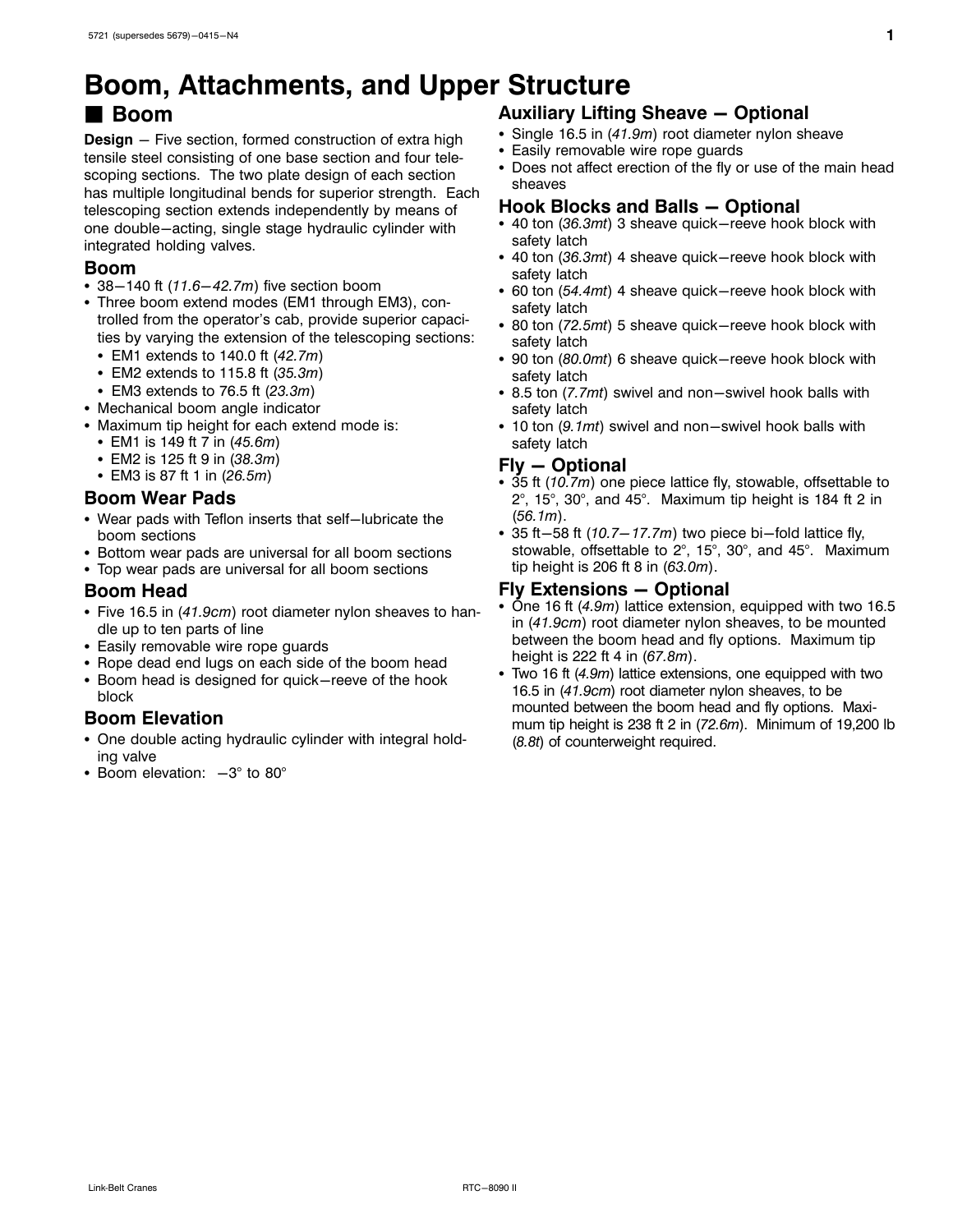#### <span id="page-5-0"></span>■ Operator's Cab and Controls

**Environmental Cab** - Fully enclosed, one person cab of galvaneal steel structure with acoustical insulation Equipped with:

- Tinted and tempered glass windows
- Extra-large fixed front window with windshield wiper and washer
- Swing up roof window with windshield wiper and washer
- Sliding left side door with large fixed window
- Sliding rear and right side windows for ventilation
- Six way adjustable, cushioned seat with seat belt and storage compartment
- Diesel fired warm-water heater with air ducts for front windshield defroster and cab floor
- Defroster fan for the front window
- Bubble level
- Circulating fan
- Adjustable sun visor
- Dome light
- Cup holder
- Fire extinguisher
- Left side viewing mirror
- Two position travel swing lock
- AM/FM radio

Air Conditioning - Optional - Integral with cab heating system utilizing the same ventilation outlets

**Engine Dependant Warm-Water Heater - Optional -**With air ducts for front windshield defroster and cab floor **Steering Column** - Pedestal type with tilt and telescope functions for operator comfort. Column includes the following controls and indicators:

Left and right levers include:

- Horn button
- Turn signal switch
- Driving light switch
- Transmission direction switch Panel mounted switches for:
- Travel park brake
- Steer mode selector
- 2/4 wheel drive/range selector
- Transmission gear selector
- Hazard flasher
- Panel mounted indicator/warning lights for:
- Transmission temperature
- Service brake
- Turn signals
- Rear wheel offset
- Emergency steer optional

**Armrest Controls** - Two dual axis hydraulic joystick controllers or optional single axis hydraulic controllers for:

- Cab heater and A/C Controls
- Swing
- Boom hoist
- Main rear winch
- Auxiliary front winch optional
- Drum rotation indication
- Drum rotation indicator activation switch
- Winch high/low speed and disable switch(es)
- Warning horn button
- Swing park brake
- Engine throttle lock

**Outrigger Controls** - Hand held control box with umbilical cord gives the operator the freedom to view operation while setting the outriggers.

#### **Foot Controls**

- Boom telescope
- Swing brake
- Engine throttle
- Service brake
- **Right Front Console Controls and indicators for:**
- Engine ignition •
- Engine throttle lock •
- Function disable •
- Front windshield wiper light and washer
- Cab floodlights •
- 
- Console dimmer switch •
- Bubble level
- 12 volt power connections
- E-stop switch
- Ignition switch on indicator
- Boom floodlight's optional
- Rotating beacon/Strobe • Warning horn light - optional
	- Third wrap set and activate  $switches - optional$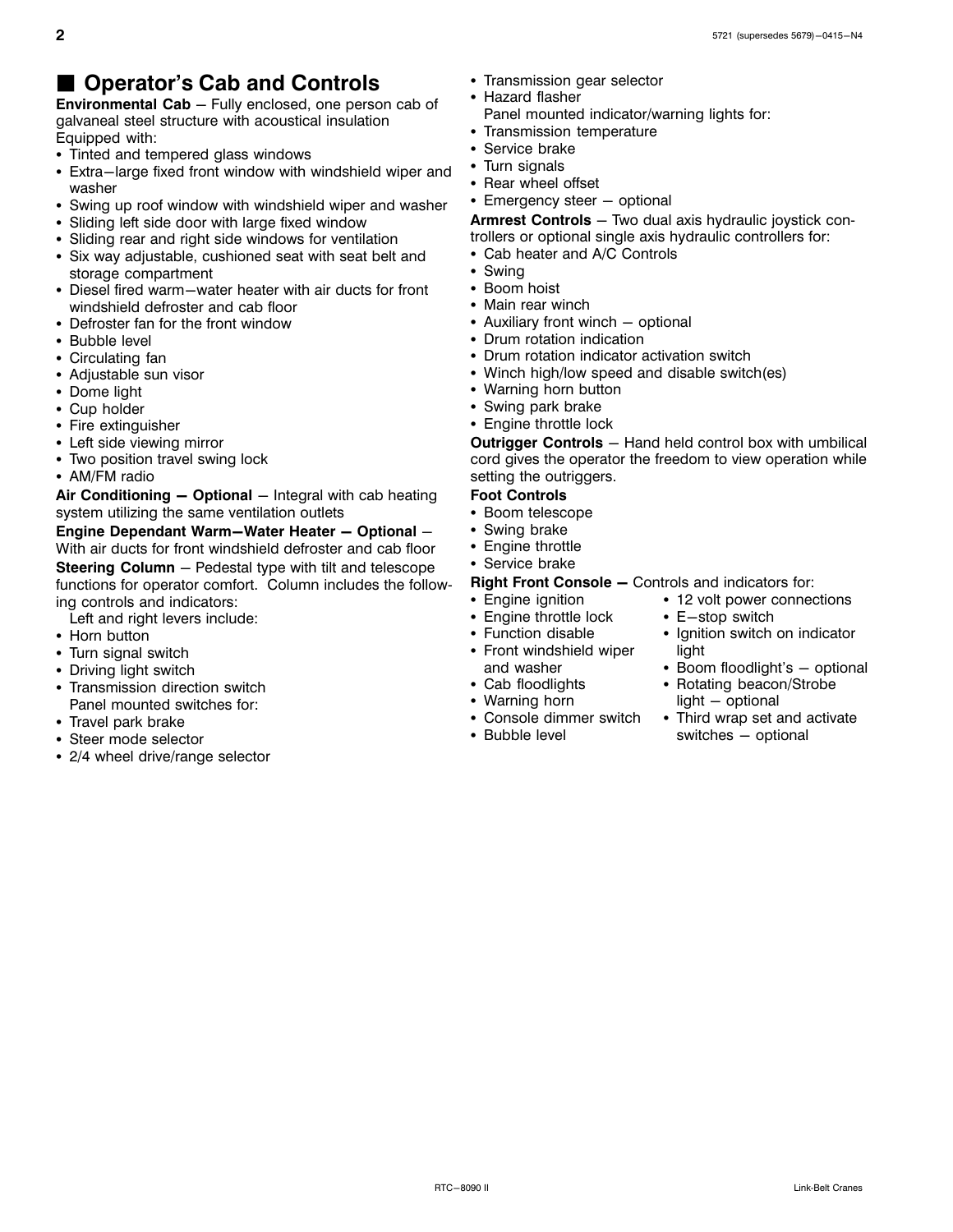<span id="page-6-0"></span>**Cab Instrumentation** - Ergonomically positioned, digital instrumentation for crane operation including:

- Tachometer **-**
- Swing park brake light • Engine water temperature • Engine speed
- Fuel level • Engine oil pressure
- Hydraulic oil temperature Battery voltage
- Stop engine •
	- Fuel rate (gal/hr)
- Check engine • Engine load
- Wait to start
	- Engine Diagnostics
- Diesel exhaust fluid (DEF) level<sup>(1)</sup> • Engine air filter high restriction light<sup>(1)</sup>
- · Regeneration light(1)
- Regeneration inhibit switch<sup>(1)</sup>
- Regeneration initiate switch<sup>(1)</sup>
- High exhaust temperature light<sup>(1)</sup>
- Regeneration disabled light(1)
- **Camera Display Located on dash console**
- Displays right side of upper
- Displays main and auxiliary winches
- **Diagnostic Center Located behind the operator's seat.**
- Engine diagnostic
- RCL CANBUS diagnostic
- Crane Controller USB diagnostic
- RCL controller USB diagnostic

**Link-Belt Pulse** – The Link-Belt in-house designed, total crane operating system that utilizes the display as a readout and operator interface for the following systems:

- **Rated capacity limiter** LCD graphic audio visual warning system integrated into the dash with anti – two block and function limiter. Operating data includes:
	- Crane configuration
	- Boom length and angle
	- Boom head height
	- Allowed load and % of allowed load
	- RCL light bar
	- Boom angle
	- Radius of load
	- Actual load
	- Wind speed
	- Highlighted unit of measurement on working screen
	- Active pin/latch status
	- Telescope operation displayed in real time
	- Outrigger position sensing
	- Drum rotation direction indication
	- Third wrap indicator
	- Diagnostics
	- Operator settable alarms (include):
		- Maximum and minimum boom angles
		- Maximum tip height
		- Maximum boom length
		- Swing left/right positions
		- Operator defined area (imaginary plane)
- **Extend control module (ECM)**
	- Controls the extend modes
	- Diagnostics

(1) (Tier 4f / Stage IV engine only)

- **Telematics** Cellular based data logging and monitoring system that provides:
	- Location and operational settings
	- Routine maintenance
	- Crane and engine monitoring
	- Diagnostic and fault codes

**Integrated Third Wrap Indicator - Optional** - Link-Belt Pulse color display visually and audibly warns the operator when the wire rope is on the first/bottom layer and when the wire rope is down to the last three wraps.

#### **Integrated Third Wrap Function Kickout - Optional -**

Link-Belt Pulse color display visually and audibly warns the operator when the wire rope is on the first/bottom layer and provides a function kickout when the wire rope is down to the last three wraps.

**Internal RCL Light Bar - Optional** - Visually informs the operator when crane is approaching maximum load capacity with a series of green, yellow, and red lights.

**External RCL Light Bar - Optional** - Visually informs the ground crew when crane is approaching maximum load capacity with a series of green, yellow, and red lights.

#### ■ Swing

**Motor/Planetary** - Bi-directional hydraulic swing motor mounted to a planetary reducer for 360° continuous smooth swing at 1.9 rpm

**Swing Park Brake** - 360°, electric over hydraulic, (spring applied/hydraulic released) multi-disc brake mounted on the speed reducer. Operated by a switch from the operator's cab.

**Swing Brake** – 360°, foot operated, hydraulic applied disc brake mounted to the speed reducer

**Swing Lock** – Two-position swing lock (boom over front or rear) operated from the operator's cab

**360° Positive Swing Lock - Optional** - Meets New York City requirement

#### - **Electrical**

**Swing Alarm** - Audio warning device signals when the upper is swinging.

- **Lights**
- Two LED working lights on front of the cab
- One rotating amber beacon on top of the cab optional
- One amber strobe beacon on top of the cab optional
- One LED working light on top of cab optional
- Boom floodlight Single optional
- Boom floodlight Dual optional
- Boom floodlight High intensity remote controlled optional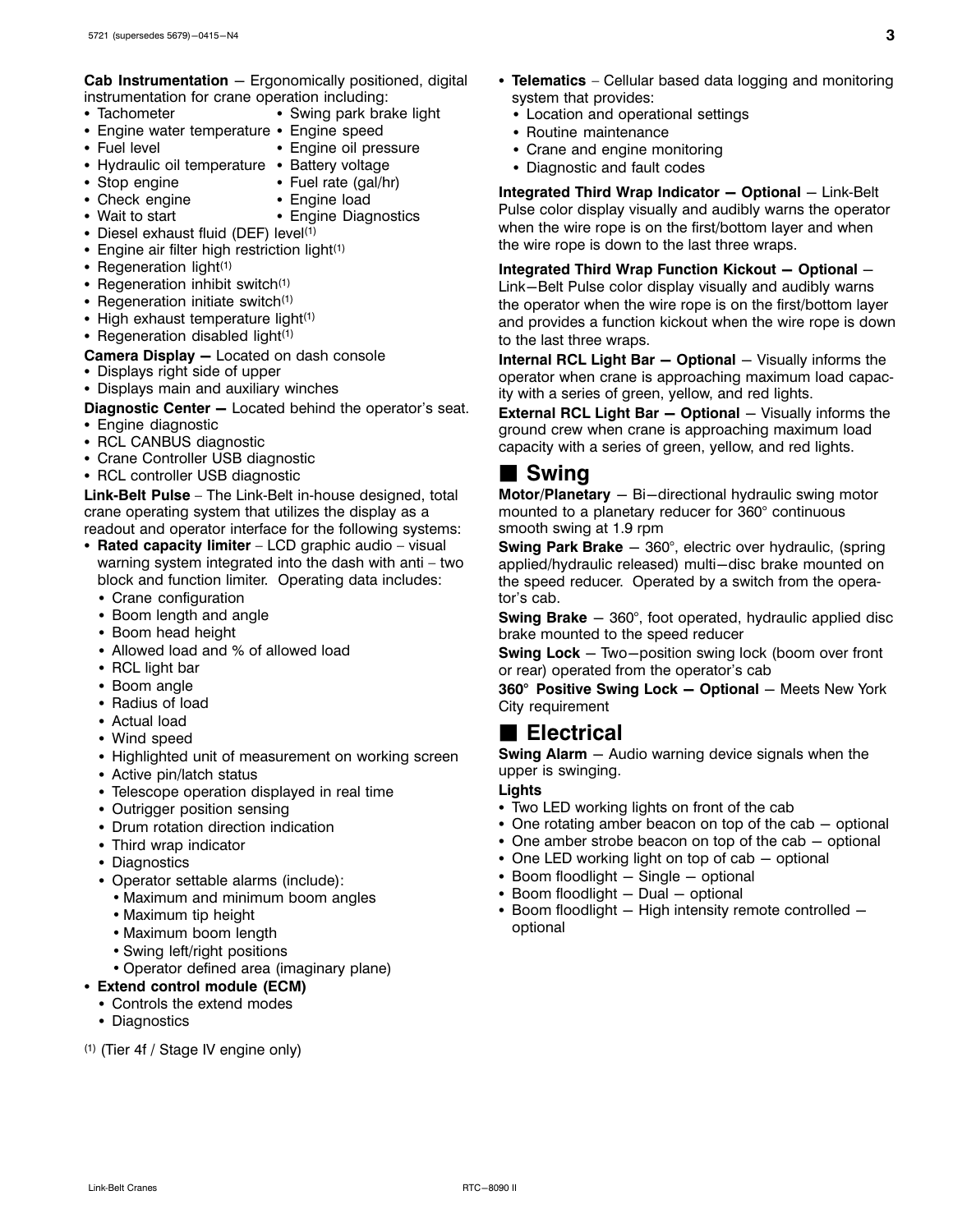#### <span id="page-7-0"></span>- **Load Hoist System Load Hoist Performance**

|                | Main (Rear) and Auxiliary (Front) Winches $-3/4$ in (19mm) Rope |           |                          |       |                        |       |     |              |                                     |              |  |  |  |  |  |
|----------------|-----------------------------------------------------------------|-----------|--------------------------|-------|------------------------|-------|-----|--------------|-------------------------------------|--------------|--|--|--|--|--|
|                | <b>Maximum Line Pull</b>                                        |           | <b>Normal Line Speed</b> |       | <b>High Line Speed</b> |       |     | Layer        | <b>Total</b>                        |              |  |  |  |  |  |
| Laver          | lb                                                              | <b>kN</b> | ft/min                   | m/min | ft/min                 | m/min | ft  | $\mathbf{m}$ | ft                                  | $\mathbf{m}$ |  |  |  |  |  |
|                | 16.880                                                          | 75.09     | 172                      | 52.4  | 341                    | 104.0 | 114 | 34.7         | 114                                 | 34.7         |  |  |  |  |  |
| $\mathcal{P}$  | 15.519                                                          | 69.03     | 187                      | 57.0  | 371                    | 113.1 | 124 | 37.8         | 238                                 | 72.5         |  |  |  |  |  |
| 3              | 14.362                                                          | 63.89     | 202                      | 61.6  | 401                    | 122.2 | 134 | 40.8         | 372                                 | 113.4        |  |  |  |  |  |
| $\overline{4}$ | 13.365                                                          | 59.45     | 217                      | 66.1  | 430                    | 131.1 | 144 | 43.9         | 516                                 | 157.3        |  |  |  |  |  |
| 5              | 12.497                                                          | 55.59     | 232                      | 70.7  | 460                    | 140.2 | 154 | 46.9         | 670                                 | 204.2        |  |  |  |  |  |
| 6              |                                                                 |           |                          |       |                        |       | 164 | 50.0         | 834                                 | 254.2        |  |  |  |  |  |
| $\mathbf{v}$   |                                                                 |           | <b>Diameter</b>          |       |                        | ŀ     |     |              | <b>Maximum</b><br>Darmiccihla I nad |              |  |  |  |  |  |

| <b>Wire Rope Application</b> |          |     | <b>Diameter</b> | <b>Type</b>                                            | MANINI<br><b>Permissible Load</b> |       |  |
|------------------------------|----------|-----|-----------------|--------------------------------------------------------|-----------------------------------|-------|--|
|                              |          | in  | mm              |                                                        | Ib                                | kΝ    |  |
|                              | Standard | 3/4 | 19              | 18x19 rotation resistant - right regular lay (Type RB) | 12.920                            | 57.47 |  |
| Main (Rear) Winch            | Optional | 3/4 | 19              | 4 strand, low torque, right regular lay (Type GC)      | 22,400                            | 99.64 |  |
|                              | Optional | 3/4 | 19              | 34x7 rotation resistant - right regular lay (Type ZB)  | 15,600                            | 69.39 |  |
|                              | Standard | 3/4 | 19              | 18x19 rotation resistant - right regular lay (Type RB) | 12.920                            | 57.47 |  |
| Auxiliary (Front)<br>Winch   | Optional | 3/4 | 19              | 4 strand, low torque, right regular lay (Type GC)      | 22,400                            | 99.64 |  |
|                              | Optional | 3/4 | 19              | 34x7 rotation resistant - right regular lay (Type ZB)  | 15,600                            | 69.39 |  |

#### **2M Main and Optional Auxiliary Winches**

- -Axial piston, full and half displacement (2-speed) motors driven through planetary reduction unit for positive control under all load conditions.
- Grooved lagging
- Power up/down mode of operation
- Hoist drum cable follower optional
- Drum rotation indicator
- Drum diameter: 16 in (*40.6cm*)
- Rope length:
- Main: 730 ft (*222.5m*)
- Auxiliary: 500 ft (*152.4m*) or 730 ft (*222.5m*)
- Maximum rope storage: 834 ft (*254.2m*)
- Terminator style socket and wedge

#### $\blacksquare$  **Hydraulic System**

**Counterbalance Valves** - All hoist motors, boom extend cylinders, and boom hoist cylinders are equipped with counterbalance valves to provide load lowering and prevents accidental load drop when hydraulic power is suddenly reduced.

Hydraulic Oil Coolers - One carrier mounted cooler removes heat from the hydraulic oil. Remote mounted on right side of the carrier.

#### $\blacksquare$  Counterweight

**Standard** - Total of 19,200 lb (8.8t) counterweight consisting of two counterweights pinned to the upper with capacities for:

- **•** 0 lb (0t) counterweight\*<br>• 9 600 lb (4 4t) counterwe
- **•** 9,600 lb (4.4t) counterweight<br>• 19.200 lb (8.8t) counterweight
- 19,200 lb (*8.8t*) counterweight

**Optional** - 9,600 lb (*4.4t*) in addition to standard counterweight for a total of 28,800 lb (*13.2t*) counterweight with capacities for:

- 0 lb (*0t*) counterweight\*
- **•** 9,600 lb (4.4t) counterweight<br>• 19.200 lb (8.8t) counterweight
- 19,200 lb (*8.8t*) counterweight
- 28,800 lb (*13.2t*) counterweight\*
- \* Travel speed limited to 5 mph.

**Optional** - Hydraulic counterweight removal activated by a hand-held controller with enough cable to access the pins on each side of the counterweights.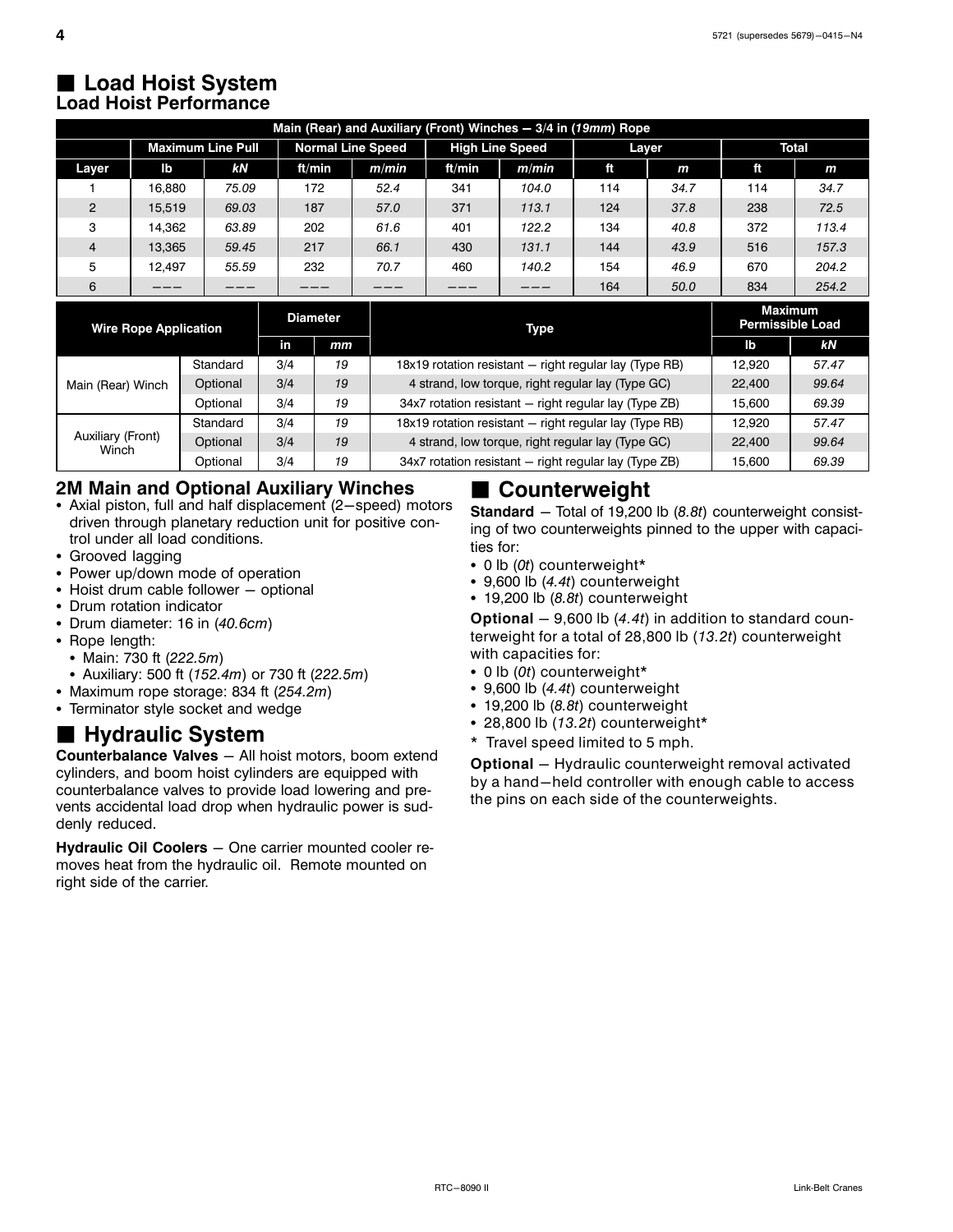### <span id="page-8-0"></span>**Carrier**

## General<br>• 10 ft 9 in (3.28)

10 ft 9 in (*3.28m*) wide

• 14 ft 4 in (4.37*m*) wheelbase (centerline of first axle to<br>centerline of second axle) centerline of second axle)

**Frame** - Box-type, torsion resistant, welded construction made of high tensile steel. Equipped with front and rear towing and tie-down lugs, tow connections, and access ladders.

### $\blacksquare$  Outriggers

**Boxes** – Two double box, front and rear welded to carrier frame

**Beams and Jacks** - Four single stage beams with Confined Area Lifting Capacities (CALC<sup>™</sup>) provide selectable outrigger extensions of full, intermediate, and retracted. Hydraulically controlled from the operator's cab with integral check valves.

**Pontoons** – Four lightweight, quick release, 23.5 x 23.5 in (*59.7 x 59.7cm*), steel pontoons with contact area of 460 in2 (*2 968cm2*) can be stored for road travel in storage racks on the carrier.

**Main Jack Reaction** - 108,000 lb (48 988kg) force and 235 psi (*1 620kPa*) ground bearing pressure

#### **E** Steering and Axles

**Steering** – Four independent modes consisting of two wheel front, two wheel rear, four wheel, and crab. Each mode is controlled from the steering wheel and is selected by a switch in the operator's cab.

**Drive** – Two modes: 4 x 2 and 4 x 4 for off highway travel **Axle 1**  $-$  Steered, non $-$ driven for 4 x 2 and steered, driven for  $4 \times 4$ 

Axle 2 - Steered, driven

#### $\blacksquare$  Suspension

**Front** – Rigid mount to the carrier frame

**Rear** - The rear axle is suspended on the oscillation cylinders with motion of the axle controlled by a four bar linkage system. The oscillation cylinders lockout when the upper structure rotates 2.5° past centerline.

• Hydro-gas rear suspension - optional

**Ride Height Adjustment** - Suspension can be lowered for transport using a hand-held controller from level ground.

#### **Tires and Wheels**

**Front and Rear** - Four (single) 29.5 x 25-28 ply rating, earthmover type tires on steel disc wheels

• Spare tires and wheels - optional

#### - **Brakes**

**Service** – Full hydraulic, dual circuit, disc type brakes on all wheel ends

Parking/Emergency - Spring applied type, acting on front axle

#### - **Electrical**

Two batteries provide 12 volt starting and operation **Lights**

- Front lighting includes two main headlights and two parking/directional indicators.
- Side lighting includes two parking/directional indicators per side.
- Rear lighting includes two parking/directional indicators, two parking/brake lights, and two reversing lights.
- Other equipment includes hazard/warning system, cab light, instrument panel light, and signal horn.

#### **Engine**

| Specification                                 | <b>Cummins QSB</b>         |                            |  |  |
|-----------------------------------------------|----------------------------|----------------------------|--|--|
| Numbers of Cylin-<br>ders                     | 6                          | 6                          |  |  |
| Cycle                                         | $\overline{\mathbf{A}}$    | $\overline{4}$             |  |  |
| <b>Emissions Compli-</b><br>ance Level:       | Tier 4f/Stage IV(1)        | Tier $3$ /Stage IIIA $(2)$ |  |  |
| Bore and Stroke:<br>inch $(mm)$               | 4.21 x 4.88 (107 x<br>124) | 4.21 x 4.88 (107 x<br>124) |  |  |
| Piston Displacement:<br>in <sup>3</sup> $(L)$ | 408 (6.7)                  | 408 (6.7)                  |  |  |
| Max. Brake Horse-                             | 270 (201) @ 2,000<br>rpm   | 270 (201) @ 2,000<br>rpm   |  |  |
| power: hp (kW)                                | 260 (194) @ 2,200<br>rpm   | 260 (194) @ 2,200<br>rpm   |  |  |
| Peak Torque: ft Ib<br>(Mm)                    | 730 (990) @ 1,500<br>rpm   | 730 (990) @ 1,500<br>rpm   |  |  |
| Electric/starting sys-<br>tems: volts         | 12/12                      | 12/12                      |  |  |
| Alternator: amps                              | 160                        | 160                        |  |  |
| Crankcase Capacity:<br>qt $(L)$               | 15 (14.2)                  | 15 (14.2)                  |  |  |

- Water/fuel separator w/ heater and water in fuel (WIF) sensor

- 120-volt block heater Tier 4f / Stage IV
- 220-volt block heater Tier 3 / Stage IIIA
- Grid heater 200 amp
- Mechanically driven, variable speed, engine controlled, viscous fan clutch
- (1) Can only be sold and/or operated where Tier 4f and Stage IV off-highway emission standards are accepted.
- - (2) Can only be sold and/or operated where Tier 3 and Stage IIIA off-highway emission standards are accepted.

#### - **Transmission**

**Powershift** - Three speed with high/low range for 6 forward and 6 reverse gears. Front axle disconnect for two or four wheel drive. Front axle disconnects in high range.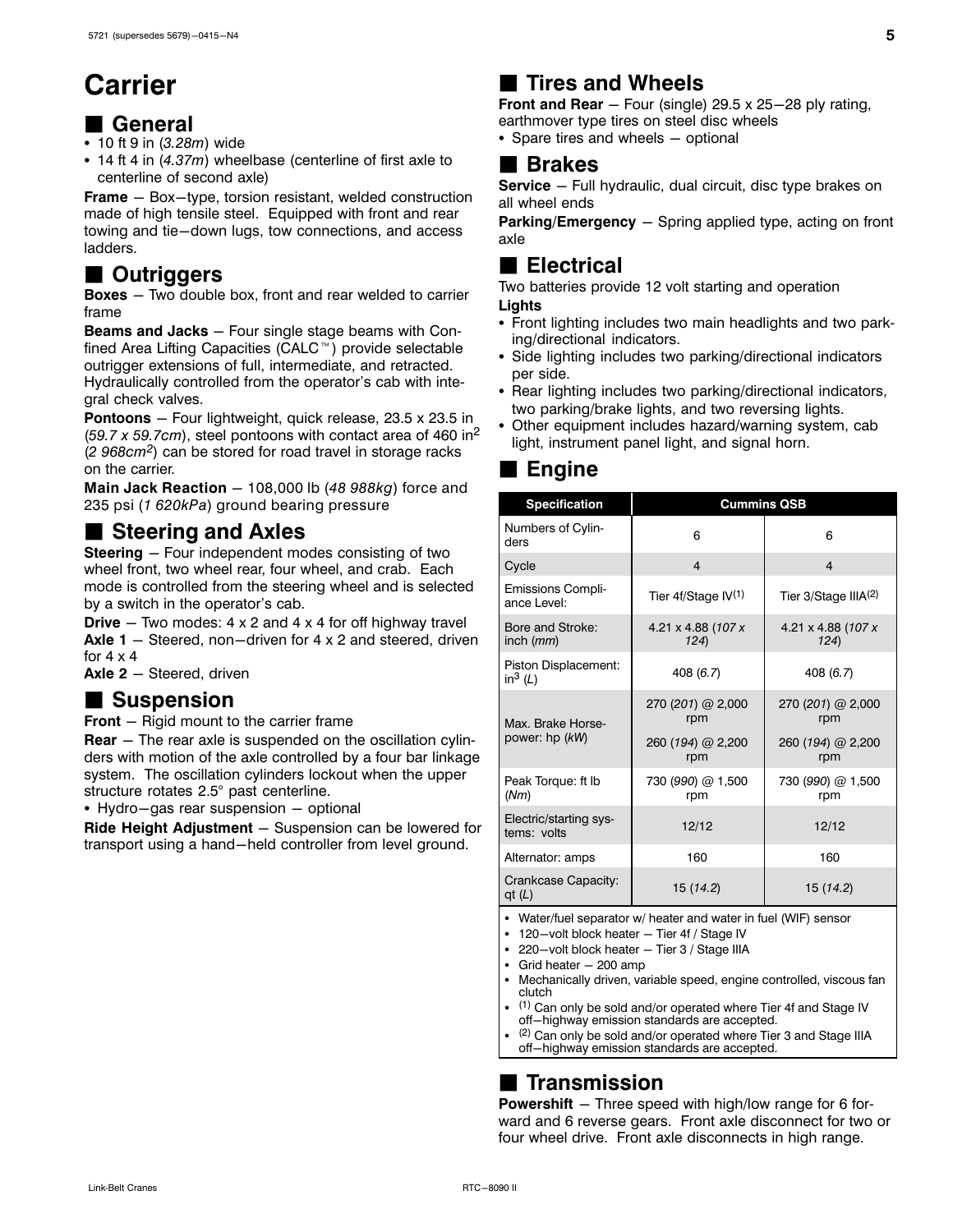#### <span id="page-9-0"></span>■ Carrier Speeds and Gradeability

|                 | <b>Spicer</b>                                             |       | <b>Speed</b> |       | Gradeability<br>(@ stall) |  |  |
|-----------------|-----------------------------------------------------------|-------|--------------|-------|---------------------------|--|--|
|                 | Gear                                                      | Ratio | mph          | km/h  | % Grade                   |  |  |
| 6th             | Forward &<br>Reverse                                      | 0.82  | 18.2         | 29.29 | 2.4                       |  |  |
| 5th             |                                                           | 2.25  | 7.7          | 12.39 | 10.2                      |  |  |
| 4th             | 2WD/Hi                                                    | 4.67  |              | 6.12  | 23.8                      |  |  |
| 3rd             | Forward &                                                 | 2.4   | 7.3          | 11.75 | 11.0                      |  |  |
| 2 <sub>nd</sub> | Reverse                                                   | 6.54  | 2.7          | 4.35  | 35.2                      |  |  |
| 1st             | 4WD/Low                                                   | 13.6  | 1.3          | 2.09  | 101.2                     |  |  |
|                 | Based on a gross vehicle weight of 105,500 lb (47 854kg). |       |              |       |                           |  |  |
|                 | Crane operating angle must not exceed 35° (77% grade).    |       |              |       |                           |  |  |

#### - **Fuel Tank**

One 75 gallon (*283.9L*) capacity tank

- **Diesel Exhaust Fluid (DEF) tank**
- One 5 gal (18.9L) capacity tank

#### - **Hydraulic System**

All functions are hydraulically powered allowing positive precise control with independent or simultaneous operation of all functions.

#### **Main Pumps**

- One two section fixed displacement gear pump for the front/rear winches and boom hoist/telescope circuits.
- One two section fixed displacement gear pump for the swing/steering and outrigger/telescope/service brake/oscillation circuits.
- - One two section gear pump for an additional supply to the front/rear winch circuit and the hydraulic oil cooler fan drive.
- Combined pump capacity of 138 gpm (*522.4Lpm*)

**Hydraulic Reservoir** - 153 gal (579.2L) capacity equipped with sight level gauge. Diffusers built in for deaeration. **Filtration** - One 10 micron, full flow return line filter. Accessible for easy filter replacement.

#### **Pump Drive**

One pump is mounted on the engine with the rest being transmission mounted. All pumps are mechanically driven by the diesel engine.

- Front/rear winches and boom hoist/telescope pump can be disconnected with a manual pump disconnect to aid in cold weather starting.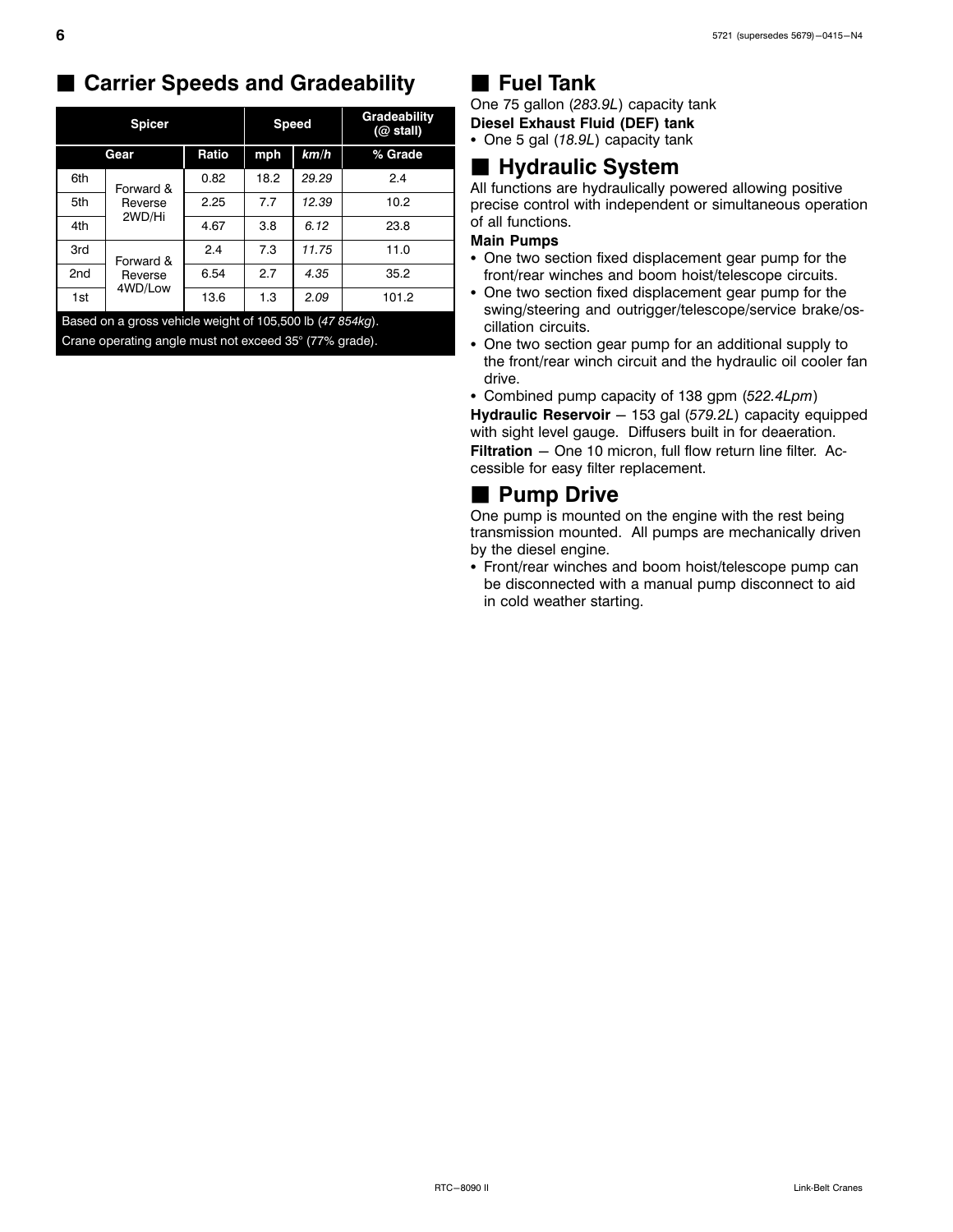### <span id="page-10-0"></span>**Axle Loads**

|                                                                            |                     |                  | <b>Gross Vehicle</b> |                                                 | <b>Upper Facing Front</b> |                      |                          | <b>Upper Facing Rear</b> |                    |                   |                 |
|----------------------------------------------------------------------------|---------------------|------------------|----------------------|-------------------------------------------------|---------------------------|----------------------|--------------------------|--------------------------|--------------------|-------------------|-----------------|
| <b>Base crane with zero</b>                                                |                     | Weight $(1)$     |                      | <b>Front Axles</b>                              |                           |                      | <b>Rear Axles</b>        |                          | <b>Front Axles</b> | <b>Rear Axles</b> |                 |
| counterweight and full                                                     |                     | lb               | kg                   | lb                                              | kq                        | lb                   | kg                       | lb                       | kg                 | lb                | kg              |
| tank of fuel                                                               | Tier 4f / Stage IV  | 80,681           | 36 596               | 50,869                                          | 23 074                    | 29,812               | 13 522                   | 23,261                   | 10 551             | 57,419            | 26 045          |
|                                                                            | Tier 3 / Stage IIIA | 80.863           | 36 679               | 51,151                                          | 23 202                    | 29,446               | 13 356                   | 23,544                   | 10 679             | 57,053            | 25 879          |
| Pintle hook, front                                                         |                     | 13               | 6                    | 17                                              | 8                         | $-5$                 | $-2$                     | 17                       | 8                  | $-5$              | $-2$            |
| Pintle hook, rear                                                          |                     | $\overline{13}$  | 6                    | $-5$                                            | $-2$                      | $\overline{18}$      | $\overline{\mathcal{S}}$ | $-5$                     | $-2$               | $\overline{18}$   | 8               |
| Hydro-gas suspension                                                       |                     | 56               | 25                   | $\overline{20}$                                 | $\overline{g}$            | $\overline{36}$      | $\overline{16}$          | $\overline{20}$          | $\overline{g}$     | $\overline{36}$   | 16              |
| Operator in cab                                                            |                     | 250              | $\overline{113}$     | 140                                             | 64                        | 110                  | 50                       | 110                      | 50                 | 140               | 64              |
| Hoist drum follower - main                                                 |                     | 69               | $\overline{31}$      | $-24$                                           | $-11$                     | $\overline{93}$      | 42                       | 93                       | $\overline{42}$    | $-24$             | $-11$           |
| Auxiliary winch with 500 ft (152.4m) wire rope                             |                     | 608              | 276                  | $-74$                                           | $-34$                     | 682                  | 309                      | 682                      | 309                | $-74$             | $-34$           |
| Hoist drum follower - auxiliary                                            |                     | 69               | 31                   | $-6$                                            | $-3$                      | 75                   | 34                       | 75                       | 34                 | $-6$              | $-3$            |
| Substitute 500 ft (152.4m) wire rope with 730<br>ft $(222.5m)$ - auxiliary | 288                 | 131              | $-9$                 | $-4$                                            | 297                       | 135                  | 297                      | 135                      | $-9$               | $-4$              |                 |
| Remove 730 ft (222.5m) wire rope from rear<br>(main) winch                 |                     | $-931$           | $-422$               | 203                                             | 92                        | $-1,134$             | $-514$                   | $-1,134$                 | $-514$             | 203               | 92              |
| Remove 500 ft (152.4m) wire rope from front<br>(auxiliary) winch           | $-643$              | $-292$           | 21                   | 10                                              | $-664$                    | $-301$               | $-664$                   | $-301$                   | 21                 | 10                |                 |
| Counterweight removal                                                      |                     | 208              | 94                   | $-62$                                           | $-28$                     | 270                  | 122                      | 270                      | 122                | $-62$             | $-28$           |
| One slab of counterweight on upper                                         |                     | 9,600            | 4 3 5 5              | $-3,356$                                        | $-1522$                   | 12,956               | 5877                     | 12,956                   | 5877               | $-3,356$          | $-1522$         |
| Two slabs of counterweight on upper                                        | 19,200              | 8709             | $-6,712$             | $-3045$                                         | 25.912                    | 11754                | 25,912                   | 11754                    | $-6,712$           | $-3045$           |                 |
| Three slabs of counterweight on upper                                      | 28,800              | 13 064           | $-10,068$            | $-4567$                                         | 38,868                    | 17630                | 38,868                   | 17 630                   | $-10,068$          | $-4567$           |                 |
| <b>Emergency steering</b>                                                  | 255                 | $\overline{116}$ | 39                   | $\overline{18}$                                 | $\overline{216}$          | 100                  | $\overline{216}$         | 100                      | 39                 | $\overline{18}$   |                 |
| 360° mechanical swing lock                                                 |                     | 140              | 64                   | $\overline{72}$                                 | 33                        | 68                   | $\overline{31}$          | 68                       | $\overline{31}$    | $\overline{72}$   | $\overline{33}$ |
| Air conditioning                                                           |                     | 179              | 81                   | 50                                              | 23                        | 129                  | 59                       | 129                      | 59                 | 50                | 23              |
| Floodlight to front of boom base section                                   |                     | $\overline{7}$   | 3                    | $\overline{10}$                                 | 5                         | $^{-3}$              | $-1$                     | $-3$                     | $-1$               | 10                | 5               |
| Fly mounting brackets to boom base section<br>for fly options              |                     | 176              | 80                   | 239                                             | 108                       | $-63$                | -29                      | -63                      | $-29$              | 239               | 108             |
| 35 ft (10.67m) offsettable fly - stowed                                    |                     | 1,591            | $\overline{722}$     | 2,576                                           | 1 1 6 8                   | $-984$               | $-446$                   | $-984$                   | $-446$             | 2,576             | 1 1 6 8         |
| 35-58 ft (10.67-17.68m) offsettable fly -<br>stowed                        |                     | 2,263            | 1026                 | 3,257                                           | 1477                      | $-994$               | $-451$                   | $-994$                   | $-451$             | 3,257             | 1477            |
| Auxiliary lifting sheave                                                   |                     | 110              | 50                   | 304                                             | 138                       | $-194$               | $-88$                    | $-194$                   | $-88$              | 304               | 138             |
| 90 ton (80.0mt) 6-sheave hook block at<br>bumper                           |                     | 1,554            | 705                  | 2,358                                           | 1070                      | $-804$               | -365                     | $-804$                   | $-365$             | 2,358             | 1070            |
| 80 ton (72.5mt) 5-sheave hook block at<br>bumper                           |                     | 1,406            | 638                  | 2,134                                           | 968                       | $-728$               | -330                     | $-728$                   | $-330$             | 2,134             | 968             |
| 60 ton (54.4mt) 4-sheave hook block at<br>bumper                           |                     | 1,109            | 503                  | 1,683                                           | 763                       | $-574$               | $-260$                   | $-574$                   | $-260$             | 1,683             | 763             |
| 10 ton (9.1mt) hook ball at bumper                                         |                     | 550              | 250                  | 834                                             | 378                       | $-284$               | $-129$                   | $-284$                   | $-129$             | 834               | 378             |
| 8.5 ton (7.7mt) hook ball at bumper                                        |                     | 360              | 163                  | 546                                             | 248                       | $-186$               | $-84$                    | $-186$                   | $-84$              | 546               | 248             |
| 90 ton (80.0mt) 6-sheave hook block at<br>boom head                        |                     | 1,554            | 705                  | 4,138                                           | 1877                      | $-2,584$             | $-1172$                  | $-2,584$                 | $-1172$            | 4,138             | 1877            |
| 80 ton (72.5mt) 5-sheave hook block at<br>boom head                        |                     | 1,406            | 638                  | 3,744                                           | 1698                      | $-2,338$             | $-1061$                  | $-2,338$                 | $-1061$            | 3,744             | 1698            |
| 60 ton (54.4mt) 4-sheave hook block at<br>boom head                        |                     | 1,109            | 503                  | 2,953                                           | 1340                      | $-1.844$             | -836                     | $-1.844$                 | $-836$             | 2,953             | 1340            |
| 10 ton (9.1mt) hook ball at boom head                                      |                     | 550              | 250                  | 1,465                                           | 665                       | $-915$               | $-415$                   | $-915$                   | $-415$             | 1,465             | 665             |
| 8.5 ton (7.7mt) hook ball at boom head                                     |                     | 360              | 163                  | 959                                             | 435                       | $-599$               | $-272$                   | $-599$                   | $-272$             | 959               | 435             |
| <b>Tire</b>                                                                |                     |                  |                      | Maximum Allowable Axle Load @ 20 mph (32.2km/h) |                           |                      |                          |                          |                    |                   |                 |
|                                                                            |                     |                  |                      |                                                 |                           |                      |                          |                          |                    |                   |                 |
| 29.5 x 25 (28-PR)                                                          |                     |                  |                      |                                                 |                           | 55,000 lb (24 948kg) |                          |                          |                    |                   |                 |

|  | . . | ℩⊏<br>╱ | ററ<br>. . | ۱) |
|--|-----|---------|-----------|----|

29.5 x 25 (28-PR) 55,000 lb (*24 948kg*) (1) Adjust gross vehicle weight and axle loading according to component weight.

Note: All weights are  $\pm 3\%$ .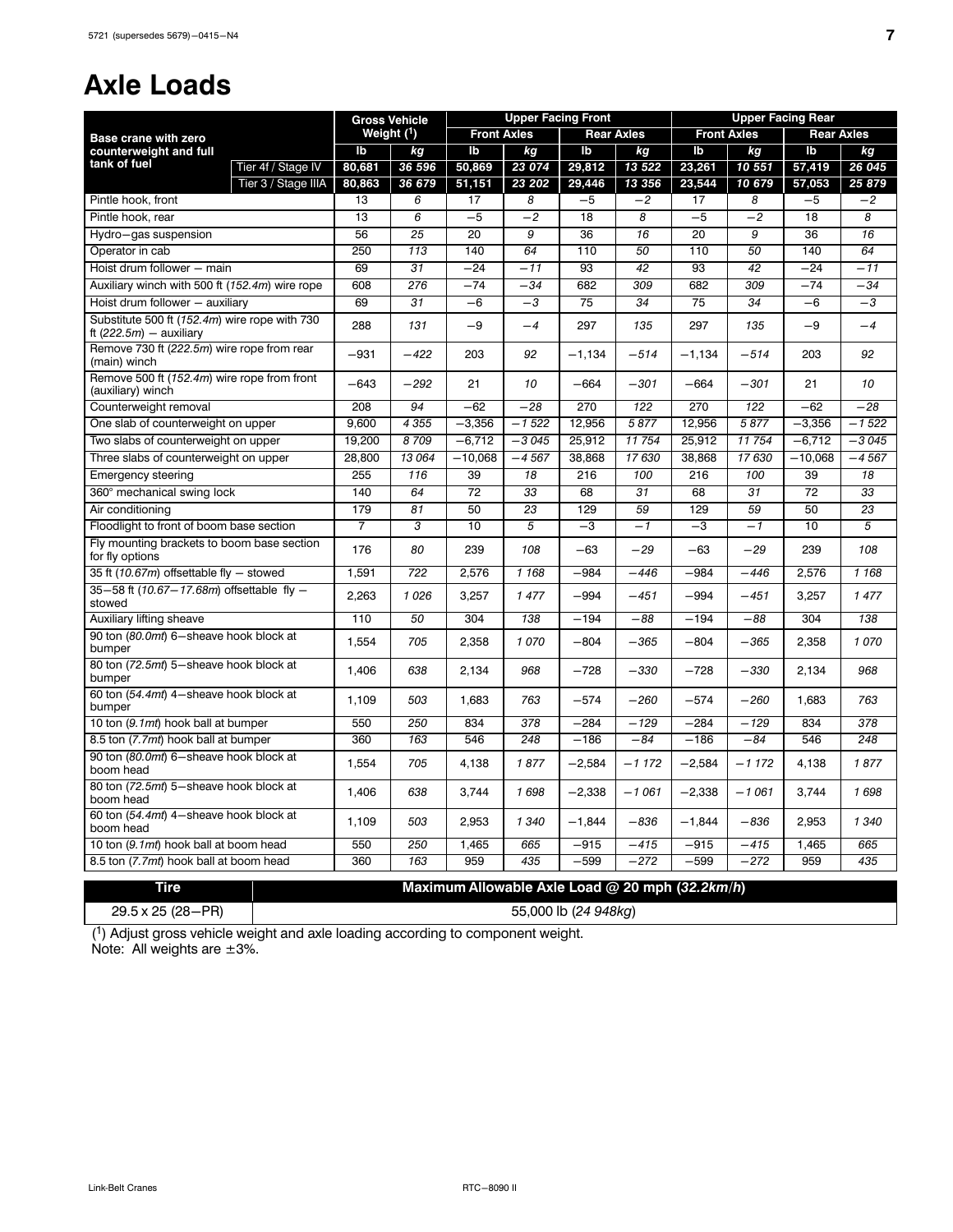### <span id="page-11-0"></span>**General Dimensions**

**Tier 4f / Stage IV**

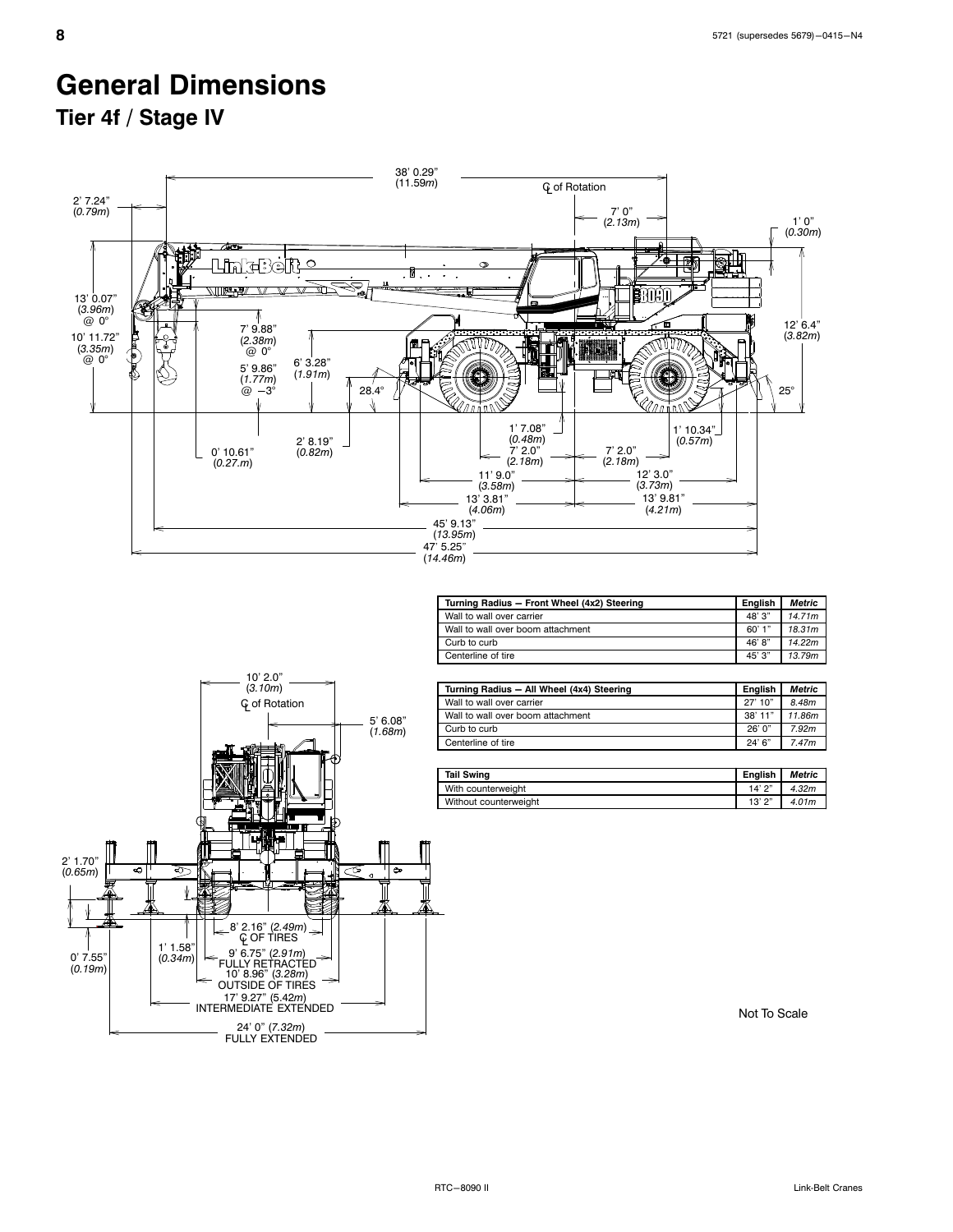### <span id="page-12-0"></span>**General Dimensions Tier 3 / Stage IIIA**

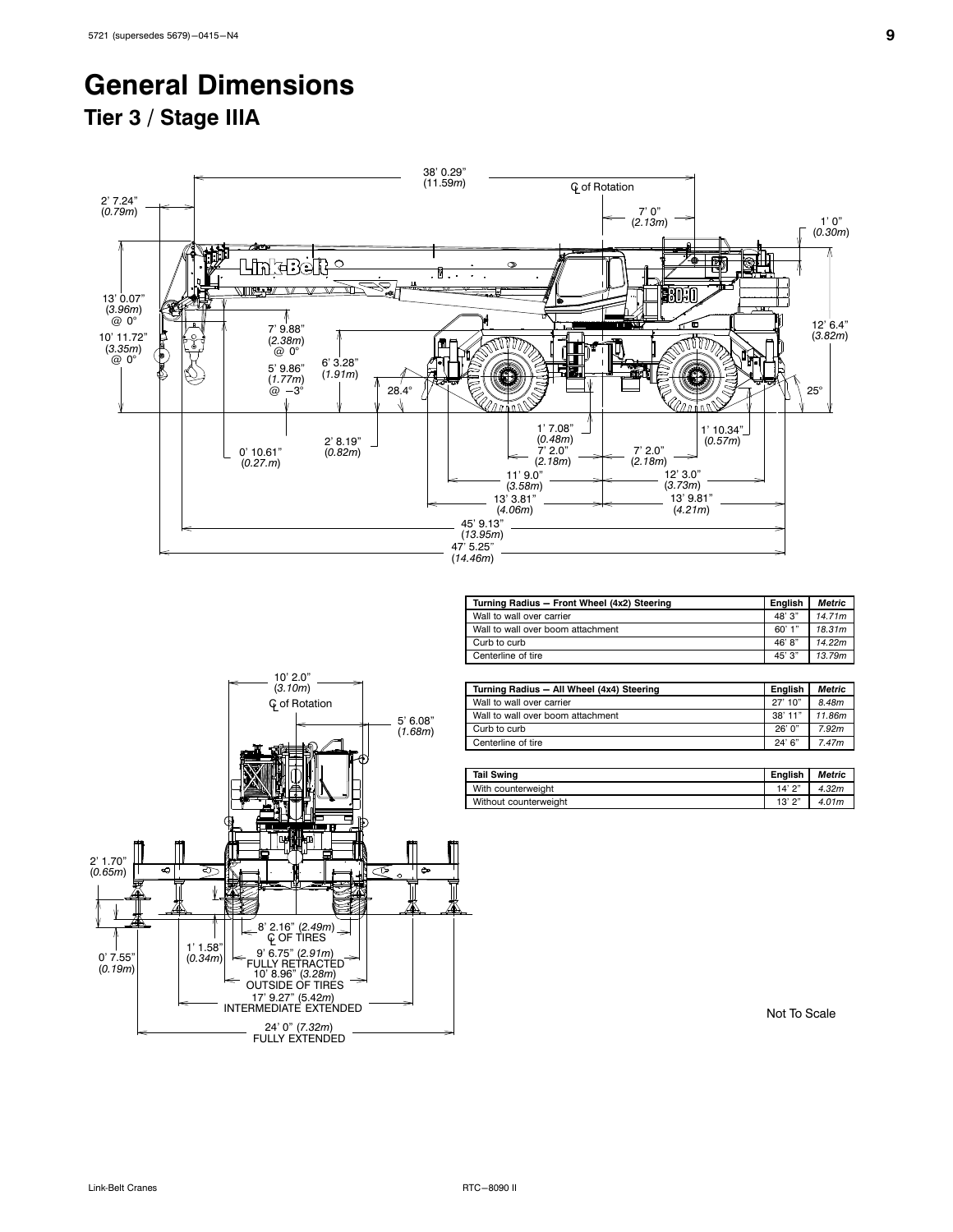



**Operating Radius From Axis Of Rotation In Feet (***Meters***)**

<span id="page-13-0"></span>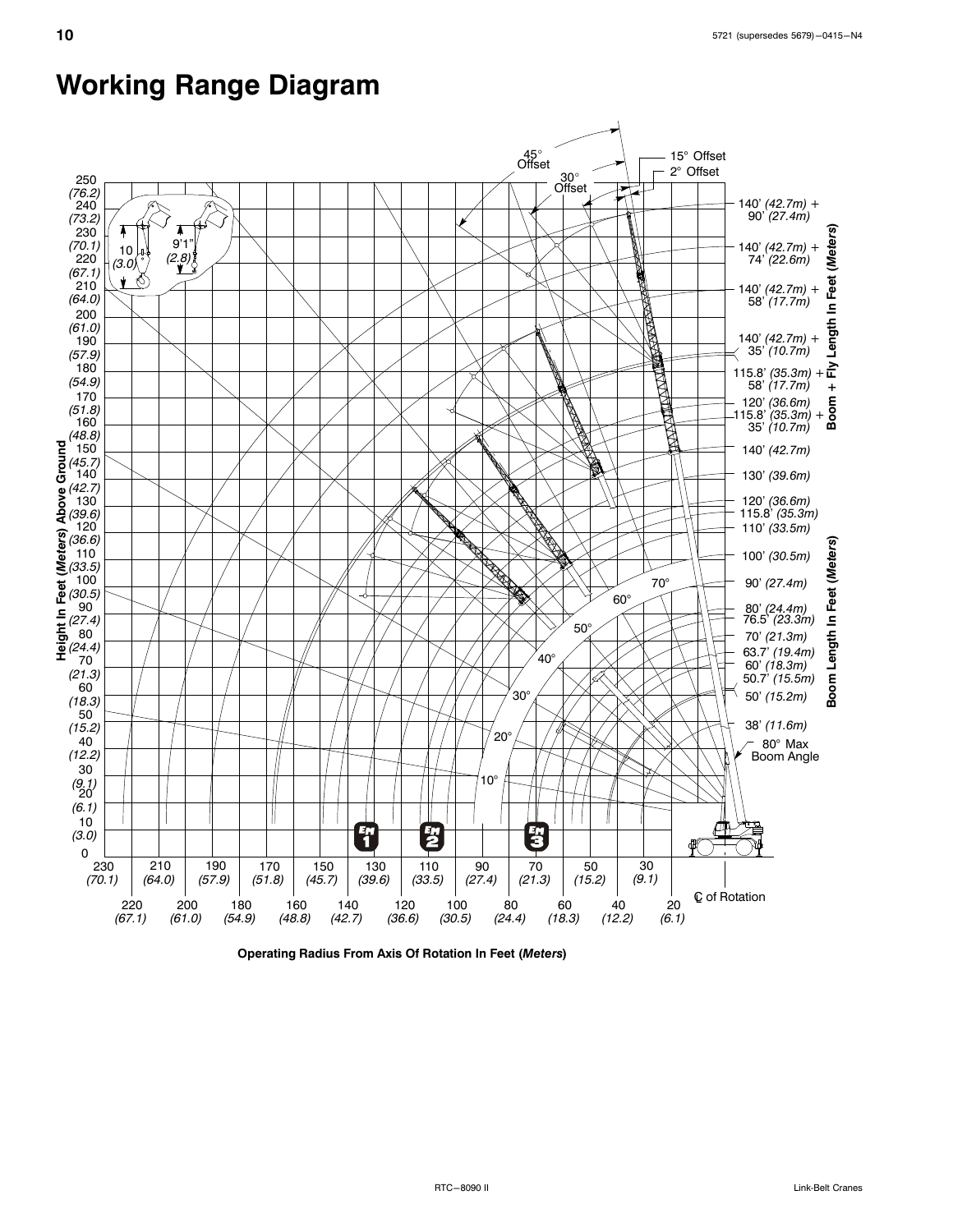### <span id="page-14-0"></span>**Boom Extend Modes**

|       | <b>Boom Length</b> |                | <b>Section Length</b> |                       |           |                                                 |
|-------|--------------------|----------------|-----------------------|-----------------------|-----------|-------------------------------------------------|
| ft    | $\mathsf{m}$       | T4             | T <sub>3</sub>        | T <sub>2</sub>        | <b>T1</b> |                                                 |
| 50    | 15.2               | 50%            |                       |                       |           |                                                 |
| 60    | 18.3               | 91%            |                       |                       |           | 38 ft (11.6m)                                   |
| 70    | 21.3               | 100%           | 31%                   |                       |           | <b>Base</b>                                     |
| 80    | 24.4               | 100%           | 71%                   |                       |           | Extend                                          |
| 90    | 27.4               | 100%           | 100%                  | 11%                   |           |                                                 |
| 100   | 30.5               | 100%           | 100%                  | 49%                   |           | 140 ft (42.7m)                                  |
| 110   | 33.5               | 100%           | 100%                  | 88%                   |           | T3<br>T <sub>2</sub><br>T1<br>T4<br><b>Base</b> |
| 120   | 36.6               | 100%           | 100%                  | 100%                  | 25%       |                                                 |
| 130   | 39.6               | 100%           | 100%                  | 100%                  | 63%       |                                                 |
| 140   | 42.7               | 100%           | 100%                  | 100%                  | 100%      |                                                 |
|       | <b>Boom Length</b> |                |                       | <b>Section Length</b> |           |                                                 |
| ft    | $\mathbf{m}$       | T <sub>4</sub> | T <sub>3</sub>        | T <sub>2</sub>        | <b>T1</b> | 38 ft (11.6m)                                   |
| 50    | 15.2               | 0%             | 48%                   |                       |           | <b>Base</b>                                     |
| 60    | 18.3               | $0\%$          | 88%                   |                       |           | Extend                                          |
| 70    | 21.3               | 0%             | 100%                  | 27%                   |           |                                                 |
| 80    | 24.4               | 0%             | 100%                  | 65%                   |           | 115.8 ft (35.3m)                                |
| 90    | 27.4               | 0%             | 100%                  | 100%                  | 4%        | T3<br>T <sub>2</sub><br>T1<br><b>Base</b>       |
| 100   | 30.5               | 0%             | 100%                  | 100%                  | 41%       |                                                 |
| 115.8 | 35.3               | 0%             | 100%                  | 100%                  | 100%      |                                                 |
|       | <b>Boom Length</b> |                |                       | <b>Section Length</b> |           | 38 ft (11.6m)                                   |
| ft    | $\mathbf{m}$       | T4             | T <sub>3</sub>        | <b>T2</b>             | <b>T1</b> | Extend<br>Base                                  |
| 50.7  | 15.5               | 0%             | 51%                   |                       |           | 76.5 ft (23.3m)                                 |
| 63.7  | 19.4               | $0\%$          | 51%                   | 50%                   |           | T3<br>Base<br>T1<br>T2                          |
| 76.5  | 23.3               | 0%             | 51%                   | 50%                   | 48%       |                                                 |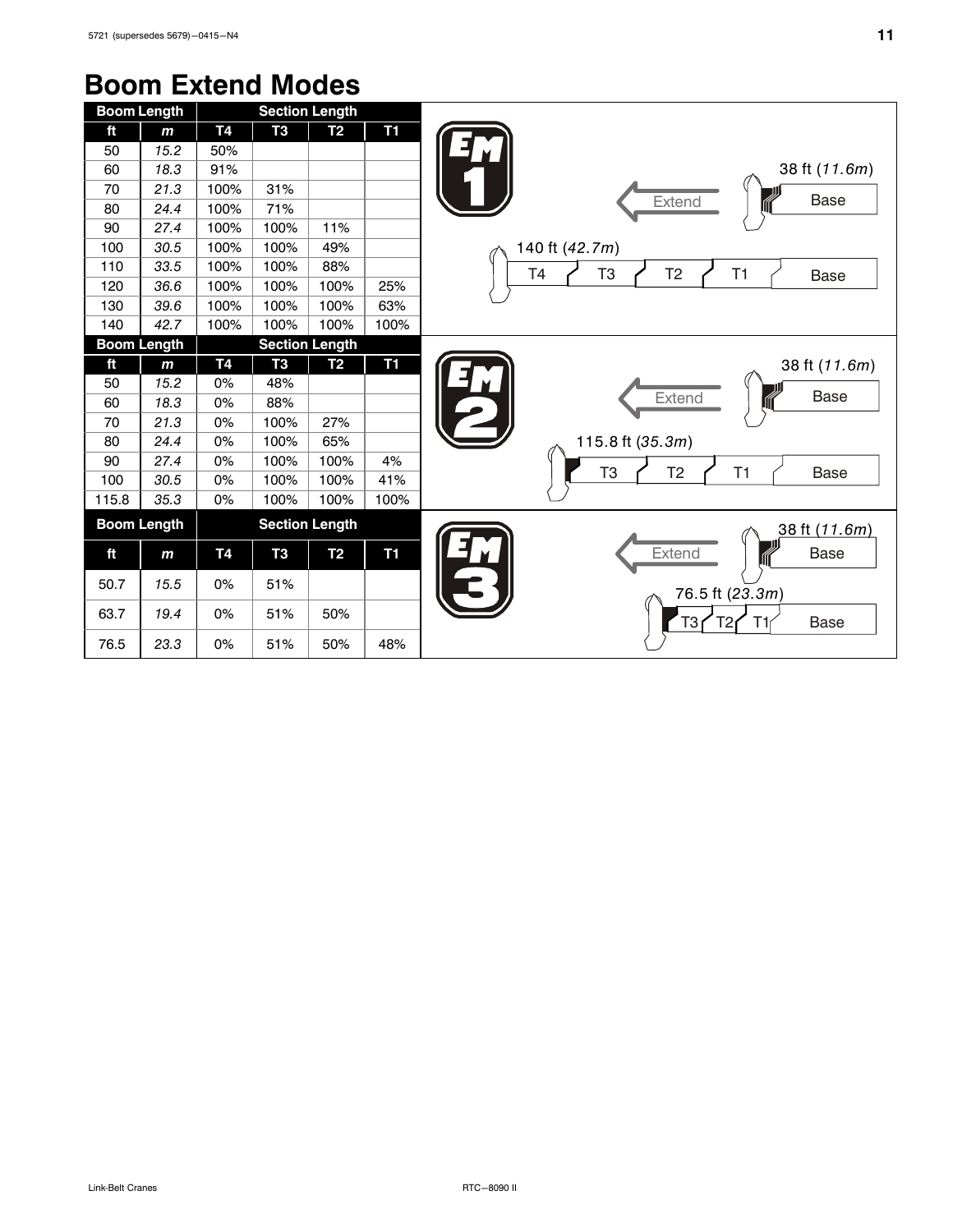|                   |                                            |         |         |        | (All Capacities Are Listed In Pounds) |                  |        | 19,200 lb Counterweight $-$ Fully Extended Outriggers $-$ 360 $\degree$ Rotation |        |        |        |                   |
|-------------------|--------------------------------------------|---------|---------|--------|---------------------------------------|------------------|--------|----------------------------------------------------------------------------------|--------|--------|--------|-------------------|
| <b>Radius</b>     |                                            |         |         |        |                                       | Boom Length (ft) |        |                                                                                  |        |        |        | <b>Radius</b>     |
| (f <sup>t</sup> ) | 38                                         | 50      | 60      | 70     | 80                                    | 90               | 100    | 110                                                                              | 120    | 130    | 140    | (f <sup>t</sup> ) |
| 8                 | 180,000*                                   |         |         |        |                                       |                  |        |                                                                                  |        |        |        | 8                 |
| 10                | 160,000                                    | 152,000 | 117,900 | 70,800 |                                       |                  |        |                                                                                  |        |        |        | 10                |
| 12                | 138,000                                    | 138,600 | 108,800 | 70,800 | 85,100                                |                  |        |                                                                                  |        |        |        | 12                |
| 15                | 109,500                                    | 111,700 | 106,500 | 70,800 | 78,400                                | 54,200           |        |                                                                                  |        |        |        | 15                |
| 20                | 80,100                                     | 82,400  | 82,800  | 63,500 | 76,500                                | 52,000           | 49,100 | 27,200                                                                           |        |        |        | 20                |
| 25                | 62,000                                     | 64,300  | 64,800  | 54,800 | 64,300                                | 45,600           | 45,200 | 36,300**                                                                         | 28,000 | 26,900 |        | 25                |
| 30                | 49,700                                     | 52,000  | 52,600  | 47,800 | 52,100                                | 40,600           | 42,200 | 35,900**                                                                         | 28,000 | 26,500 | 24,400 | 30                |
| 35                |                                            | 42,900  | 44,100  | 42,500 | 42,800                                | 36,500           | 38,300 | 35,500**                                                                         | 28,000 | 26,300 | 24,100 | 35                |
| 40                |                                            | 34,300  | 34,600  | 35,000 | 35,100                                | 33,000           | 34,700 | 33,400**                                                                         | 28,000 | 26,100 | 24,000 | 40                |
| 45                |                                            |         | 28,100  | 28,400 | 28,500                                | 28,500           | 28,100 | 27,500**                                                                         | 26,100 | 25,900 | 23,800 | 45                |
| 50                |                                            |         | 23,200  | 23,600 | 23,700                                | 23,800           | 23,300 | 23,800                                                                           | 24,100 | 24,600 | 23,700 | 50                |
| 55                |                                            |         | 19,000  | 20,800 | 21,300                                | 20,000           | 21,300 | 21,700                                                                           | 21,300 | 20,900 | 20,500 | 55                |
| 60                |                                            |         |         | 18,400 | 18,800                                | 18,300           | 18,800 | 18,700                                                                           | 18,300 | 17,900 | 17,600 | 60                |
| 65                |                                            |         |         |        | 16,300                                | 16,500           | 16,400 | 16,300                                                                           | 15,900 | 15,500 | 15,100 | 65                |
| 70                |                                            |         |         |        | 14,300                                | 14,500           | 14,400 | 14,300                                                                           | 13,900 | 13,500 | 13,200 | 70                |
| 75                |                                            |         |         |        |                                       | 12,800           | 12,800 | 12,700                                                                           | 12,300 | 12,000 | 11,600 | 75                |
| 80                |                                            |         |         |        |                                       | 11,400           | 11,300 | 11,200                                                                           | 10,900 | 10,500 | 10,200 | 80                |
| 85                |                                            |         |         |        |                                       |                  | 10,100 | 10,000                                                                           | 9,700  | 9,300  | 9,000  | 85                |
| 90                |                                            |         |         |        |                                       |                  | 9,000  | 8,900                                                                            | 8,600  | 8,200  | 7,900  | 90                |
| 95                |                                            |         |         |        |                                       |                  |        | 8,000                                                                            | 7,700  | 7,300  | 7,000  | 95                |
| 100               |                                            |         |         |        |                                       |                  |        | 7,100                                                                            | 6,800  | 6,500  | 6,200  | 100               |
| 105               |                                            |         |         |        |                                       |                  |        | 4,200**                                                                          | 6,100  | 5,700  | 5,400  | 105               |
| 110               |                                            |         |         |        |                                       |                  |        |                                                                                  | 5,400  | 5,100  | 4,700  | 110               |
| 115               |                                            |         |         |        |                                       |                  |        |                                                                                  |        | 4,500  | 4,200  | 115               |
| 120               |                                            |         |         |        |                                       |                  |        |                                                                                  |        | 3,900  | 3,600  | 120               |
| 125               |                                            |         |         |        |                                       |                  |        |                                                                                  |        |        | 3,100  | 125               |
| 130               |                                            |         |         |        |                                       |                  |        |                                                                                  |        |        | 2,700  | 130               |
|                   | * Special Conditions Or Wire Rope Required |         |         |        |                                       |                  |        |                                                                                  |        |        |        |                   |

### <span id="page-15-0"></span>**Main Boom Lift Capacity Charts - Imperial**

\*\* Boom Mode EM2, 115.8 ft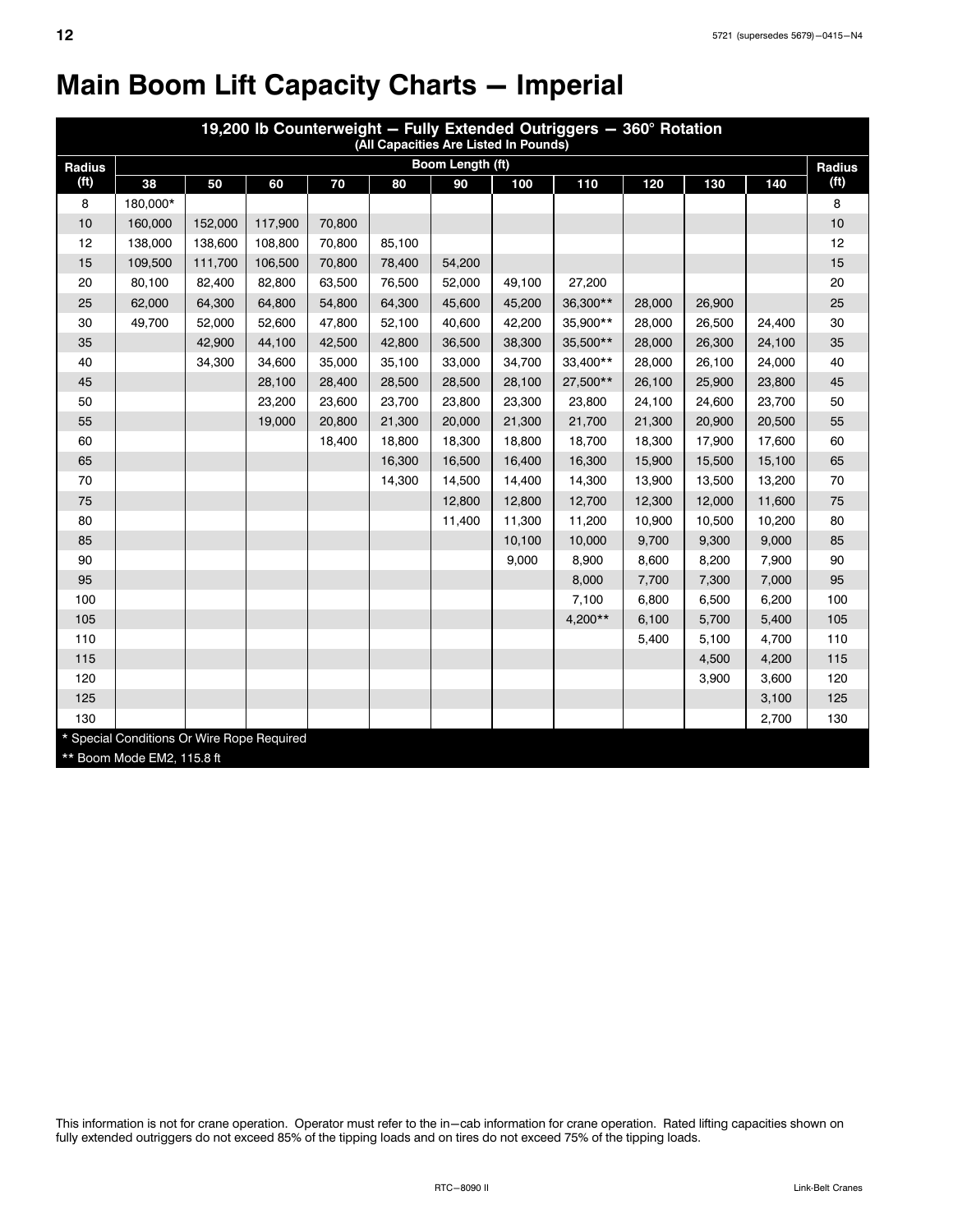<span id="page-16-0"></span>

| 19,200 lb Counterweight - On Tires - Stationary - Boom Centered Over Front Between Tire Tracks<br>(All Capacities Are Listed In Pounds) |        |        |        |        |                  |        |        |        |                   |  |  |  |  |
|-----------------------------------------------------------------------------------------------------------------------------------------|--------|--------|--------|--------|------------------|--------|--------|--------|-------------------|--|--|--|--|
| Radius                                                                                                                                  |        |        |        |        | Boom Length (ft) |        |        |        | <b>Radius</b>     |  |  |  |  |
| (f <sup>t</sup> )                                                                                                                       | 38     | 50     | 60     | 70     | 80               | 90     | 100    | 110    | (f <sup>t</sup> ) |  |  |  |  |
| 15                                                                                                                                      | 54,700 |        |        |        |                  |        |        |        | 15                |  |  |  |  |
| 20                                                                                                                                      | 43,300 |        |        |        |                  |        |        |        | 20                |  |  |  |  |
| 25                                                                                                                                      | 33,000 | 36,200 |        |        |                  |        |        |        | 25                |  |  |  |  |
| 30                                                                                                                                      | 23,400 | 26,500 | 27,900 |        |                  |        |        |        | 30                |  |  |  |  |
| 35                                                                                                                                      |        | 20,300 | 21,700 | 22,300 |                  |        |        |        | 35                |  |  |  |  |
| 40                                                                                                                                      |        | 15,900 | 17,300 | 17,900 | 18,300           |        |        |        | 40                |  |  |  |  |
| 45                                                                                                                                      |        |        | 14,000 | 14,700 | 15,100           | 15,200 |        |        | 45                |  |  |  |  |
| 50                                                                                                                                      |        |        | 11,600 | 12,200 | 12,600           | 12,700 | 12,700 |        | 50                |  |  |  |  |
| 55                                                                                                                                      |        |        |        | 10,200 | 10.700           | 10,900 | 10,800 | 10,700 | 55                |  |  |  |  |
| 60                                                                                                                                      |        |        |        | 8,600  | 9,000            | 9,200  | 9,200  | 9,100  | 60                |  |  |  |  |
| 65                                                                                                                                      |        |        |        |        | 7,700            | 7,900  | 7,800  | 7,800  | 65                |  |  |  |  |
| 70                                                                                                                                      |        |        |        |        | 6,600            | 6,800  | 6,700  | 6,700  | 70                |  |  |  |  |
| 75                                                                                                                                      |        |        |        |        |                  | 5,800  | 5,800  | 5,700  | 75                |  |  |  |  |
| 80                                                                                                                                      |        |        |        |        |                  | 5,000  | 4,900  | 4,900  | 80                |  |  |  |  |
| 85                                                                                                                                      |        |        |        |        |                  |        | 4,200  | 4,200  | 85                |  |  |  |  |
| 90                                                                                                                                      |        |        |        |        |                  |        | 3,600  | 3,500  | 90                |  |  |  |  |
| 95                                                                                                                                      |        |        |        |        |                  |        |        | 3,000  | 95                |  |  |  |  |
| 100                                                                                                                                     |        |        |        |        |                  |        |        | 2,500  | 100               |  |  |  |  |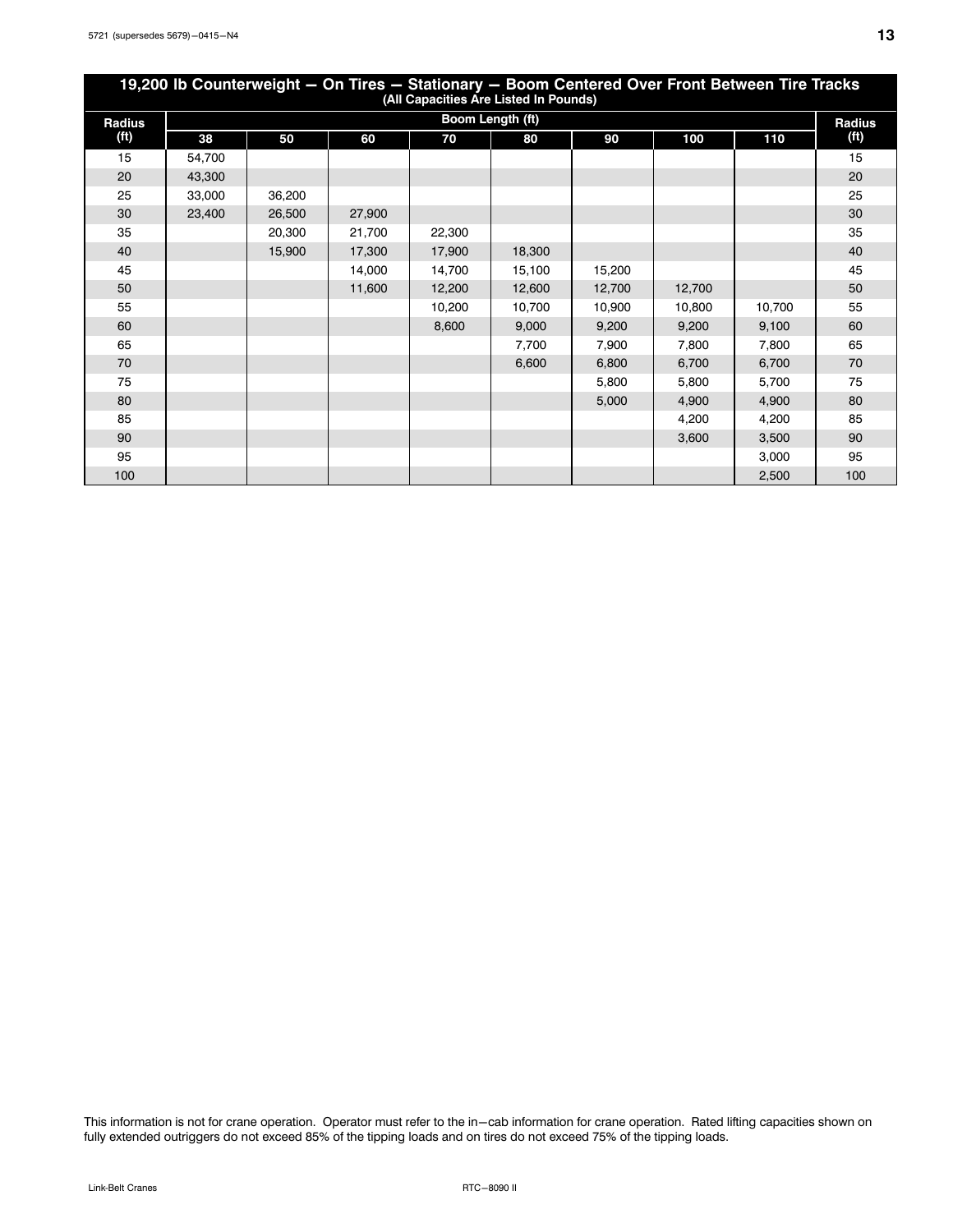<span id="page-17-0"></span>

| 19,200 lb Counterweight - On Tires - Pick & Carry (Creep) - Boom Centered Over Front<br>(All Capacities Are Listed In Pounds) |        |        |        |        |                  |        |        |        |                   |  |  |  |  |
|-------------------------------------------------------------------------------------------------------------------------------|--------|--------|--------|--------|------------------|--------|--------|--------|-------------------|--|--|--|--|
| <b>Radius</b>                                                                                                                 |        |        |        |        | Boom Length (ft) |        |        |        | <b>Radius</b>     |  |  |  |  |
| (f <sup>t</sup> )                                                                                                             | 38     | 50     | 60     | 70     | 80               | 90     | 100    | 110    | (f <sup>t</sup> ) |  |  |  |  |
| 15                                                                                                                            | 52,200 |        |        |        |                  |        |        |        | 15                |  |  |  |  |
| 20                                                                                                                            | 40,100 |        |        |        |                  |        |        |        | 20                |  |  |  |  |
| 25                                                                                                                            | 31.700 | 34,100 |        |        |                  |        |        |        | 25                |  |  |  |  |
| 30                                                                                                                            | 23,400 | 26,500 | 27,900 |        |                  |        |        |        | 30                |  |  |  |  |
| 35                                                                                                                            |        | 20,300 | 21,700 | 22,300 |                  |        |        |        | 35                |  |  |  |  |
| 40                                                                                                                            |        | 15,900 | 17,300 | 17,900 | 18,300           |        |        |        | 40                |  |  |  |  |
| 45                                                                                                                            |        |        | 14,000 | 14,700 | 15,100           | 15,200 |        |        | 45                |  |  |  |  |
| 50                                                                                                                            |        |        | 11,600 | 12,200 | 12,600           | 12,700 | 12,700 |        | 50                |  |  |  |  |
| 55                                                                                                                            |        |        |        | 10,200 | 10,700           | 10,900 | 10,800 | 10,700 | 55                |  |  |  |  |
| 60                                                                                                                            |        |        |        | 8,600  | 9,000            | 9,200  | 9,200  | 9,100  | 60                |  |  |  |  |
| 65                                                                                                                            |        |        |        |        | 7,700            | 7,900  | 7,800  | 7,800  | 65                |  |  |  |  |
| 70                                                                                                                            |        |        |        |        | 6,600            | 6,800  | 6,700  | 6,700  | 70                |  |  |  |  |
| 75                                                                                                                            |        |        |        |        |                  | 5,800  | 5,800  | 5,700  | 75                |  |  |  |  |
| 80                                                                                                                            |        |        |        |        |                  | 5,000  | 4,900  | 4,900  | 80                |  |  |  |  |
| 85                                                                                                                            |        |        |        |        |                  |        | 4,200  | 4,200  | 85                |  |  |  |  |
| 90                                                                                                                            |        |        |        |        |                  |        | 3,600  | 3,500  | 90                |  |  |  |  |
| 95                                                                                                                            |        |        |        |        |                  |        |        | 3,000  | 95                |  |  |  |  |
| 100                                                                                                                           |        |        |        |        |                  |        |        | 2,500  | 100               |  |  |  |  |

| 19,200 lb Counterweight - On Tires - Stationary - 360° Rotation<br>(All Capacities Are Listed In Pounds) |        |        |        |        |                  |       |       |       |                   |  |  |  |
|----------------------------------------------------------------------------------------------------------|--------|--------|--------|--------|------------------|-------|-------|-------|-------------------|--|--|--|
| <b>Radius</b>                                                                                            |        |        |        |        | Boom Length (ft) |       |       |       | <b>Radius</b>     |  |  |  |
| (f <sup>t</sup> )                                                                                        | 38     | 50     | 60     | 70     | 80               | 90    | 100   | 110   | (f <sup>t</sup> ) |  |  |  |
| 15                                                                                                       | 33,700 |        |        |        |                  |       |       |       | 15                |  |  |  |
| 20                                                                                                       | 20,400 |        |        |        |                  |       |       |       | 20                |  |  |  |
| 25                                                                                                       | 13,200 | 15,900 |        |        |                  |       |       |       | 25                |  |  |  |
| 30                                                                                                       | 8.700  | 11,400 | 12,700 |        |                  |       |       |       | 30                |  |  |  |
| 35                                                                                                       |        | 8,200  | 9,500  | 10,200 |                  |       |       |       | 35                |  |  |  |
| 40                                                                                                       |        | 5,900  | 7,200  | 7,800  | 8,200            |       |       |       | 40                |  |  |  |
| 45                                                                                                       |        |        | 5,500  | 6,100  | 6,500            | 6,700 |       |       | 45                |  |  |  |
| 50                                                                                                       |        |        | 4,100  | 4,700  | 5,100            | 5,300 | 5,200 |       | 50                |  |  |  |
| 55                                                                                                       |        |        |        | 3,600  | 4,000            | 4,100 | 4,100 | 4,100 | 55                |  |  |  |
| 60                                                                                                       |        |        |        | 2,700  | 3,000            | 3,200 | 3,200 | 3,100 | 60                |  |  |  |
| 65                                                                                                       |        |        |        |        | 2,300            | 2,500 | 2,400 | 2,400 | 65                |  |  |  |
| 70                                                                                                       |        |        |        |        | 1,600            | 1,800 | 1,800 | 1,700 | 70                |  |  |  |
| 75                                                                                                       |        |        |        |        |                  | 1,200 | 1.200 | 1.100 | 75                |  |  |  |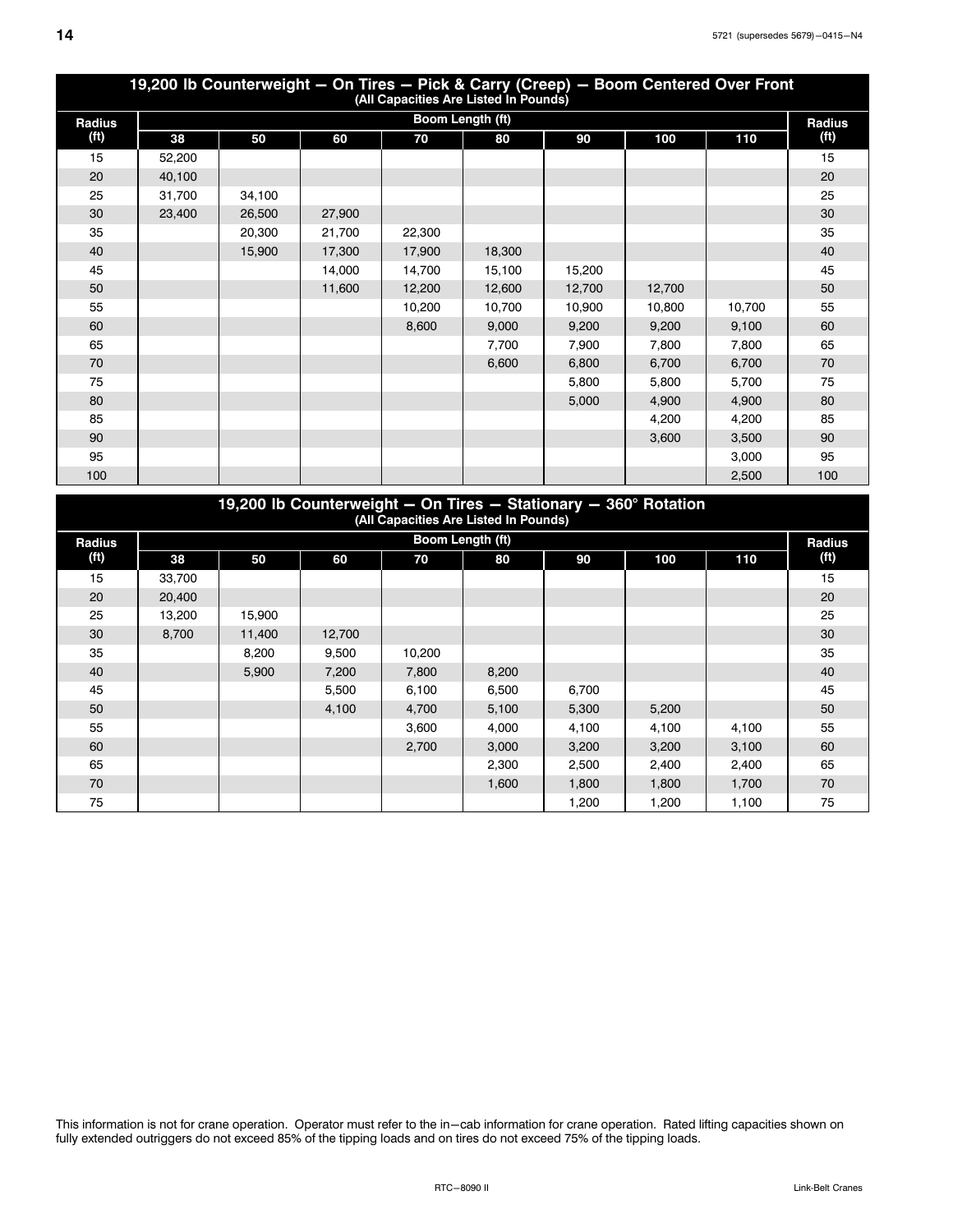<span id="page-18-0"></span>

| 28,800 lb Counterweight - Fully Extended Outriggers - 360° Rotation<br>(All Capacities Are Listed In Pounds) |                                            |         |         |        |        |                  |        |          |        |        |        |                   |
|--------------------------------------------------------------------------------------------------------------|--------------------------------------------|---------|---------|--------|--------|------------------|--------|----------|--------|--------|--------|-------------------|
| Radius                                                                                                       |                                            |         |         |        |        | Boom Length (ft) |        |          |        |        |        | Radius            |
| (f <sup>t</sup> )                                                                                            | 38                                         | 50      | 60      | 70     | 80     | 90               | 100    | 110      | 120    | 130    | 140    | (f <sup>t</sup> ) |
| 8                                                                                                            | 180,000*                                   |         |         |        |        |                  |        |          |        |        |        | 8                 |
| 10                                                                                                           | 160,000                                    | 152,000 | 117,900 | 70,800 |        |                  |        |          |        |        |        | 10                |
| 12                                                                                                           | 139,600                                    | 138,600 | 108,800 | 70,800 | 85,100 |                  |        |          |        |        |        | 12                |
| 15                                                                                                           | 116,300                                    | 118,400 | 106,500 | 70,800 | 78,400 | 54,200           |        |          |        |        |        | 15                |
| 20                                                                                                           | 85,300                                     | 87,500  | 87,900  | 63,500 | 76,500 | 52,000           | 49,100 | 27,200   |        |        |        | 20                |
| 25                                                                                                           | 66,200                                     | 68,500  | 69,000  | 54,800 | 68,500 | 45,600           | 45,200 | 36,300** | 28,000 | 26,900 |        | 25                |
| 30                                                                                                           | 53,200                                     | 55,500  | 56,100  | 47,800 | 55,700 | 40,600           | 42,200 | 35,900** | 28,000 | 26,500 | 24,400 | 30                |
| 35                                                                                                           |                                            | 46,200  | 46,800  | 42,500 | 46,400 | 36,500           | 38,300 | 35,500** | 28,000 | 26,300 | 24,100 | 35                |
| 40                                                                                                           |                                            | 39,600  | 40,100  | 38,100 | 39,300 | 33,000           | 34,900 | 33.400** | 28,000 | 26,100 | 24,000 | 40                |
| 45                                                                                                           |                                            |         | 34,200  | 34,500 | 33,800 | 30,100           | 32,100 | 30,300** | 26,100 | 25,900 | 23,800 | 45                |
| 50                                                                                                           |                                            |         | 28,500  | 28,900 | 28,900 | 27,600           | 28,500 | 27,900** | 24,100 | 25,200 | 23,700 | 50                |
| 55                                                                                                           |                                            |         | 23,700  | 24,600 | 24,700 | 24,700           | 24,300 | 23,800** | 22,300 | 23,500 | 23,600 | 55                |
| 60                                                                                                           |                                            |         |         | 21,100 | 21,200 | 21,300           | 20,900 | 20,400** | 20,700 | 21,900 | 21,700 | 60                |
| 65                                                                                                           |                                            |         |         |        | 18,500 | 18,500           | 18,600 | 18,900   | 19,300 | 19,300 | 18,900 | 65                |
| 70                                                                                                           |                                            |         |         |        | 17,300 | 16,200           | 17,500 | 17,700   | 17,400 | 17,000 | 16,600 | 70                |
| 75                                                                                                           |                                            |         |         |        |        | 14,900           | 15,900 | 15,700   | 15,400 | 15,000 | 14,700 | 75                |
| 80                                                                                                           |                                            |         |         |        |        | 14,100           | 14,200 | 14,100   | 13,700 | 13,400 | 13,000 | 80                |
| 85                                                                                                           |                                            |         |         |        |        |                  | 12,800 | 12,700   | 12,400 | 12,000 | 11,700 | 85                |
| 90                                                                                                           |                                            |         |         |        |        |                  | 11,600 | 11,500   | 11,200 | 10,800 | 10,500 | 90                |
| 95                                                                                                           |                                            |         |         |        |        |                  |        | 10,400   | 10,100 | 9,700  | 9,400  | 95                |
| 100                                                                                                          |                                            |         |         |        |        |                  |        | 9,400    | 9,100  | 8,700  | 8,400  | 100               |
| 105                                                                                                          |                                            |         |         |        |        |                  |        | 6,300**  | 8,200  | 7,900  | 7,600  | 105               |
| 110                                                                                                          |                                            |         |         |        |        |                  |        |          | 7,400  | 7,100  | 6,800  | 110               |
| 115                                                                                                          |                                            |         |         |        |        |                  |        |          |        | 6,400  | 6,100  | 115               |
| 120                                                                                                          |                                            |         |         |        |        |                  |        |          |        | 5,800  | 5,500  | 120               |
| 125                                                                                                          |                                            |         |         |        |        |                  |        |          |        |        | 4,900  | 125               |
| 130                                                                                                          |                                            |         |         |        |        |                  |        |          |        |        | 4,400  | 130               |
|                                                                                                              | * Special Conditions Or Wire Rope Required |         |         |        |        |                  |        |          |        |        |        |                   |
|                                                                                                              | ** Boom Mode EM2, 115.8 ft                 |         |         |        |        |                  |        |          |        |        |        |                   |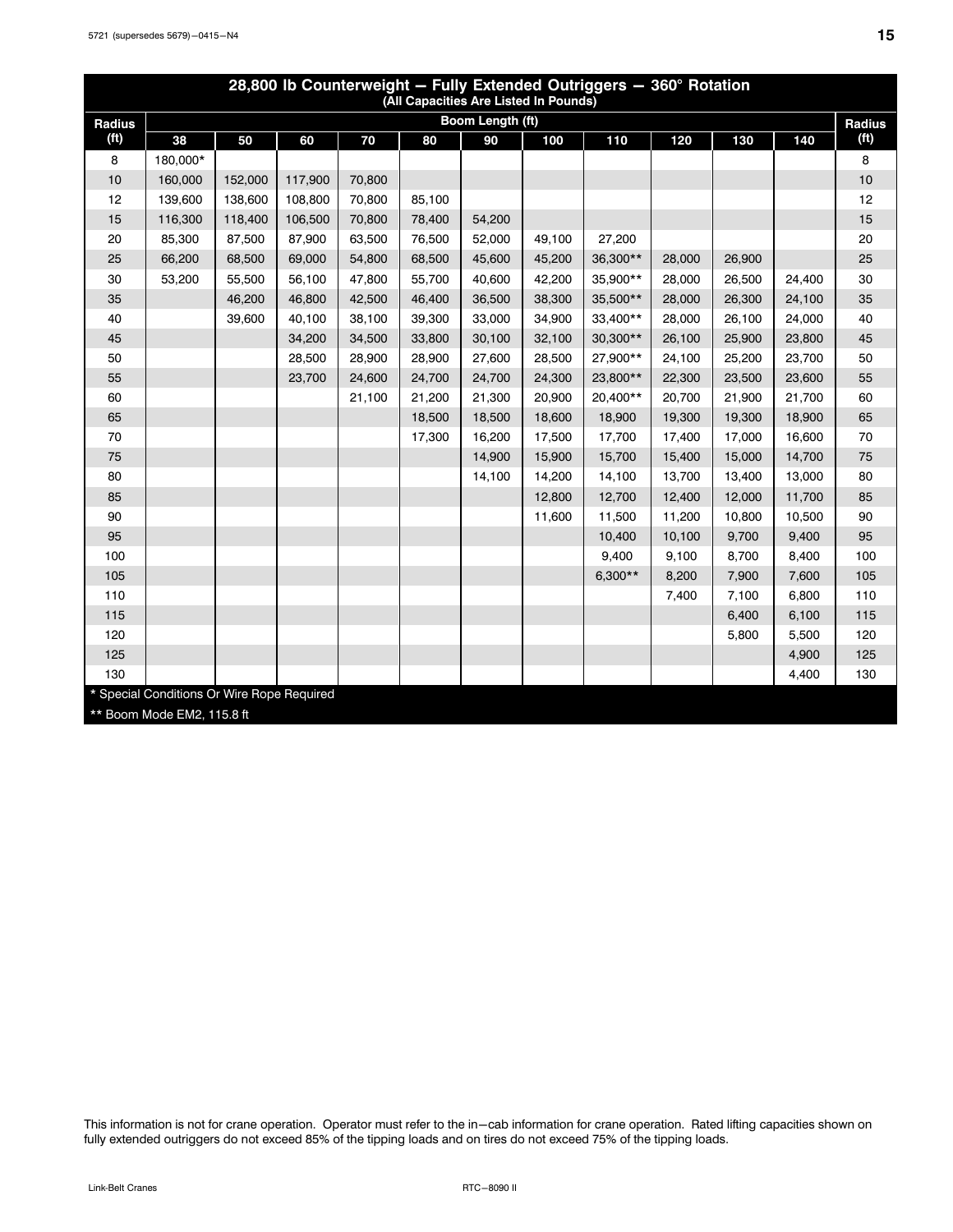### <span id="page-19-0"></span>**Fly Attachment Lift Capacity Charts - Optional**

|                   |        |                                          |                 | ly Attachment Lift Capacity Charts - Optional                                                                |                                           |        |       |                 |       |  |  |  |  |
|-------------------|--------|------------------------------------------|-----------------|--------------------------------------------------------------------------------------------------------------|-------------------------------------------|--------|-------|-----------------|-------|--|--|--|--|
|                   |        |                                          |                 | 19,200 lb Counterweight - Fully Extended Outriggers - 360° Rotation<br>(All Capacities Are Listed In Pounds) |                                           |        |       |                 |       |  |  |  |  |
|                   |        | 140 ft Main Boom Length<br>2° Fly Offset |                 |                                                                                                              | 140 ft Main Boom Length<br>15° Fly Offset |        |       |                 |       |  |  |  |  |
| Radius            |        |                                          | Fly Length (ft) |                                                                                                              | Radius                                    |        |       | Fly Length (ft) |       |  |  |  |  |
| (f <sup>t</sup> ) | 35     | 58                                       | 74              | 90                                                                                                           | (f <sup>t</sup> )                         | 35     | 58    | 74              | 90    |  |  |  |  |
| 35                | 12,100 |                                          |                 |                                                                                                              | 35                                        |        |       |                 |       |  |  |  |  |
| 40                | 12,100 |                                          |                 |                                                                                                              | 40                                        |        |       |                 |       |  |  |  |  |
| 45                | 12,100 | 8,500                                    |                 |                                                                                                              | 45                                        | 11,500 |       |                 |       |  |  |  |  |
| 50                | 12,100 | 8,400                                    | 6,600           |                                                                                                              | 50                                        | 11,400 |       |                 |       |  |  |  |  |
| 55                | 12,100 | 8,300                                    | 6,600           | 5,200                                                                                                        | 55                                        | 11,200 |       |                 |       |  |  |  |  |
| 60                | 12,100 | 8,100                                    | 6,600           | 5,200                                                                                                        | 60                                        | 11,000 | 7,200 |                 |       |  |  |  |  |
| 65                | 11.900 | 8,000                                    | 6.600           | 5,200                                                                                                        | 65                                        | 10,800 | 7,000 | 6,300           |       |  |  |  |  |
| 70                | 11,700 | 7,800                                    | 6,600           | 5,200                                                                                                        | 70                                        | 10,600 | 6,800 | 6,000           | 4,800 |  |  |  |  |
| 75                | 11,500 | 7,700                                    | 6,600           | 5,100                                                                                                        | 75                                        | 10,400 | 6,700 | 5,700           | 4,500 |  |  |  |  |
| 80                | 10,900 | 7,500                                    | 6,400           | 4,800                                                                                                        | 80                                        | 10,200 | 6,500 | 5,400           | 4,200 |  |  |  |  |
| 85                | 9,600  | 7,300                                    | 6,000           | 4,500                                                                                                        | 85                                        | 10,000 | 6,300 | 5,100           | 4,000 |  |  |  |  |
| 90                | 8,500  | 7,100                                    | 5,700           | 4,200                                                                                                        | 90                                        | 9,100  | 6,200 | 4,900           | 3,700 |  |  |  |  |
| 95                | 7,600  | 6,900                                    | 5,400           | 4,000                                                                                                        | 95                                        | 8,100  | 6,000 | 4,600           | 3,500 |  |  |  |  |
| 100               | 6,700  | 6,700                                    | 5,100           | 3,700                                                                                                        | 100                                       | 7,200  | 5,900 | 4,400           | 3,300 |  |  |  |  |
| 105               | 6,000  | 6,400                                    | 4,900           | 3,500                                                                                                        | 105                                       | 6,400  | 5,700 | 4,200           | 3,100 |  |  |  |  |
| 110               | 5,300  | 5,700                                    | 4,700           | 3,300                                                                                                        | 110                                       | 5,700  | 5,600 | 4,100           | 3,000 |  |  |  |  |
| 115               | 4,700  | 5,100                                    | 4,500           | 3,200                                                                                                        | 115                                       | 5,000  | 5,500 | 3,900           | 2,800 |  |  |  |  |
| 120               | 4,100  | 4,500                                    | 4,300           | 3,000                                                                                                        | 120                                       | 4,400  | 5,100 | 3,700           | 2,700 |  |  |  |  |
| 125               | 3,600  | 4,000                                    | 3,900           | 2,800                                                                                                        | 125                                       | 3,900  | 4,500 | 3,600           | 2,500 |  |  |  |  |
| 130               | 3,100  | 3,600                                    | 3,500           | 2,700                                                                                                        | 130                                       | 3,400  | 4,000 | 3,500           | 2,400 |  |  |  |  |
| 135               | 2,700  | 3,100                                    | 3,000           | 2,500                                                                                                        | 135                                       | 3,000  | 3,600 | 3,300           | 2,300 |  |  |  |  |
| 140               | 2,300  | 2,700                                    | 2,600           | 2,400                                                                                                        | 140                                       | 2,500  | 3,100 | 3,000           | 2,200 |  |  |  |  |
| 145               | 2,000  | 2,400                                    | 2,300           | 2,200                                                                                                        | 145                                       | 2,200  | 2,700 | 2,600           | 2,100 |  |  |  |  |

150 | 1,700 | 2,000 | 1,900 | 1,900 | 150 | 1,800 | 2,400 | 2,200 | 2,000 155 | 1,400 | 1,700 | 1,600 | 1,600 | 155 | 1,500 | 2,000 | 1,900 | 1,900 160 | 1,100 | 1,400 | 1,300 | 1,300 | 160 | 1,200 | 1,700 | 1,600 | 1,600 165 | 800 | 1,200 | 1,000 | 1,000 | 165 | 900 | 1,400 | 1,300 | 1,300 170 | | 900 | | | 170 | | 1,100 | 1,000 | 1,000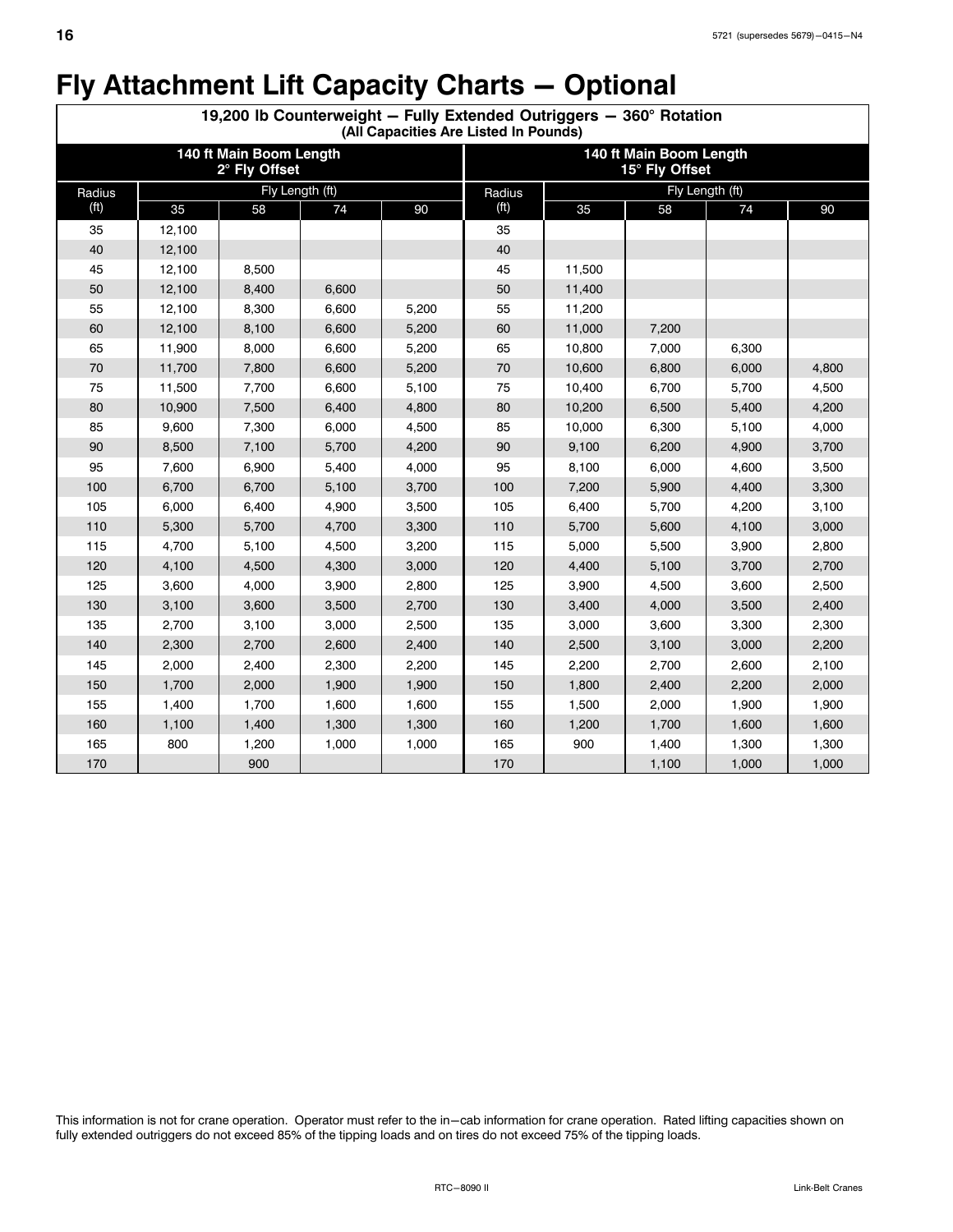<span id="page-20-0"></span>

|                   | 19,200 lb Counterweight - Fully Extended Outriggers - 360° Rotation<br>(All Capacities Are Listed In Pounds) |                                           |       |       |                   |       |                                           |       |       |  |  |  |  |
|-------------------|--------------------------------------------------------------------------------------------------------------|-------------------------------------------|-------|-------|-------------------|-------|-------------------------------------------|-------|-------|--|--|--|--|
|                   |                                                                                                              | 140 ft Main Boom Length<br>30° Fly Offset |       |       |                   |       | 140 ft Main Boom Length<br>45° Fly Offset |       |       |  |  |  |  |
| Radius            |                                                                                                              | Fly Length (ft)                           |       |       | Radius            |       | Fly Length (ft)                           |       |       |  |  |  |  |
| (f <sup>t</sup> ) | 35                                                                                                           | 58                                        | 74    | 90    | (f <sup>t</sup> ) | 35    | 58                                        | 74    | 90    |  |  |  |  |
| 40                |                                                                                                              |                                           |       |       | 40                |       |                                           |       |       |  |  |  |  |
| 45                |                                                                                                              |                                           |       |       | 45                |       |                                           |       |       |  |  |  |  |
| 50                |                                                                                                              |                                           |       |       | 50                |       |                                           |       |       |  |  |  |  |
| 55                | 10,000                                                                                                       |                                           |       |       | 55                |       |                                           |       |       |  |  |  |  |
| 60                | 9,800                                                                                                        |                                           |       |       | 60                |       |                                           |       |       |  |  |  |  |
| 65                | 9,700                                                                                                        |                                           |       |       | 65                | 8,800 |                                           |       |       |  |  |  |  |
| 70                | 9,500                                                                                                        |                                           |       |       | 70                | 8,800 |                                           |       |       |  |  |  |  |
| 75                | 9,400                                                                                                        | 5,700                                     | 4,600 |       | 75                | 8,700 |                                           |       |       |  |  |  |  |
| 80                | 9,200                                                                                                        | 5,600                                     | 4,400 | 3,600 | 80                | 8,600 |                                           |       |       |  |  |  |  |
| 85                | 9,100                                                                                                        | 5,500                                     | 4,200 | 3,400 | 85                | 8,600 | 4,900                                     | 3,700 |       |  |  |  |  |
| 90                | 9,000                                                                                                        | 5,400                                     | 4,100 | 3,200 | 90                | 8,500 | 4,900                                     | 3,500 | 2,900 |  |  |  |  |
| 95                | 8,500                                                                                                        | 5,300                                     | 3,900 | 3,000 | 95                | 8,400 | 4,800                                     | 3,400 | 2,700 |  |  |  |  |
| 100               | 7,600                                                                                                        | 5,200                                     | 3,700 | 2,900 | 100               | 7,900 | 4,800                                     | 3,300 | 2,600 |  |  |  |  |
| 105               | 6,800                                                                                                        | 5,100                                     | 3,600 | 2,700 | 105               | 7,000 | 4,700                                     | 3,200 | 2,400 |  |  |  |  |
| 110               | 6,000                                                                                                        | 5,000                                     | 3,500 | 2,600 | 110               | 6,200 | 4,700                                     | 3,100 | 2,300 |  |  |  |  |
| 115               | 5,300                                                                                                        | 4,900                                     | 3,300 | 2,400 | 115               | 5,500 | 4,700                                     | 3,000 | 2,200 |  |  |  |  |
| 120               | 4,700                                                                                                        | 4,800                                     | 3,200 | 2,300 | 120               | 4,900 | 4,600                                     | 2,900 | 2,100 |  |  |  |  |
| 125               | 4,100                                                                                                        | 4,700                                     | 3,100 | 2,200 | 125               | 4,300 | 4,500                                     | 2,800 | 2,000 |  |  |  |  |
| 130               | 3,600                                                                                                        | 4,500                                     | 3,000 | 2,100 | 130               | 3,700 | 4,400                                     | 2,700 | 1,900 |  |  |  |  |
| 135               | 3,100                                                                                                        | 4,000                                     | 2,900 | 2,000 | 135               | 3,200 | 4,300                                     | 2,700 | 1,800 |  |  |  |  |
| 140               | 2,700                                                                                                        | 3,500                                     | 2,800 | 1,900 | 140               |       | 3,700                                     | 2,600 | 1,800 |  |  |  |  |
| 145               | 2,300                                                                                                        | 3,100                                     | 2,800 | 1,800 | 145               |       | 3,300                                     | 2,600 | 1,700 |  |  |  |  |
| 150               | 1,900                                                                                                        | 2,700                                     | 2,600 | 1,700 | 150               |       | 2,800                                     | 2,500 | 1,600 |  |  |  |  |
| 155               | 1,500                                                                                                        | 2,300                                     | 2,200 | 1,700 | 155               |       | 2,400                                     | 2,400 | 1,600 |  |  |  |  |
| 160               |                                                                                                              | 1,900                                     | 1,900 | 1,600 | 160               |       | 2,000                                     | 2,100 | 1,500 |  |  |  |  |
| 165               |                                                                                                              | 1,600                                     | 1,500 | 1,500 | 165               |       |                                           | 1,700 | 1,500 |  |  |  |  |
| 170               |                                                                                                              | 1,300                                     | 1,200 | 1,300 | 170               |       |                                           | 1,300 | 1,400 |  |  |  |  |
| 175               |                                                                                                              | 900                                       | 900   | 1,000 | 175               |       |                                           |       | 1,100 |  |  |  |  |

### **19,200 lb Counterweight - Fully Extended Outriggers - 360° Rotation**

This information is not for crane operation. Operator must refer to the in-cab information for crane operation. Rated lifting capacities shown on fully extended outriggers do not exceed 85% of the tipping loads and on tires do not exceed 75% of the tipping loads.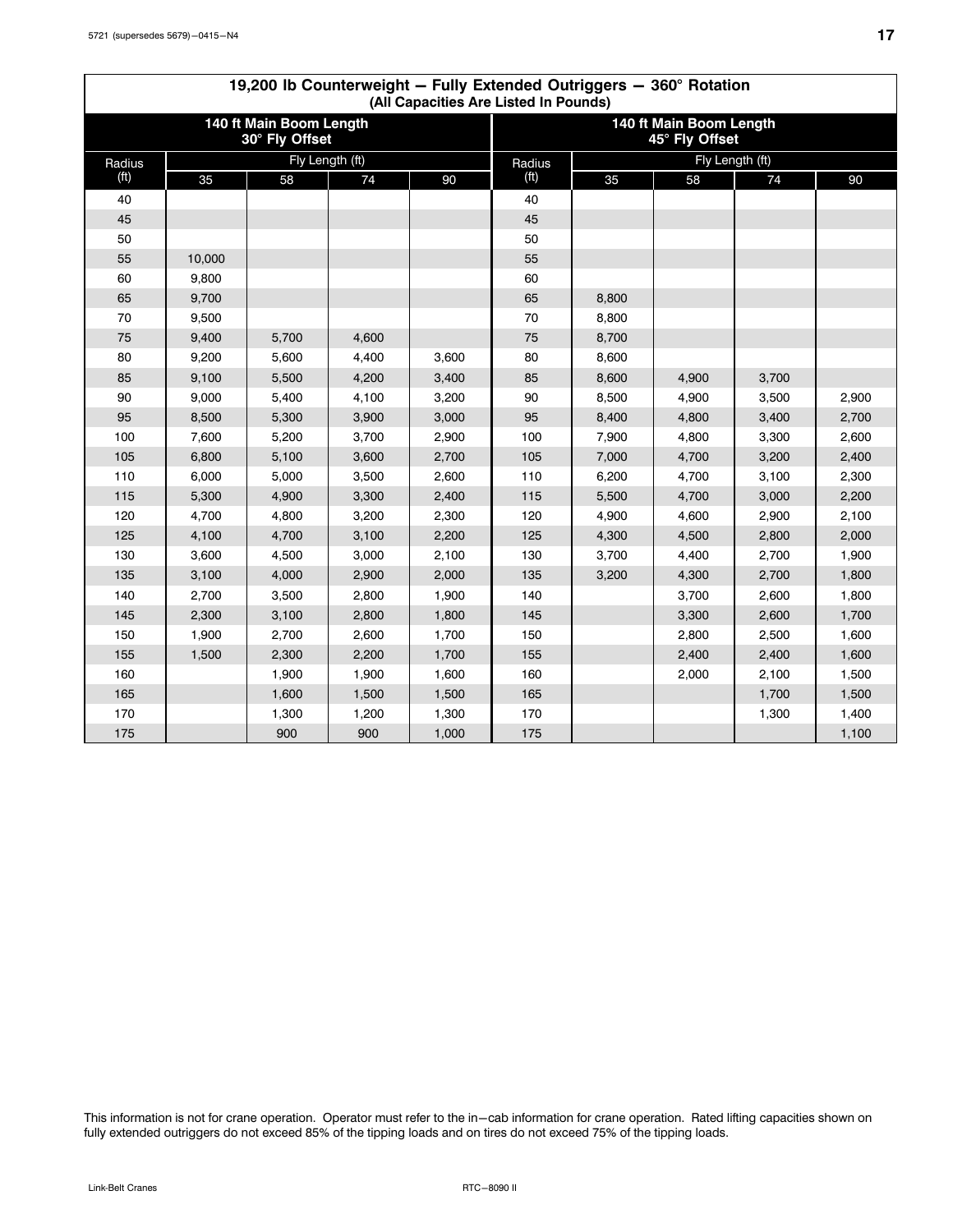Ē

|                   |        |                                          |       | 28,800 lb Counterweight – Fully Extended Outriggers – 360° Rotation<br>(All Capacities Are Listed In Pounds) |                   |        |                                           |       |       |
|-------------------|--------|------------------------------------------|-------|--------------------------------------------------------------------------------------------------------------|-------------------|--------|-------------------------------------------|-------|-------|
|                   |        | 140 ft Main Boom Length<br>2° Fly Offset |       |                                                                                                              |                   |        | 140 ft Main Boom Length<br>15° Fly Offset |       |       |
| Radius            |        | Fly Length (ft)                          |       |                                                                                                              | Radius            |        | Fly Length (ft)                           |       |       |
| (f <sup>t</sup> ) | 35     | 58                                       | 74    | 90                                                                                                           | (f <sup>t</sup> ) | 35     | 58                                        | 74    | 90    |
| 35                | 12,100 |                                          |       |                                                                                                              | 35                |        |                                           |       |       |
| 40                | 12,100 |                                          |       |                                                                                                              | 40                |        |                                           |       |       |
| 45                | 12,100 | 8,500                                    |       |                                                                                                              | 45                | 11,500 |                                           |       |       |
| 50                | 12,100 | 8,400                                    | 6,600 |                                                                                                              | 50                | 11,400 |                                           |       |       |
| 55                | 12,100 | 8,300                                    | 6,600 | 5,200                                                                                                        | 55                | 11,200 |                                           |       |       |
| 60                | 12,100 | 8,100                                    | 6,600 | 5,200                                                                                                        | 60                | 11,000 | 7,200                                     |       |       |
| 65                | 11,900 | 8,000                                    | 6,600 | 5,200                                                                                                        | 65                | 10,800 | 7,000                                     | 6,300 |       |
| 70                | 11,700 | 7,800                                    | 6,600 | 5,200                                                                                                        | 70                | 10,600 | 6,800                                     | 6,000 | 4,800 |
| 75                | 11,500 | 7,700                                    | 6,600 | 5,100                                                                                                        | 75                | 10,400 | 6,700                                     | 5,700 | 4,500 |
| 80                | 11,300 | 7,500                                    | 6,400 | 4,800                                                                                                        | 80                | 10,200 | 6,500                                     | 5,400 | 4,200 |
| 85                | 11,000 | 7,300                                    | 6,000 | 4,500                                                                                                        | 85                | 10,000 | 6,300                                     | 5,100 | 4,000 |
| 90                | 10,500 | 7,100                                    | 5,700 | 4,200                                                                                                        | 90                | 9,700  | 6,200                                     | 4,900 | 3,700 |
| 95                | 10,000 | 6,900                                    | 5,400 | 4,000                                                                                                        | 95                | 9,400  | 6,000                                     | 4,600 | 3,500 |
| 100               | 9,000  | 6,700                                    | 5,100 | 3,700                                                                                                        | 100               | 9,000  | 5,900                                     | 4,400 | 3,300 |
| 105               | 8,100  | 6,500                                    | 4,900 | 3,500                                                                                                        | 105               | 8,500  | 5,700                                     | 4,200 | 3,100 |
| 110               | 7,300  | 6,300                                    | 4,700 | 3,300                                                                                                        | 110               | 7,700  | 5,600                                     | 4,100 | 3,000 |
| 115               | 6,600  | 6,000                                    | 4,500 | 3,200                                                                                                        | 115               | 7,000  | 5,500                                     | 3,900 | 2,800 |
| 120               | 6,000  | 5,800                                    | 4,300 | 3,000                                                                                                        | 120               | 6,300  | 5,300                                     | 3,700 | 2,700 |
| 125               | 5,400  | 5,600                                    | 4,100 | 2,800                                                                                                        | 125               | 5,700  | 5,100                                     | 3,600 | 2,500 |
| 130               | 4,800  | 5,300                                    | 3,900 | 2,700                                                                                                        | 130               | 5,100  | 4,900                                     | 3,500 | 2,400 |
| 135               | 4,400  | 4,800                                    | 3,800 | 2,500                                                                                                        | 135               | 4,600  | 4,700                                     | 3,300 | 2,300 |
| 140               | 3,900  | 4,300                                    | 3,600 | 2,400                                                                                                        | 140               | 4,100  | 4,600                                     | 3,200 | 2,200 |
| 145               | 3,500  | 3,900                                    | 3,500 | 2,300                                                                                                        | 145               | 3,700  | 4,200                                     | 3,100 | 2,100 |
| 150               | 3,100  | 3,500                                    | 3,400 | 2,200                                                                                                        | 150               | 3,300  | 3,800                                     | 3,000 | 2,000 |
| 155               | 2,700  | 3,100                                    | 3,000 | 2,100                                                                                                        | 155               | 2,900  | 3,400                                     | 2,900 | 1,900 |
| 160               | 2,400  | 2,800                                    | 2,600 | 2,000                                                                                                        | 160               | 2,500  | 3,100                                     | 2,800 | 1,800 |
| 165               | 2,100  | 2,500                                    | 2,300 | 1,900                                                                                                        | 165               | 2,200  | 2,700                                     | 2,600 | 1,700 |
| 170               |        | 2,200                                    | 2,000 | 1,800                                                                                                        | 170               |        | 2,400                                     | 2,300 | 1,600 |
| 175               |        | 1,900                                    | 1,800 | 1,700                                                                                                        | 175               |        | 2,100                                     | 2,000 | 1,600 |
| 180               |        | 1,700                                    | 1,500 | 1,500                                                                                                        | 180               |        | 1,800                                     | 1,700 | 1,500 |
| 185               |        | 1,400                                    | 1,200 | 1,200                                                                                                        | 185               |        | 1,500                                     | 1,400 | 1,400 |
| 190               |        | 1,200                                    | 1,000 | 1,000                                                                                                        | 190               |        |                                           | 1,200 | 1,200 |
| 195               |        |                                          |       |                                                                                                              | 195               |        |                                           | 900   | 900   |

### 28,800 lb Counterweight -- Fully Extended Outriggers -- 360° Rotation

This information is not for crane operation. Operator must refer to the in-cab information for crane operation. Rated lifting capacities shown on fully extended outriggers do not exceed 85% of the tipping loads and on tires do not exceed 75% of the tipping loads.

<span id="page-21-0"></span> $\mathsf{r}$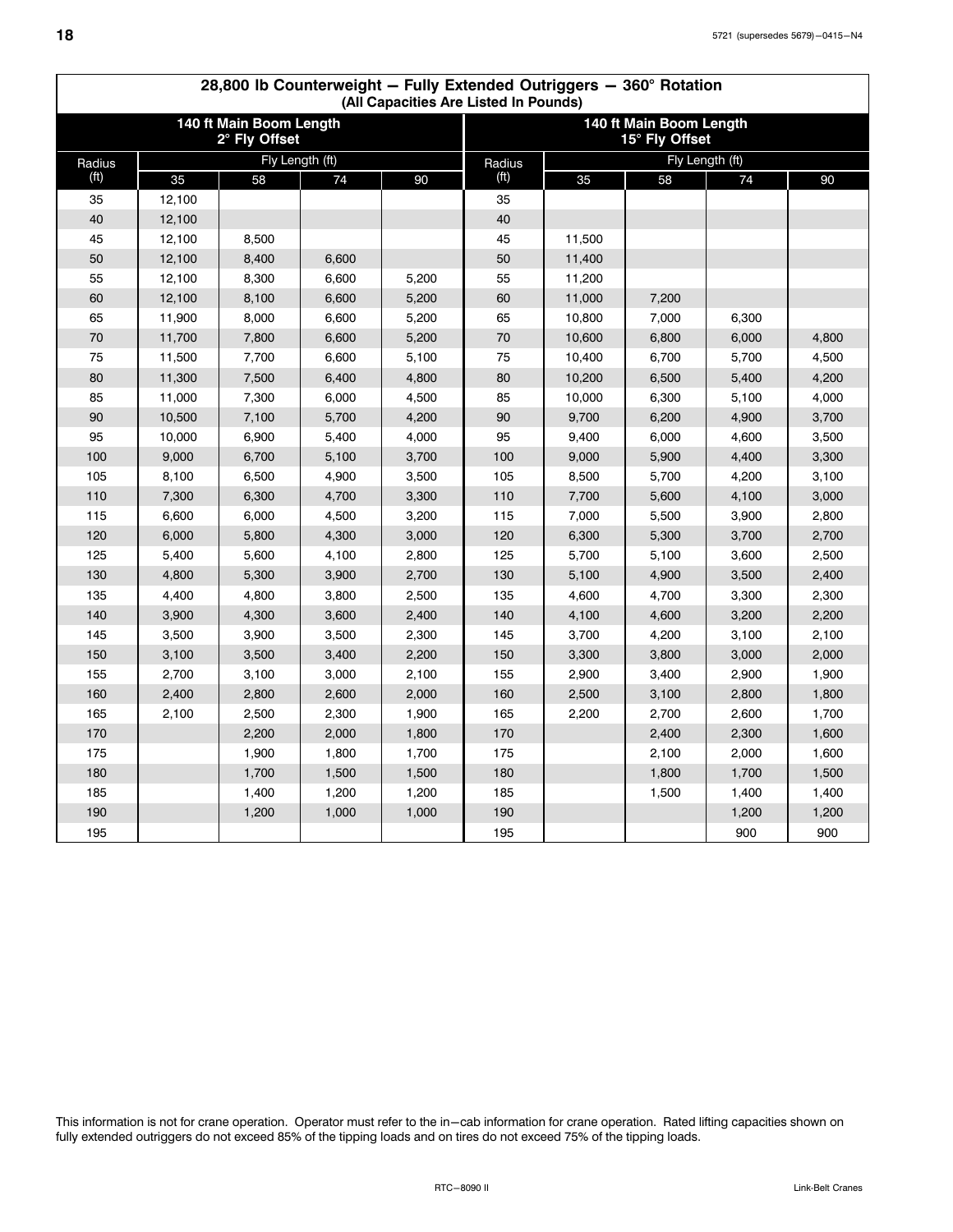<span id="page-22-0"></span>Г

|                   | 20,000 ib Counterweight – Funy Extended Outriggers – 300 Notation<br>(All Capacities Are Listed In Pounds) |                                           |       |       |                   |       |                                           |                 |       |  |  |  |  |
|-------------------|------------------------------------------------------------------------------------------------------------|-------------------------------------------|-------|-------|-------------------|-------|-------------------------------------------|-----------------|-------|--|--|--|--|
|                   |                                                                                                            | 140 ft Main Boom Length<br>30° Fly Offset |       |       |                   |       | 140 ft Main Boom Length<br>45° Fly Offset |                 |       |  |  |  |  |
| Radius            |                                                                                                            | Fly Length (ft)                           |       |       | Radius            |       |                                           | Fly Length (ft) |       |  |  |  |  |
| (f <sup>t</sup> ) | 35                                                                                                         | 58                                        | 74    | 90    | (f <sup>t</sup> ) | 35    | 58                                        | 74              | 90    |  |  |  |  |
| 40                |                                                                                                            |                                           |       |       | 40                |       |                                           |                 |       |  |  |  |  |
| 45                |                                                                                                            |                                           |       |       | 45                |       |                                           |                 |       |  |  |  |  |
| 50                |                                                                                                            |                                           |       |       | 50                |       |                                           |                 |       |  |  |  |  |
| 55                | 10,000                                                                                                     |                                           |       |       | 55                |       |                                           |                 |       |  |  |  |  |
| 60                | 9,800                                                                                                      |                                           |       |       | 60                |       |                                           |                 |       |  |  |  |  |
| 65                | 9,700                                                                                                      |                                           |       |       | 65                | 8,800 |                                           |                 |       |  |  |  |  |
| 70                | 9,500                                                                                                      |                                           |       |       | 70                | 8,800 |                                           |                 |       |  |  |  |  |
| 75                | 9,400                                                                                                      | 5,700                                     | 4,600 |       | 75                | 8,700 |                                           |                 |       |  |  |  |  |
| 80                | 9,200                                                                                                      | 5,600                                     | 4,400 | 3,600 | 80                | 8,600 |                                           |                 |       |  |  |  |  |
| 85                | 9,100                                                                                                      | 5,500                                     | 4,200 | 3,400 | 85                | 8,600 | 4,900                                     | 3,700           |       |  |  |  |  |
| 90                | 9,000                                                                                                      | 5,400                                     | 4,100 | 3,200 | 90                | 8,500 | 4,900                                     | 3,500           | 2,900 |  |  |  |  |
| 95                | 8,800                                                                                                      | 5,300                                     | 3,900 | 3,000 | 95                | 8,400 | 4,800                                     | 3,400           | 2,700 |  |  |  |  |
| 100               | 8,500                                                                                                      | 5,200                                     | 3,700 | 2,900 | 100               | 8,200 | 4,800                                     | 3,300           | 2,600 |  |  |  |  |
| 105               | 8,200                                                                                                      | 5,100                                     | 3,600 | 2,700 | 105               | 8,000 | 4,700                                     | 3,200           | 2,400 |  |  |  |  |
| 110               | 8,000                                                                                                      | 5,000                                     | 3,500 | 2,600 | 110               | 7,700 | 4,700                                     | 3,100           | 2,300 |  |  |  |  |
| 115               | 7,300                                                                                                      | 4,900                                     | 3,300 | 2,400 | 115               | 7,500 | 4,700                                     | 3,000           | 2,200 |  |  |  |  |
| 120               | 6,600                                                                                                      | 4,800                                     | 3,200 | 2,300 | 120               | 6,700 | 4,600                                     | 2,900           | 2,100 |  |  |  |  |
| 125               | 5,900                                                                                                      | 4,700                                     | 3,100 | 2,200 | 125               | 6,000 | 4,500                                     | 2,800           | 2,000 |  |  |  |  |
| 130               | 5,300                                                                                                      | 4,500                                     | 3,000 | 2,100 | 130               | 5,400 | 4,400                                     | 2,700           | 1,900 |  |  |  |  |
| 135               | 4,800                                                                                                      | 4,400                                     | 2,900 | 2,000 | 135               | 4,800 | 4,300                                     | 2,700           | 1,800 |  |  |  |  |
| 140               | 4,300                                                                                                      | 4,300                                     | 2,800 | 1,900 | 140               |       | 4,200                                     | 2,600           | 1,800 |  |  |  |  |
| 145               | 3,800                                                                                                      | 4,200                                     | 2,800 | 1,800 | 145               |       | 4,100                                     | 2,600           | 1,700 |  |  |  |  |
| 150               | 3,300                                                                                                      | 4,100                                     | 2,700 | 1,700 | 150               |       | 4,000                                     | 2,500           | 1,600 |  |  |  |  |
| 155               | 2,900                                                                                                      | 3,700                                     | 2,600 | 1,700 | 155               |       | 3,800                                     | 2,500           | 1,600 |  |  |  |  |
| 160               |                                                                                                            | 3,300                                     | 2,600 | 1,600 | 160               |       | 3,300                                     | 2,500           | 1,500 |  |  |  |  |
| 165               |                                                                                                            | 2,900                                     | 2,500 | 1,500 | 165               |       | 2,900                                     | 2,500           | 1,500 |  |  |  |  |
| 170               |                                                                                                            | 2,500                                     | 2,500 | 1,500 | 170               |       |                                           | 2,500           | 1,400 |  |  |  |  |
| 175               |                                                                                                            | 2,200                                     | 2,200 | 1,400 | 175               |       |                                           | 2,200           | 1,400 |  |  |  |  |
| 180               |                                                                                                            | 1,800                                     | 1,800 | 1,400 | 180               |       |                                           |                 | 1,400 |  |  |  |  |
| 185               |                                                                                                            |                                           | 1,500 | 1,400 | 185               |       |                                           |                 | 1,400 |  |  |  |  |
| 190               |                                                                                                            |                                           | 1,300 | 1,300 | 190               |       |                                           |                 | 1,400 |  |  |  |  |
| 195               |                                                                                                            |                                           | 1,000 | 1,100 | 195               |       |                                           |                 |       |  |  |  |  |

### **28,800 lb Counterweight - Fully Extended Outriggers - 360° Rotation**

This information is not for crane operation. Operator must refer to the in-cab information for crane operation. Rated lifting capacities shown on fully extended outriggers do not exceed 85% of the tipping loads and on tires do not exceed 75% of the tipping loads.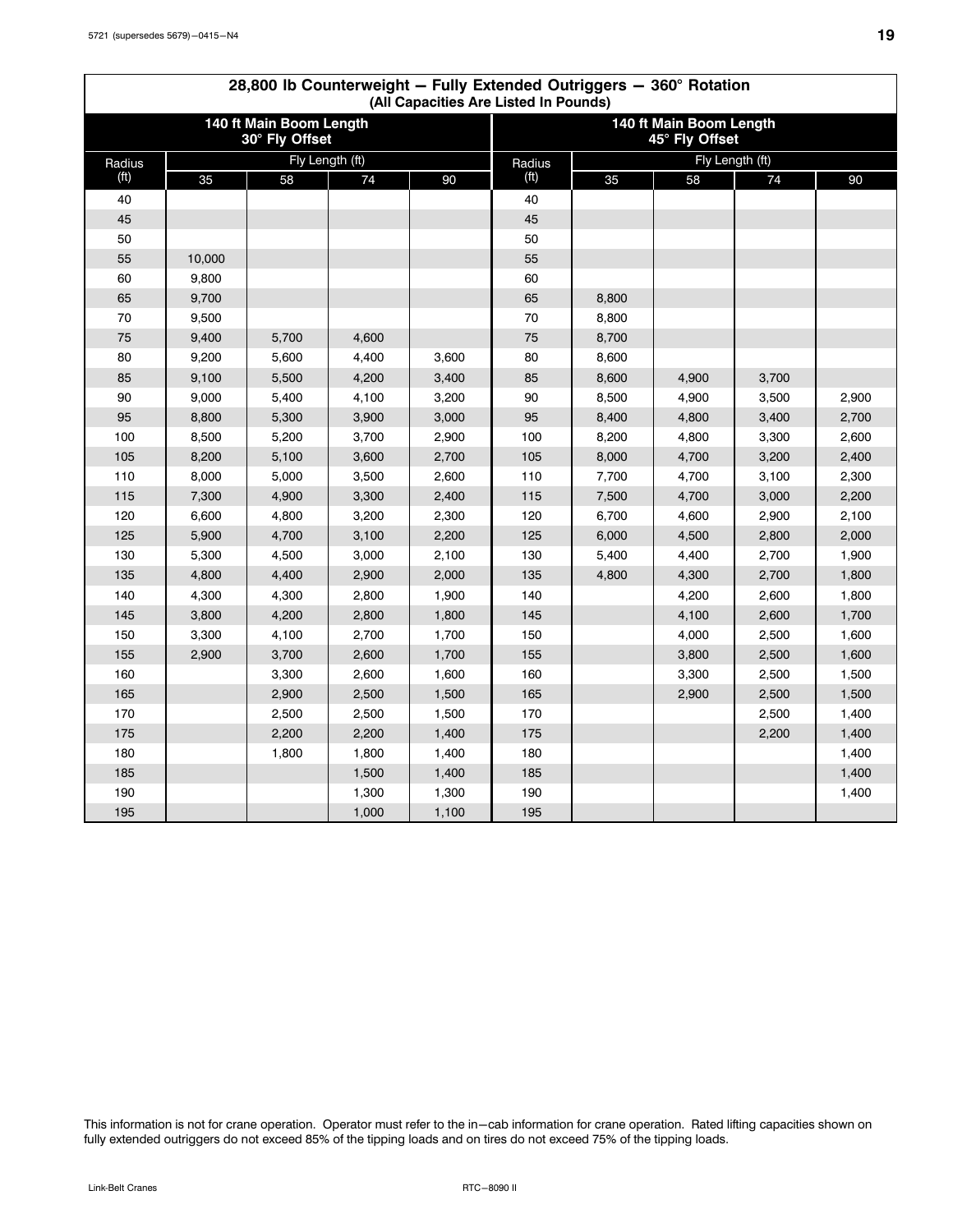<span id="page-23-0"></span>

|  |  |  | Main Boom Lift Capacity Charts - 75% - Metric |  |  |
|--|--|--|-----------------------------------------------|--|--|
|--|--|--|-----------------------------------------------|--|--|

|                      | 8.8t Counterweight - Fully Extended Outriggers - 360° Rotation<br>(All Capacities Are Listed In Kilograms) |                                            |                  |         |                   |                 |         |         |                  |         |         |                |
|----------------------|------------------------------------------------------------------------------------------------------------|--------------------------------------------|------------------|---------|-------------------|-----------------|---------|---------|------------------|---------|---------|----------------|
|                      |                                                                                                            |                                            |                  |         |                   | Boom Length (m) |         |         |                  |         |         |                |
| <b>Radius</b><br>(m) | 11.58                                                                                                      | $15.2 -$<br>15.5                           | $18.3 -$<br>19.4 | 21.3    | $23.32 -$<br>24.4 | 27.4            | 30.5    | 33.5    | $35.3 -$<br>36.6 | 39.6    | 42.67   | Radius<br>(m)  |
| 2.5                  | 80 000*                                                                                                    |                                            |                  |         |                   |                 |         |         |                  |         |         | 2.5            |
| 3                    | 72 550                                                                                                     | 69 500                                     | 53 450           | 32 100  |                   |                 |         |         |                  |         |         | 3              |
| 3.5                  | 64 300                                                                                                     | 64 250                                     | 50 350           | 32 100  |                   |                 |         |         |                  |         |         | 3.5            |
| $\overline{4}$       | 57 150                                                                                                     | 58 050                                     | 48 900           | 32 100  | 37 400            |                 |         |         |                  |         |         | $\overline{4}$ |
| 4.5                  | 50 500                                                                                                     | 51 500                                     | 48 350           | 32 100  | 35 750            | 24 550          |         |         |                  |         |         | 4.5            |
| 5                    | 45 150                                                                                                     | 46 150                                     | 46 300           | 32 000  | 35 250            | 24 550          |         |         |                  |         |         | 5              |
| 6                    | 37 000                                                                                                     | 38 000                                     | 38 200           | 29 050  | 34 700            | 23 800          | 22 250  | 12 350  |                  |         |         | 6              |
| $\overline{7}$       | 31 050                                                                                                     | 32 100                                     | 32 300           | 26 450  | 32 050            | 21 800          | 21 150  | 12 3 50 |                  |         |         | $\overline{7}$ |
| 8                    | 26 550                                                                                                     | 27 600                                     | 27 850           | 24 000  | 27 650            | 20 100          | 20 100  | 16 400  | 12750            | 12 150  |         | 8              |
| 9                    | 23 000                                                                                                     | 24 050                                     | 24 300           | 21 950  | 24 100            | 18 600          | 19 350  | 16 250  | 12750            | 12 000  | 11 050  | 9              |
| 10                   |                                                                                                            | 20 350                                     | 20 900           | 20 300  | 20 300            | 17 300          | 18 100  | 16 100  | 12750            | 11 900  | 10 950  | 10             |
| 12                   |                                                                                                            | 14 700                                     | 14 900           | 15 0 50 | 15 100            | 15 100          | 14 900  | 14 600  | 12750            | 11 800  | 10850   | 12             |
| 14                   |                                                                                                            |                                            | 11 250           | 11 400  | 11 450            | 11 450          | 11 250  | 11 550  | 11 700           | 11 650  | 10750   | 14             |
| 16                   |                                                                                                            |                                            | 9 2 5 0          | 9600    | 9750              | 9 3 0 0         | 9800    | 9750    | 9 5 5 0          | 9 3 5 0 | 9 200   | 16             |
| 18                   |                                                                                                            |                                            |                  | 7750    | 7950              | 8 0 5 0         | 7950    | 7900    | 7750             | 7550    | 7 400   | 18             |
| 20                   |                                                                                                            |                                            |                  |         | 6 600             | 6650            | 6 600   | 6550    | 6 4 0 0          | 6 200   | 6 0 5 0 | 20             |
| 22                   |                                                                                                            |                                            |                  |         | 5 500             | 5 600           | 5 5 5 0 | 5 500   | 5 3 5 0          | 5 200   | 5 0 5 0 | 22             |
| 24                   |                                                                                                            |                                            |                  |         |                   | 4750            | 4700    | 4 6 5 0 | 4 500            | 4 3 5 0 | 4 200   | 24             |
| 26                   |                                                                                                            |                                            |                  |         |                   |                 | 4 0 0 0 | 3950    | 3800             | 3650    | 3500    | 26             |
| 28                   |                                                                                                            |                                            |                  |         |                   |                 | 3 4 0 0 | 3 3 5 0 | 3 200            | 3 0 5 0 | 2 9 0 0 | 28             |
| 30                   |                                                                                                            |                                            |                  |         |                   |                 |         | 2850    | 2700             | 2550    | 2 4 0 0 | 30             |
| 32                   |                                                                                                            |                                            |                  |         |                   |                 |         | 1 400   | 2 3 0 0          | 2 1 5 0 | 2 0 0 0 | 32             |
| 34                   |                                                                                                            |                                            |                  |         |                   |                 |         |         |                  | 1750    | 1 650   | 34             |
| 36                   |                                                                                                            |                                            |                  |         |                   |                 |         |         |                  | 1 4 5 0 | 1 300   | 36             |
| 38                   |                                                                                                            |                                            |                  |         |                   |                 |         |         |                  |         | 1 0 0 0 | 38             |
| 40                   |                                                                                                            |                                            |                  |         |                   |                 |         |         |                  |         | 750     | 40             |
|                      |                                                                                                            | * Special Conditions Or Wire Rope Required |                  |         |                   |                 |         |         |                  |         |         |                |
|                      | Capacities Depict Multiple Boom Modes                                                                      |                                            |                  |         |                   |                 |         |         |                  |         |         |                |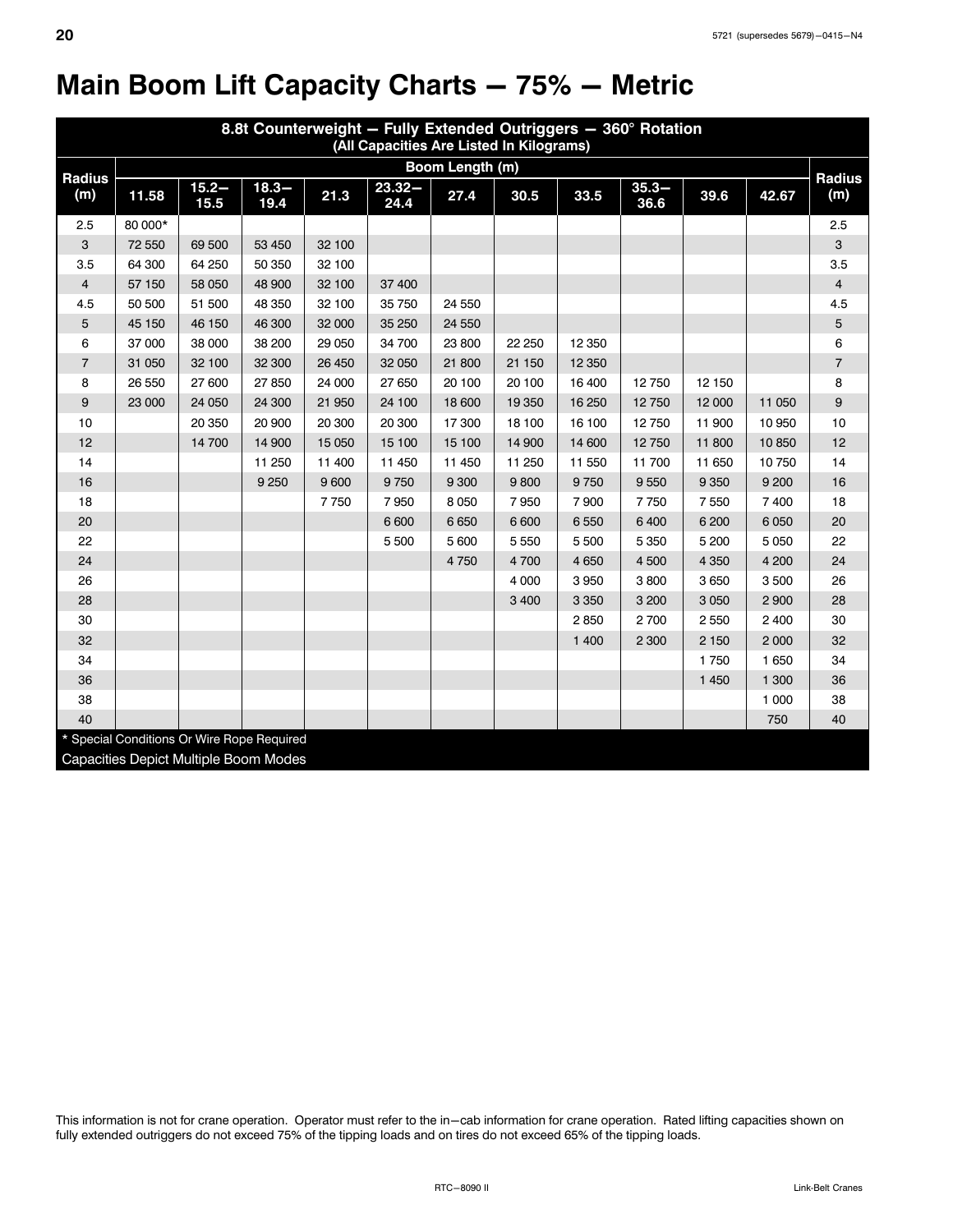<span id="page-24-0"></span>

| 8.8t Counterweight - On Tires - Stationary - Boom Centered Over Front Between Tire Tracks<br>(All Capacities Are Listed In Kilograms) |        |         |         |         |                 |         |         |         |                |  |  |
|---------------------------------------------------------------------------------------------------------------------------------------|--------|---------|---------|---------|-----------------|---------|---------|---------|----------------|--|--|
| <b>Radius</b>                                                                                                                         |        |         |         |         | Boom Length (m) |         |         |         | <b>Radius</b>  |  |  |
| (m)                                                                                                                                   | 11.58  | 15.2    | 18.3    | 21.3    | 24.4            | 27.4    | 30.5    | 33.5    | (m)            |  |  |
| 4.5                                                                                                                                   | 25 100 |         |         |         |                 |         |         |         | 4.5            |  |  |
| 5                                                                                                                                     | 23 150 |         |         |         |                 |         |         |         | 5              |  |  |
| 6                                                                                                                                     | 19 900 |         |         |         |                 |         |         |         | 6              |  |  |
| $\overline{7}$                                                                                                                        | 17 050 | 18 450  |         |         |                 |         |         |         | $\overline{7}$ |  |  |
| 8                                                                                                                                     | 13 250 | 14 800  |         |         |                 |         |         |         | 8              |  |  |
| 9                                                                                                                                     | 10 550 | 12 000  | 12700   |         |                 |         |         |         | 9              |  |  |
| 10                                                                                                                                    |        | 9950    | 10 650  | 10 950  |                 |         |         |         | 10             |  |  |
| 12                                                                                                                                    |        | 7 0 5 0 | 7750    | 8 100   | 8 2 5 0         |         |         |         | 12             |  |  |
| 14                                                                                                                                    |        |         | 5800    | 6 1 5 0 | 6 3 5 0         | 6400    |         |         | 14             |  |  |
| 16                                                                                                                                    |        |         | 4 4 5 0 | 4 800   | 5 0 0 0         | 5 1 0 0 | 5 0 5 0 |         | 16             |  |  |
| 18                                                                                                                                    |        |         |         | 3750    | 3950            | 4 0 5 0 | 4 0 5 0 | 4 0 0 0 | 18             |  |  |
| 20                                                                                                                                    |        |         |         |         | 3 1 5 0         | 3 2 5 0 | 3 2 0 0 | 3 200   | 20             |  |  |
| 22                                                                                                                                    |        |         |         |         | 2 500           | 2600    | 2600    | 2 5 5 0 | 22             |  |  |
| 24                                                                                                                                    |        |         |         |         |                 | 2 100   | 2050    | 2 0 5 0 | 24             |  |  |
| 26                                                                                                                                    |        |         |         |         |                 |         | 1 650   | 1 600   | 26             |  |  |
| 28                                                                                                                                    |        |         |         |         |                 |         | 1 2 5 0 | 1 250   | 28             |  |  |
| 30                                                                                                                                    |        |         |         |         |                 |         |         | 950     | 30             |  |  |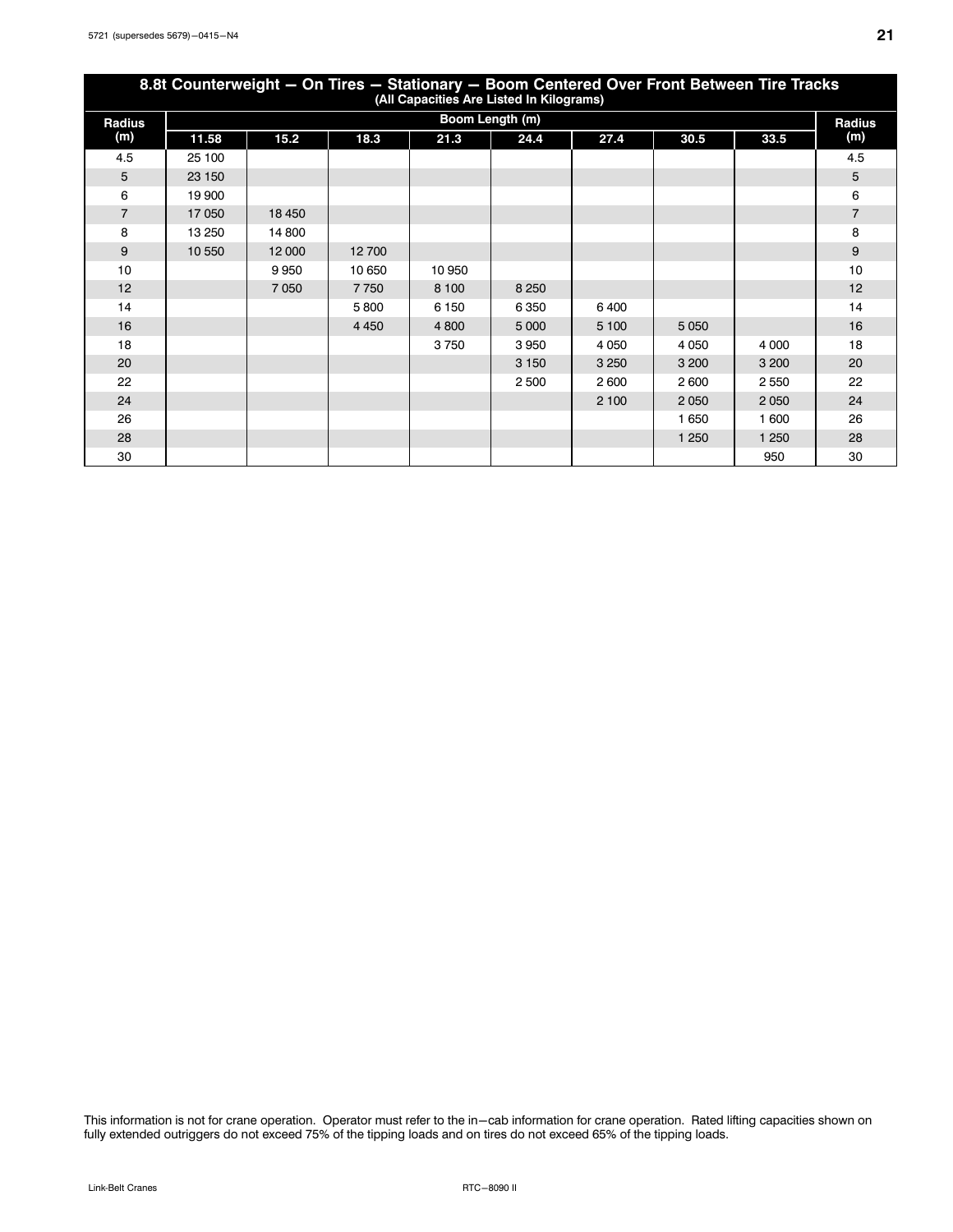<span id="page-25-0"></span>

| 8.8t Counterweight - On Tires - Pick & Carry (Creep) - Boom Centered Over Front<br>(All Capacities Are Listed In Kilograms) |        |         |         |         |                 |         |         |         |                |  |  |  |
|-----------------------------------------------------------------------------------------------------------------------------|--------|---------|---------|---------|-----------------|---------|---------|---------|----------------|--|--|--|
| <b>Radius</b>                                                                                                               |        |         |         |         | Boom Length (m) |         |         |         | Radius         |  |  |  |
| (m)                                                                                                                         | 11.58  | 15.2    | 18.3    | 21.3    | 24.4            | 27.4    | 30.5    | 33.5    | (m)            |  |  |  |
| 4.5                                                                                                                         | 24 000 |         |         |         |                 |         |         |         | 4.5            |  |  |  |
| 5                                                                                                                           | 21 900 |         |         |         |                 |         |         |         | 5              |  |  |  |
| 6                                                                                                                           | 18 450 |         |         |         |                 |         |         |         | 6              |  |  |  |
| $\overline{7}$                                                                                                              | 15 800 | 16850   |         |         |                 |         |         |         | $\overline{7}$ |  |  |  |
| 8                                                                                                                           | 13 250 | 14 700  |         |         |                 |         |         |         | 8              |  |  |  |
| 9                                                                                                                           | 10 550 | 12 000  | 12700   |         |                 |         |         |         | 9              |  |  |  |
| 10                                                                                                                          |        | 9950    | 10 650  | 10 950  |                 |         |         |         | 10             |  |  |  |
| 12                                                                                                                          |        | 7 0 5 0 | 7750    | 8 100   | 8 2 5 0         |         |         |         | 12             |  |  |  |
| 14                                                                                                                          |        |         | 5800    | 6 1 5 0 | 6 3 5 0         | 6400    |         |         | 14             |  |  |  |
| 16                                                                                                                          |        |         | 4 4 5 0 | 4 800   | 5 0 0 0         | 5 100   | 5 0 5 0 |         | 16             |  |  |  |
| 18                                                                                                                          |        |         |         | 3750    | 3950            | 4 0 5 0 | 4 0 5 0 | 4 0 0 0 | 18             |  |  |  |
| 20                                                                                                                          |        |         |         |         | 3 1 5 0         | 3 2 5 0 | 3 2 0 0 | 3 200   | 20             |  |  |  |
| 22                                                                                                                          |        |         |         |         | 2 500           | 2600    | 2600    | 2 5 5 0 | 22             |  |  |  |
| 24                                                                                                                          |        |         |         |         |                 | 2 100   | 2 0 5 0 | 2050    | 24             |  |  |  |
| 26                                                                                                                          |        |         |         |         |                 |         | 1 650   | 1 600   | 26             |  |  |  |
| 28                                                                                                                          |        |         |         |         |                 |         | 1 2 5 0 | 1 2 5 0 | 28             |  |  |  |
| 30                                                                                                                          |        |         |         |         |                 |         |         | 950     | 30             |  |  |  |

| 8.8t Counterweight - On Tires - Stationary - 360° Rotation<br>(All Capacities Are Listed In Kilograms) |         |         |       |         |                 |       |       |       |        |  |  |  |
|--------------------------------------------------------------------------------------------------------|---------|---------|-------|---------|-----------------|-------|-------|-------|--------|--|--|--|
| <b>Radius</b>                                                                                          |         |         |       |         | Boom Length (m) |       |       |       | Radius |  |  |  |
| (m)                                                                                                    | 11.58   | 15.2    | 18.3  | 21.3    | 24.4            | 27.4  | 30.5  | 33.5  | (m)    |  |  |  |
| 5                                                                                                      | 12 700  |         |       |         |                 |       |       |       | 5      |  |  |  |
| 6                                                                                                      | 9 100   |         |       |         |                 |       |       |       | 6      |  |  |  |
| 7                                                                                                      | 6700    | 8 0 5 0 |       |         |                 |       |       |       |        |  |  |  |
| 8                                                                                                      | 4 9 5 0 | 6 2 5 0 | 6950  |         |                 |       |       |       | 8      |  |  |  |
| 9                                                                                                      | 3650    | 4 9 5 0 | 5 600 |         |                 |       |       |       | 9      |  |  |  |
| 10                                                                                                     |         | 3 9 5 0 | 4 600 | 4 9 0 0 |                 |       |       |       | 10     |  |  |  |
| $12 \overline{ }$                                                                                      |         | 2 4 5 0 | 3 100 | 3 4 0 0 | 3600            |       |       |       | 12     |  |  |  |
| 14                                                                                                     |         |         | 2050  | 2 3 5 0 | 2 5 5 0         | 2600  |       |       | 14     |  |  |  |
| 16                                                                                                     |         |         | 1 300 | 1 600   | 1750            | 1850  | 1850  | 1800  | 16     |  |  |  |
| 18                                                                                                     |         |         |       | 1 0 0 0 | 1 1 5 0         | 1 250 | 1 250 | 1 200 | 18     |  |  |  |
| 20                                                                                                     |         |         |       |         | 700             | 800   | 800   | 750   | 20     |  |  |  |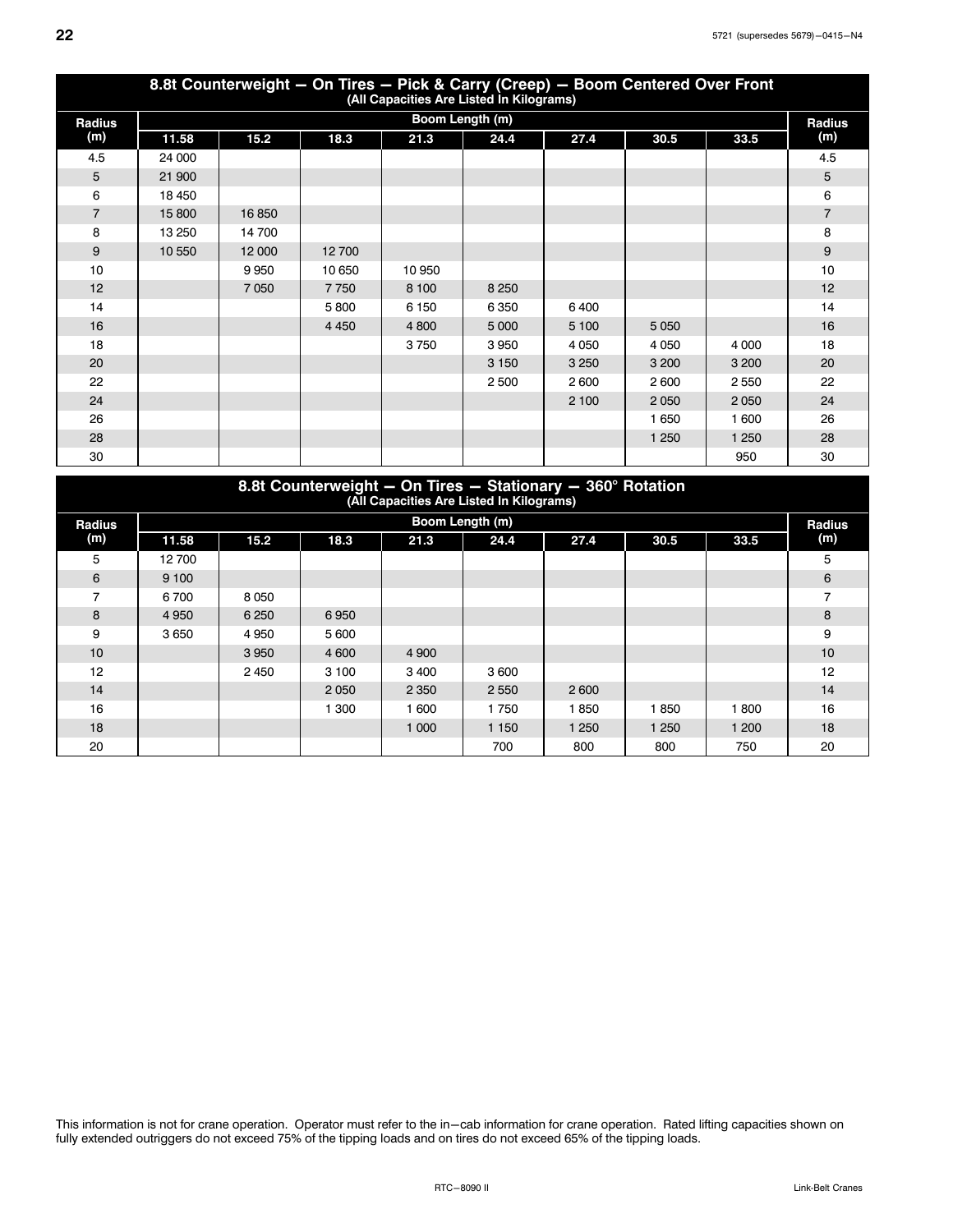<span id="page-26-0"></span>

| 13.2t Counterweight - Fully Extended Outriggers - 360° Rotation<br>(All Capacities Are Listed In Kilograms) |         |                                            |                  |        |                   |                 |         |         |                  |         |         |                         |
|-------------------------------------------------------------------------------------------------------------|---------|--------------------------------------------|------------------|--------|-------------------|-----------------|---------|---------|------------------|---------|---------|-------------------------|
|                                                                                                             |         |                                            |                  |        |                   | Boom Length (m) |         |         |                  |         |         |                         |
| <b>Radius</b><br>(m)                                                                                        | 11.58   | $15.2 -$<br>15.5                           | $18.3 -$<br>19.4 | 21.3   | $23.32 -$<br>24.4 | 27.4            | 30.5    | 33.5    | $35.3 -$<br>36.6 | 39.6    | 42.67   | <b>Radius</b><br>(m)    |
| 2.5                                                                                                         | 80 000* |                                            |                  |        |                   |                 |         |         |                  |         |         | 2.5                     |
| 3                                                                                                           | 72 550  | 69 500                                     | 53 450           | 32 100 |                   |                 |         |         |                  |         |         | 3                       |
| 3.5                                                                                                         | 65 050  | 64 250                                     | 50 350           | 32 100 |                   |                 |         |         |                  |         |         | 3.5                     |
| 4                                                                                                           | 59 750  | 59 850                                     | 48 900           | 32 100 | 37 400            |                 |         |         |                  |         |         | $\overline{\mathbf{4}}$ |
| 4.5                                                                                                         | 53 650  | 54 600                                     | 48 350           | 32 100 | 35 750            | 24 550          |         |         |                  |         |         | 4.5                     |
| 5                                                                                                           | 48 000  | 48 950                                     | 47 000           | 32 000 | 35 250            | 24 550          |         |         |                  |         |         | 5                       |
| 6                                                                                                           | 39 400  | 40 400                                     | 40 550           | 29 050 | 34 700            | 23 800          | 22 250  | 12 350  |                  |         |         | 6                       |
| $\overline{7}$                                                                                              | 33 100  | 34 150                                     | 34 350           | 26 450 | 34 100            | 21 800          | 21 150  | 12 350  |                  |         |         | $\overline{7}$          |
| 8                                                                                                           | 28 350  | 29 400                                     | 29 600           | 24 000 | 29 400            | 20 100          | 20 100  | 16 400  | 12750            | 12 150  |         | 8                       |
| 9                                                                                                           | 24 600  | 25 650                                     | 25 900           | 21 950 | 25 700            | 18 600          | 19 350  | 16 250  | 12750            | 12 000  | 11 050  | 9                       |
| 10                                                                                                          |         | 22 650                                     | 22 950           | 20 300 | 22750             | 17 300          | 18 100  | 16 100  | 12750            | 11 900  | 10 950  | 10                      |
| 12                                                                                                          |         | 17800                                      | 18 000           | 17 500 | 17 450            | 15 150          | 16 000  | 15 200  | 12750            | 11 800  | 10850   | 12                      |
| 14                                                                                                          |         |                                            | 13750            | 13 900 | 13 950            | 13 400          | 13750   | 13 500  | 11700            | 11 650  | 10750   | 14                      |
| 16                                                                                                          |         |                                            | 10 800           | 11 050 | 11 100            | 11 100          | 10 900  | 10 650  | 10 500           | 11 050  | 10700   | 16                      |
| 18                                                                                                          |         |                                            |                  | 8900   | 9 100             | 9 0 0 0         | 9 1 5 0 | 9 3 5 0 | 9550             | 9400    | 9 200   | 18                      |
| 20                                                                                                          |         |                                            |                  |        | 8 1 5 0           | 7700            | 8 2 0 0 | 8 1 5 0 | 8 0 0 0          | 7800    | 7650    | 20                      |
| 22                                                                                                          |         |                                            |                  |        | 6900              | 7 0 0 0         | 6950    | 6900    | 6750             | 6550    | 6400    | 22                      |
| 24                                                                                                          |         |                                            |                  |        |                   | 6 0 0 0         | 5 9 5 0 | 5 9 0 0 | 5750             | 5 600   | 5 4 5 0 | 24                      |
| 26                                                                                                          |         |                                            |                  |        |                   |                 | 5 1 5 0 | 5 100   | 4 9 5 0          | 4800    | 4 6 5 0 | 26                      |
| 28                                                                                                          |         |                                            |                  |        |                   |                 | 4 4 5 0 | 4 4 5 0 | 4 300            | 4 1 5 0 | 4 0 0 0 | 28                      |
| 30                                                                                                          |         |                                            |                  |        |                   |                 |         | 3850    | 3700             | 3550    | 3 4 0 0 | 30                      |
| 32                                                                                                          |         |                                            |                  |        |                   |                 |         | 2 3 5 0 | 3 200            | 3 0 5 0 | 2 9 0 0 | 32                      |
| 34                                                                                                          |         |                                            |                  |        |                   |                 |         |         | 2800             | 2600    | 2 500   | 34                      |
| 36                                                                                                          |         |                                            |                  |        |                   |                 |         |         |                  | 2 2 5 0 | 2 100   | 36                      |
| 38                                                                                                          |         |                                            |                  |        |                   |                 |         |         |                  |         | 1800    | 38                      |
| 40                                                                                                          |         |                                            |                  |        |                   |                 |         |         |                  |         | 1 500   | 40                      |
|                                                                                                             |         | * Special Conditions Or Wire Rope Required |                  |        |                   |                 |         |         |                  |         |         |                         |
|                                                                                                             |         | Capacities Depict Multiple Boom Modes      |                  |        |                   |                 |         |         |                  |         |         |                         |

Capacities Depict Multiple Boom Modes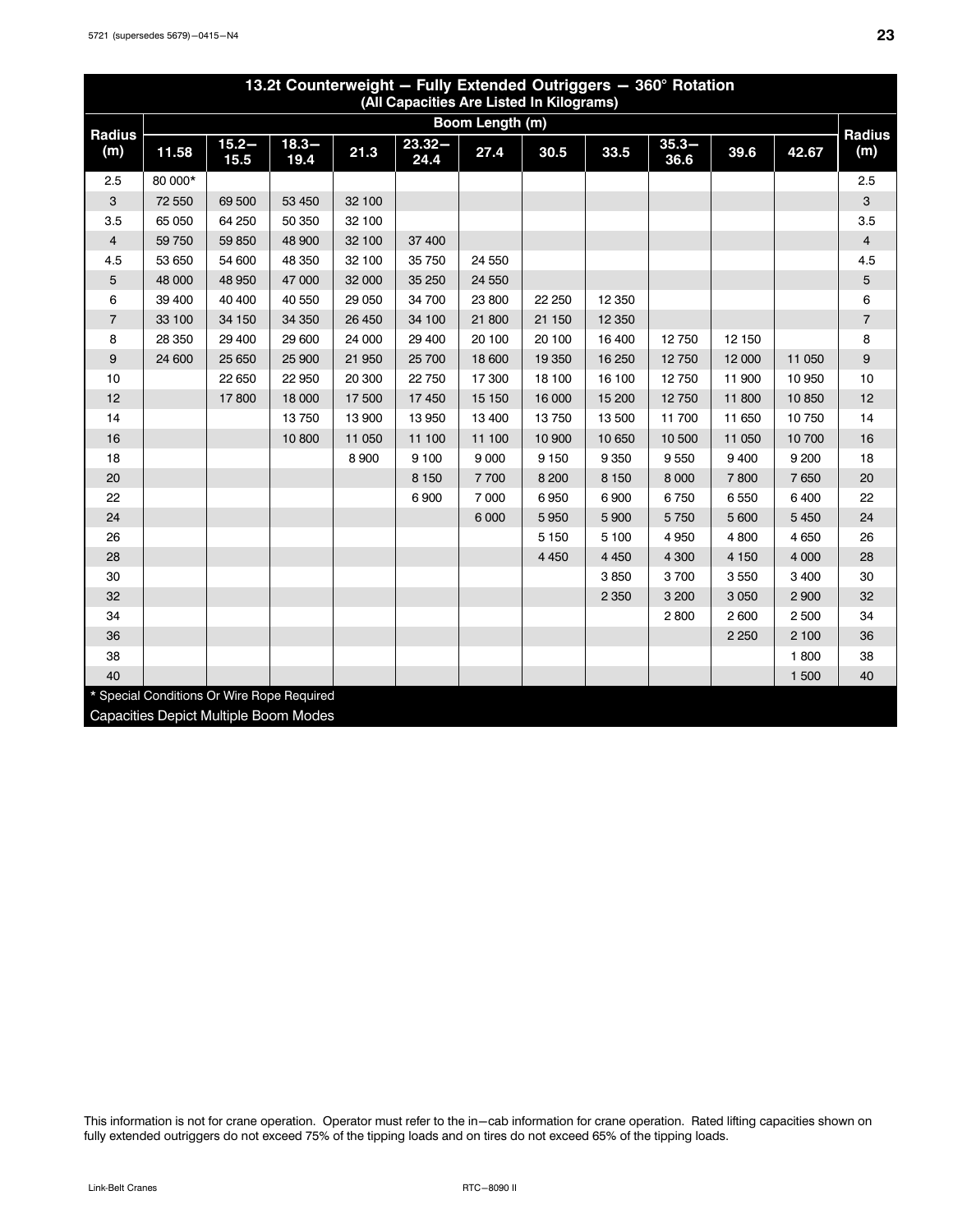### <span id="page-27-0"></span>**Fly Attachment Lift Capacity Charts - 75% - Optional**

|        | 8.8t Counterweight - Fully Extended Outriggers - 360° Rotation<br>(All Capacities Are Listed In Kilograms) |                                          |         |         |        |         |                                           |         |         |  |  |  |  |  |
|--------|------------------------------------------------------------------------------------------------------------|------------------------------------------|---------|---------|--------|---------|-------------------------------------------|---------|---------|--|--|--|--|--|
|        |                                                                                                            | 42.67m Main Boom Length<br>2° Fly Offset |         |         |        |         | 42.67m Main Boom Length<br>15° Fly Offset |         |         |  |  |  |  |  |
| Radius |                                                                                                            | Fly Length (m)                           |         |         | Radius |         | Fly Length (m)                            |         |         |  |  |  |  |  |
| (m)    | 10.67                                                                                                      | 17.68                                    | 22.56   | 27.43   | (m)    | 10.67   | 17.68                                     | 22.56   | 27.43   |  |  |  |  |  |
| 12     | 5 500                                                                                                      |                                          |         |         | 12     |         |                                           |         |         |  |  |  |  |  |
| 14     | 5 500                                                                                                      | 3850                                     |         |         | 14     | 5 200   |                                           |         |         |  |  |  |  |  |
| 16     | 5 500                                                                                                      | 3750                                     | 3 0 0 0 |         | 16     | 5 100   |                                           |         |         |  |  |  |  |  |
| 18     | 5 500                                                                                                      | 3700                                     | 3 0 0 0 | 2 3 5 0 | 18     | 5 0 0 0 | 3 3 0 0                                   |         |         |  |  |  |  |  |
| 20     | 5400                                                                                                       | 3600                                     | 3 0 0 0 | 2 3 5 0 | 20     | 4 9 0 0 | 3 1 5 0                                   | 2850    |         |  |  |  |  |  |
| 22     | 5 300                                                                                                      | 3500                                     | 3 0 0 0 | 2 3 5 0 | 22     | 4750    | 3 0 5 0                                   | 2650    | 2 100   |  |  |  |  |  |
| 24     | 4 500                                                                                                      | 3 4 0 0                                  | 2950    | 2 2 0 0 | 24     | 4650    | 2950                                      | 2 4 5 0 | 1950    |  |  |  |  |  |
| 26     | 3750                                                                                                       | 3 3 0 0                                  | 2700    | 2 0 5 0 | 26     | 4 0 5 0 | 2850                                      | 2 3 0 0 | 1800    |  |  |  |  |  |
| 28     | 3 1 5 0                                                                                                    | 3 200                                    | 2550    | 1850    | 28     | 3 4 0 0 | 2750                                      | 2 1 5 0 | 1 650   |  |  |  |  |  |
| 30     | 2650                                                                                                       | 2 9 0 0                                  | 2 3 5 0 | 1750    | 30     | 2900    | 2700                                      | 2 0 5 0 | 1 550   |  |  |  |  |  |
| 32     | 2 2 5 0                                                                                                    | 2 4 5 0                                  | 2 2 0 0 | 1 600   | 32     | 2 4 0 0 | 2600                                      | 1 900   | 1 400   |  |  |  |  |  |
| 34     | 1850                                                                                                       | 2 0 5 0                                  | 2000    | 1 500   | 34     | 2050    | 2 3 5 0                                   | 1800    | 1 300   |  |  |  |  |  |
| 36     | 1550                                                                                                       | 1750                                     | 1700    | 1 400   | 36     | 1700    | 2 0 0 0                                   | 1700    | 1 250   |  |  |  |  |  |
| 38     | 1 2 5 0                                                                                                    | 1 450                                    | 1 400   | 1 300   | 38     | 1 400   | 1 700                                     | 1 600   | 1 1 5 0 |  |  |  |  |  |
| 40     | 1 0 0 0                                                                                                    | 1 200                                    | 1 100   | 1 100   | 40     | 1 100   | 1 400                                     | 1 300   | 1 0 5 0 |  |  |  |  |  |
| 42     | 750                                                                                                        | 950                                      | 900     | 900     | 42     | 850     | 1 1 5 0                                   | 1 0 5 0 | 1 000   |  |  |  |  |  |
| 44     | 550                                                                                                        | 750                                      | 700     | 650     | 44     | 650     | 900                                       | 850     | 850     |  |  |  |  |  |
| 46     |                                                                                                            | 550                                      | 500     | 500     | 46     | 450     | 700                                       | 650     | 650     |  |  |  |  |  |
| 48     |                                                                                                            | 400                                      |         |         | 48     |         | 500                                       | 450     | 450     |  |  |  |  |  |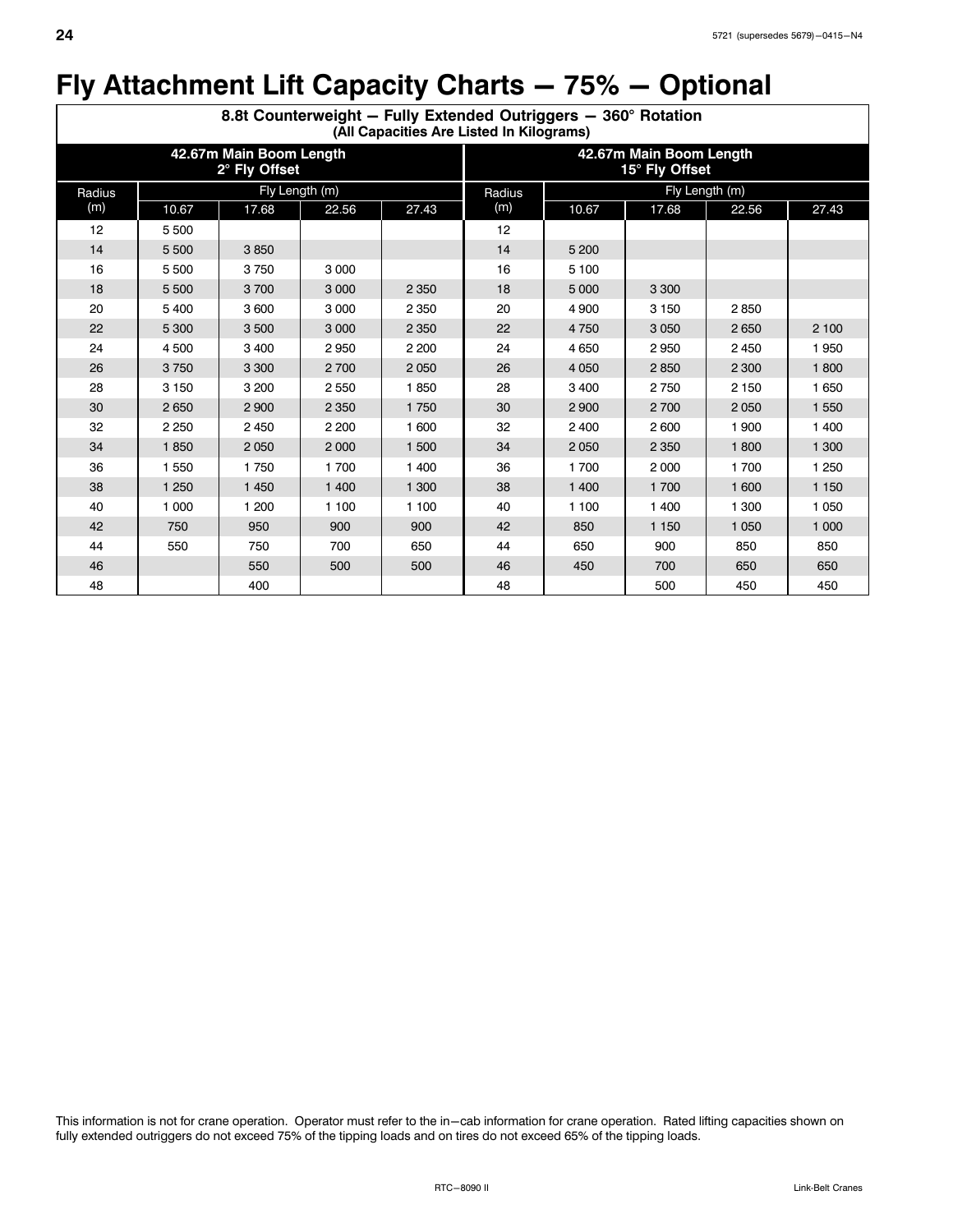ľ

<span id="page-28-0"></span>

|        | 8.8t Counterweight - Fully Extended Outriggers - 360° Rotation<br>(All Capacities Are Listed In Kilograms) |                                           |         |         |        |         |                                           |         |         |  |  |  |  |
|--------|------------------------------------------------------------------------------------------------------------|-------------------------------------------|---------|---------|--------|---------|-------------------------------------------|---------|---------|--|--|--|--|
|        |                                                                                                            | 42.67m Main Boom Length<br>30° Fly Offset |         |         |        |         | 42.67m Main Boom Length<br>45° Fly Offset |         |         |  |  |  |  |
| Radius |                                                                                                            | Fly Length (m)                            |         |         | Radius |         | Fly Length (m)                            |         |         |  |  |  |  |
| (m)    | 10.67                                                                                                      | 17.68                                     | 22.56   | 27.43   | (m)    | 10.67   | 17.68                                     | 22.56   | 27.43   |  |  |  |  |
| 18     | 4 4 5 0                                                                                                    |                                           |         |         | 18     |         |                                           |         |         |  |  |  |  |
| 20     | 4 3 5 0                                                                                                    |                                           |         |         | 20     | 3950    |                                           |         |         |  |  |  |  |
| 22     | 4 300                                                                                                      |                                           |         |         | 22     | 3950    |                                           |         |         |  |  |  |  |
| 24     | 4 200                                                                                                      | 2 5 5 0                                   | 2050    | 1 650   | 24     | 3 9 0 0 |                                           |         |         |  |  |  |  |
| 26     | 4 100                                                                                                      | 2 500                                     | 1 900   | 1 550   | 26     | 3900    | 2 2 5 0                                   | 1 650   |         |  |  |  |  |
| 28     | 3650                                                                                                       | 2 4 0 0                                   | 1800    | 1 400   | 28     | 3850    | 2 2 0 0                                   | 1 5 5 0 | 1 2 5 0 |  |  |  |  |
| 30     | 3 100                                                                                                      | 2 3 5 0                                   | 1700    | 1 300   | 30     | 3 2 5 0 | 2 1 5 0                                   | 1 500   | 1 200   |  |  |  |  |
| 32     | 2600                                                                                                       | 2 3 0 0                                   | 1 600   | 1 2 5 0 | 32     | 2750    | 2 1 5 0                                   | 1 4 5 0 | 1 100   |  |  |  |  |
| 34     | 2 2 0 0                                                                                                    | 2 2 5 0                                   | 1550    | 1 1 5 0 | 34     | 2 3 0 0 | 2 100                                     | 1 400   | 1 0 5 0 |  |  |  |  |
| 36     | 1800                                                                                                       | 2 2 0 0                                   | 1 4 5 0 | 1 0 5 0 | 36     | 1 900   | 2 100                                     | 1 3 5 0 | 950     |  |  |  |  |
| 38     | 1500                                                                                                       | 1 900                                     | 1 400   | 1 000   | 38     | 1550    | 2050                                      | 1 300   | 900     |  |  |  |  |
| 40     | 1 200                                                                                                      | 1 600                                     | 1 3 5 0 | 950     | 40     | 1 2 5 0 | 1750                                      | 1 250   | 850     |  |  |  |  |
| 42     | 950                                                                                                        | 1 300                                     | 1 300   | 900     | 42     |         | 1 450                                     | 1 200   | 800     |  |  |  |  |
| 44     | 700                                                                                                        | 1 0 5 0                                   | 1 0 5 0 | 850     | 44     |         | 1 1 5 0                                   | 1 1 5 0 | 750     |  |  |  |  |
| 46     | 500                                                                                                        | 850                                       | 800     | 800     | 46     |         | 900                                       | 900     | 750     |  |  |  |  |
| 48     |                                                                                                            | 600                                       | 600     | 600     | 48     |         | 650                                       | 700     | 700     |  |  |  |  |
| 50     |                                                                                                            | 400                                       | 400     | 450     | 50     |         |                                           | 450     | 500     |  |  |  |  |

## **8.8t Counterweight - Fully Extended Outriggers - 360° Rotation**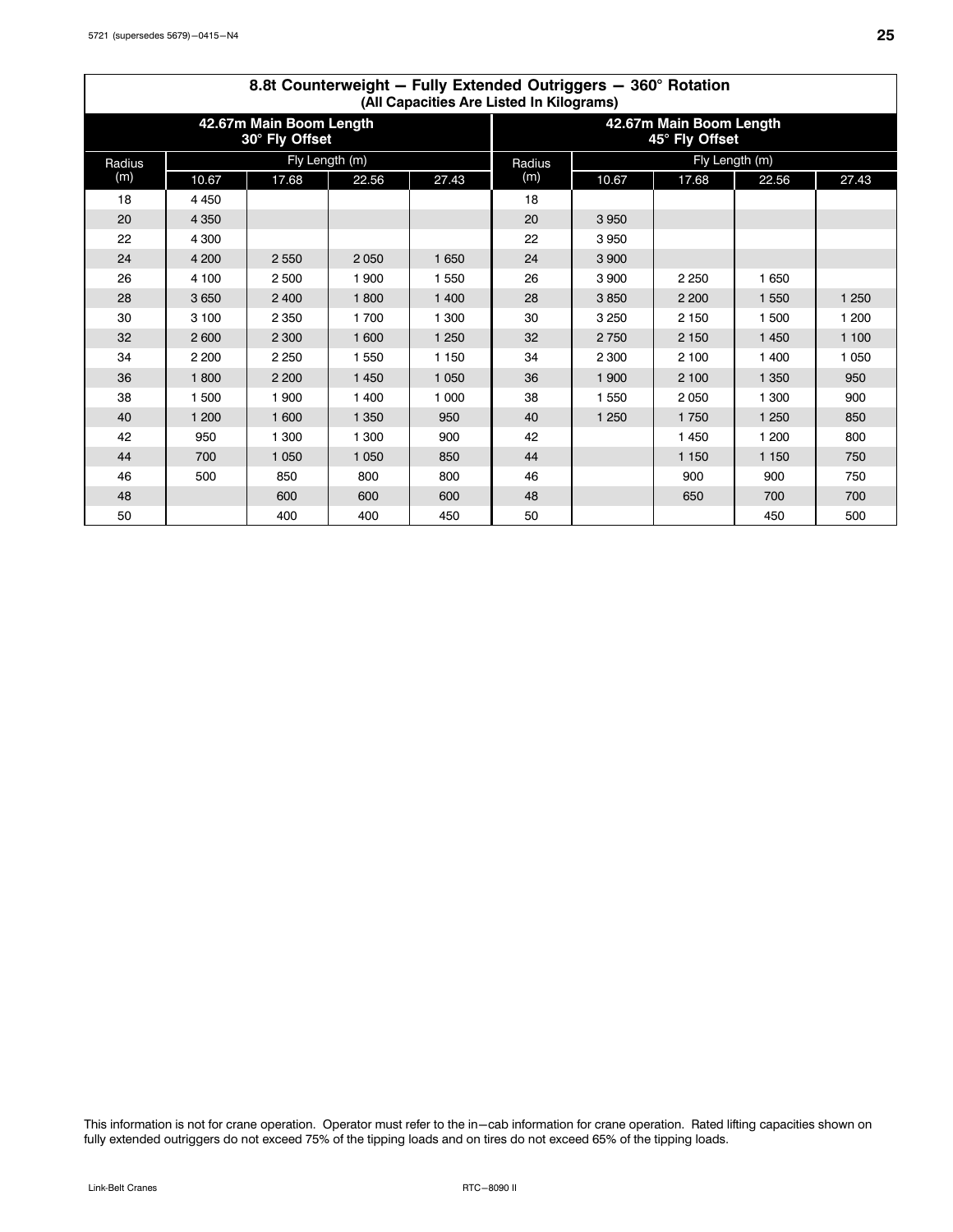|        | 13.2t Counterweight - Fully Extended Outriggers - 360° Rotation<br>(All Capacities Are Listed In Kilograms) |                                          |         |         |        |         |                                           |         |         |  |  |  |  |
|--------|-------------------------------------------------------------------------------------------------------------|------------------------------------------|---------|---------|--------|---------|-------------------------------------------|---------|---------|--|--|--|--|
|        |                                                                                                             | 42.67m Main Boom Length<br>2° Fly Offset |         |         |        |         | 42.67m Main Boom Length<br>15° Fly Offset |         |         |  |  |  |  |
| Radius |                                                                                                             | Fly Length (m)                           |         |         | Radius |         | Fly Length (m)                            |         |         |  |  |  |  |
| (m)    | 10.67                                                                                                       | 17.68                                    | 22.56   | 27.43   | (m)    | 10.67   | 17.68                                     | 22.56   | 27.43   |  |  |  |  |
| 12     | 5 500                                                                                                       |                                          |         |         | 12     |         |                                           |         |         |  |  |  |  |
| 14     | 5 500                                                                                                       | 3850                                     |         |         | 14     | 5 200   |                                           |         |         |  |  |  |  |
| 16     | 5 500                                                                                                       | 3750                                     | 3 0 0 0 |         | 16     | 5 100   |                                           |         |         |  |  |  |  |
| 18     | 5 500                                                                                                       | 3700                                     | 3 0 0 0 | 2 3 5 0 | 18     | 5 0 0 0 | 3 3 0 0                                   |         |         |  |  |  |  |
| 20     | 5400                                                                                                        | 3600                                     | 3 0 0 0 | 2 3 5 0 | 20     | 4 9 0 0 | 3 1 5 0                                   | 2850    |         |  |  |  |  |
| 22     | 5 300                                                                                                       | 3 500                                    | 3 0 0 0 | 2 3 5 0 | 22     | 4750    | 3 0 5 0                                   | 2650    | 2 100   |  |  |  |  |
| 24     | 5 1 5 0                                                                                                     | 3 4 0 0                                  | 2950    | 2 2 0 0 | 24     | 4650    | 2950                                      | 2 4 5 0 | 1950    |  |  |  |  |
| 26     | 4 9 5 0                                                                                                     | 3 3 0 0                                  | 2700    | 2 0 5 0 | 26     | 4550    | 2850                                      | 2 3 0 0 | 1800    |  |  |  |  |
| 28     | 4 2 5 0                                                                                                     | 3 200                                    | 2550    | 1850    | 28     | 4 3 5 0 | 2750                                      | 2 1 5 0 | 1 650   |  |  |  |  |
| 30     | 3650                                                                                                        | 3 100                                    | 2 3 5 0 | 1750    | 30     | 3850    | 2 700                                     | 2 0 5 0 | 1 5 5 0 |  |  |  |  |
| 32     | 3 1 5 0                                                                                                     | 2950                                     | 2 2 0 0 | 1 600   | 32     | 3 3 5 0 | 2600                                      | 1 900   | 1 400   |  |  |  |  |
| 34     | 2700                                                                                                        | 2800                                     | 2 100   | 1 500   | 34     | 2900    | 2 5 5 0                                   | 1800    | 1 300   |  |  |  |  |
| 36     | 2 3 5 0                                                                                                     | 2 5 5 0                                  | 1950    | 1 400   | 36     | 2500    | 2 4 0 0                                   | 1 700   | 1 2 5 0 |  |  |  |  |
| 38     | 2000                                                                                                        | 2 2 0 0                                  | 1850    | 1 300   | 38     | 2 1 5 0 | 2 3 0 0                                   | 1 6 5 0 | 1 1 5 0 |  |  |  |  |
| 40     | 1700                                                                                                        | 1 900                                    | 1750    | 1 200   | 40     | 1800    | 2 100                                     | 1 5 5 0 | 1 0 5 0 |  |  |  |  |
| 42     | 1 4 5 0                                                                                                     | 1 650                                    | 1 5 5 0 | 1 100   | 42     | 1 5 5 0 | 1800                                      | 1 500   | 1 0 0 0 |  |  |  |  |
| 44     | 1 200                                                                                                       | 1 400                                    | 1 300   | 1 0 5 0 | 44     | 1 300   | 1 5 5 0                                   | 1 400   | 950     |  |  |  |  |
| 46     | 1 0 0 0                                                                                                     | 1 1 5 0                                  | 1 100   | 1 0 0 0 | 46     | 1 0 5 0 | 1 300                                     | 1 2 5 0 | 900     |  |  |  |  |
| 48     | 800                                                                                                         | 950                                      | 900     | 900     | 48     | 850     | 1 100                                     | 1 0 5 0 | 850     |  |  |  |  |
| 50     | 650                                                                                                         | 800                                      | 700     | 700     | 50     | 650     | 900                                       | 850     | 800     |  |  |  |  |
| 52     |                                                                                                             | 600                                      | 550     | 550     | 52     |         | 700                                       | 650     | 650     |  |  |  |  |
| 54     |                                                                                                             | 450                                      | 400     |         | 54     |         | 550                                       | 500     | 500     |  |  |  |  |

### **13.2t Counterweight - Fully Extended Outriggers - 360° Rotation**

This information is not for crane operation. Operator must refer to the in-cab information for crane operation. Rated lifting capacities shown on fully extended outriggers do not exceed 75% of the tipping loads and on tires do not exceed 65% of the tipping loads.

<span id="page-29-0"></span> $\Gamma$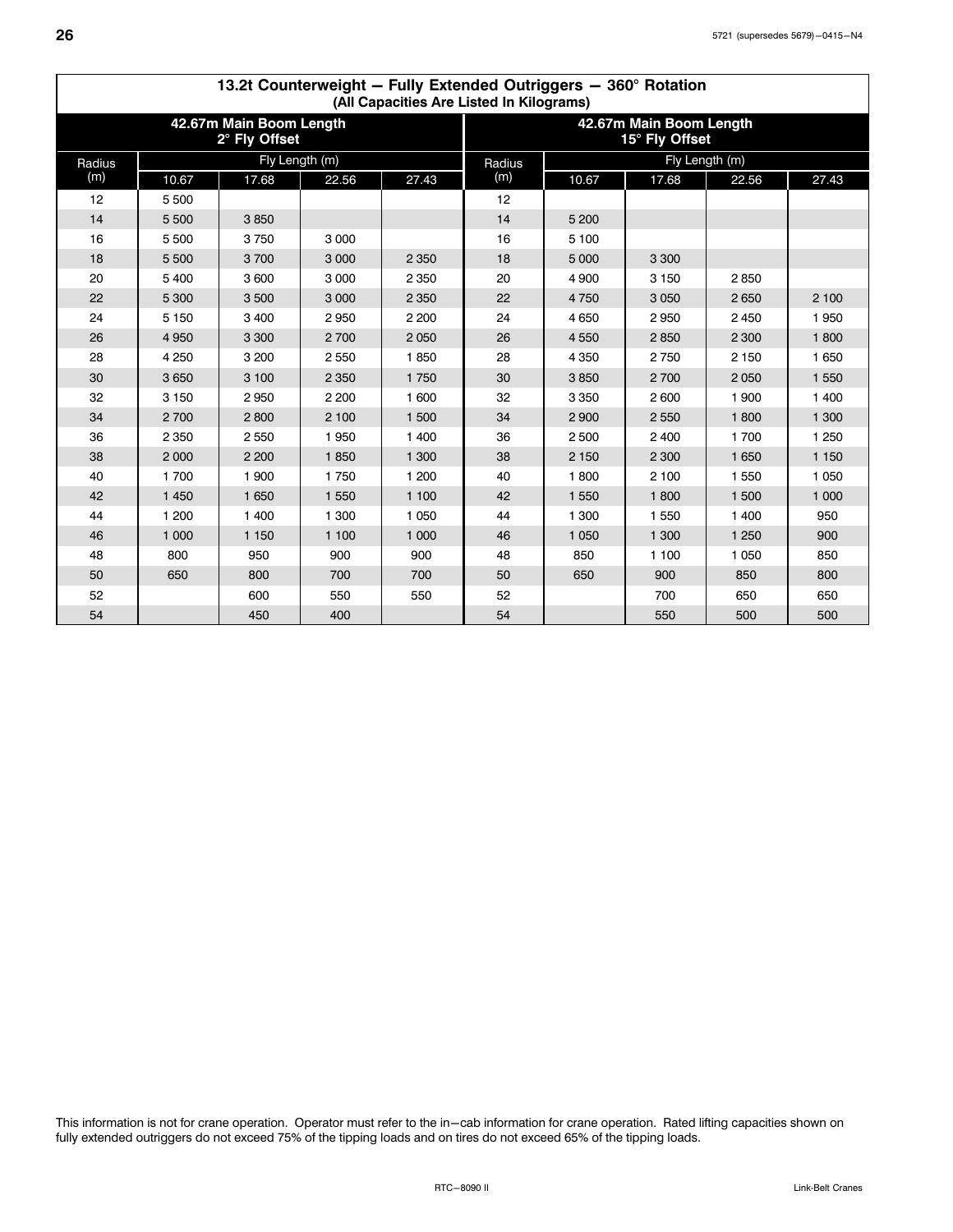Г

<span id="page-30-0"></span>

|        | 13.2t Counterweight - Fully Extended Outriggers - 360° Rotation<br>(All Capacities Are Listed In Kilograms) |                                           |         |         |        |         |                                           |         |         |  |  |  |  |
|--------|-------------------------------------------------------------------------------------------------------------|-------------------------------------------|---------|---------|--------|---------|-------------------------------------------|---------|---------|--|--|--|--|
|        |                                                                                                             | 42.67m Main Boom Length<br>30° Fly Offset |         |         |        |         | 42.67m Main Boom Length<br>45° Fly Offset |         |         |  |  |  |  |
| Radius |                                                                                                             | Fly Length (m)                            |         |         | Radius |         | Fly Length (m)                            |         |         |  |  |  |  |
| (m)    | 10.67                                                                                                       | 17.68                                     | 22.56   | 27.43   | (m)    | 10.67   | 17.68                                     | 22.56   | 27.43   |  |  |  |  |
| 18     | 4 4 5 0                                                                                                     |                                           |         |         | 18     |         |                                           |         |         |  |  |  |  |
| 20     | 4 3 5 0                                                                                                     |                                           |         |         | 20     | 3950    |                                           |         |         |  |  |  |  |
| 22     | 4 300                                                                                                       |                                           |         |         | 22     | 3950    |                                           |         |         |  |  |  |  |
| 24     | 4 200                                                                                                       | 2 5 5 0                                   | 2050    | 1 650   | 24     | 3 9 0 0 |                                           |         |         |  |  |  |  |
| 26     | 4 100                                                                                                       | 2 500                                     | 1 900   | 1 550   | 26     | 3 9 0 0 | 2 2 5 0                                   | 1 650   |         |  |  |  |  |
| 28     | 4 0 5 0                                                                                                     | 2 4 0 0                                   | 1800    | 1 400   | 28     | 3850    | 2 2 0 0                                   | 1 5 5 0 | 1 2 5 0 |  |  |  |  |
| 30     | 3 9 0 0                                                                                                     | 2 3 5 0                                   | 1700    | 1 300   | 30     | 3750    | 2 1 5 0                                   | 1 500   | 1 200   |  |  |  |  |
| 32     | 3550                                                                                                        | 2 3 0 0                                   | 1 600   | 1 2 5 0 | 32     | 3600    | 2 1 5 0                                   | 1 4 5 0 | 1 100   |  |  |  |  |
| 34     | 3050                                                                                                        | 2 2 5 0                                   | 1550    | 1 1 5 0 | 34     | 3 1 5 0 | 2 100                                     | 1 400   | 1 0 5 0 |  |  |  |  |
| 36     | 2650                                                                                                        | 2 2 0 0                                   | 1 4 5 0 | 1 0 5 0 | 36     | 2700    | 2 100                                     | 1 3 5 0 | 950     |  |  |  |  |
| 38     | 2 2 5 0                                                                                                     | 2 1 5 0                                   | 1 400   | 1 000   | 38     | 2 3 0 0 | 2 0 5 0                                   | 1 300   | 900     |  |  |  |  |
| 40     | 1 900                                                                                                       | 2 0 5 0                                   | 1 3 5 0 | 950     | 40     | 1950    | 1950                                      | 1 2 5 0 | 850     |  |  |  |  |
| 42     | 1600                                                                                                        | 1950                                      | 1 300   | 900     | 42     |         | 1 900                                     | 1 200   | 800     |  |  |  |  |
| 44     | 1 3 5 0                                                                                                     | 1 700                                     | 1 2 5 0 | 850     | 44     |         | 1800                                      | 1 1 5 0 | 750     |  |  |  |  |
| 46     | 1 100                                                                                                       | 1 4 5 0                                   | 1 200   | 800     | 46     |         | 1 500                                     | 1 1 5 0 | 750     |  |  |  |  |
| 48     |                                                                                                             | 1 200                                     | 1 200   | 750     | 48     |         | 1 2 5 0                                   | 1 1 5 0 | 700     |  |  |  |  |
| 50     |                                                                                                             | 1 000                                     | 950     | 700     | 50     |         |                                           | 1 0 5 0 | 650     |  |  |  |  |
| 52     |                                                                                                             | 750                                       | 750     | 650     | 52     |         |                                           | 800     | 650     |  |  |  |  |
| 54     |                                                                                                             | 600                                       | 600     | 600     | 54     |         |                                           |         | 600     |  |  |  |  |
| 56     |                                                                                                             |                                           | 400     | 450     | 56     |         |                                           |         | 450     |  |  |  |  |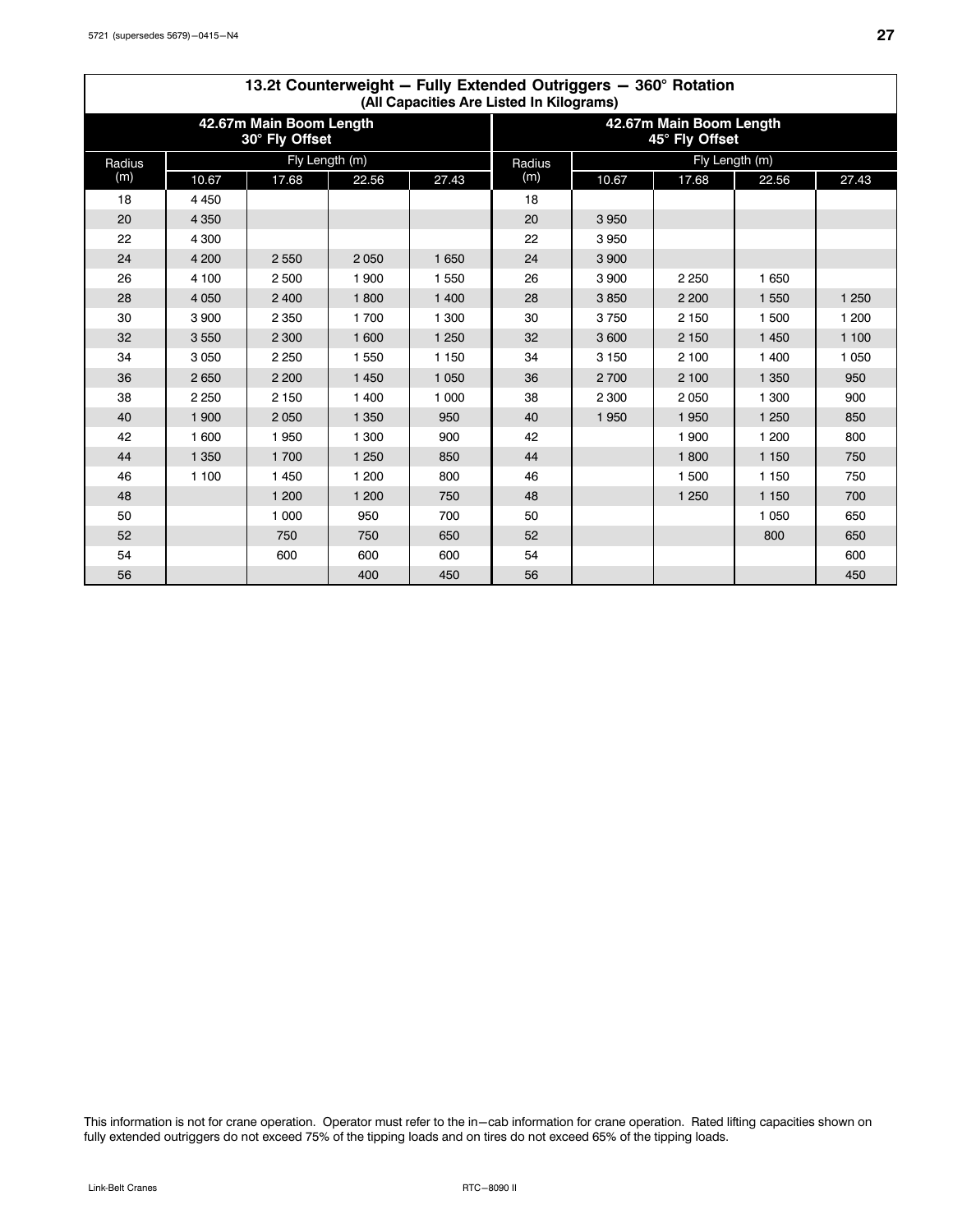<span id="page-31-0"></span>

|  | Main Boom Lift Capacity Charts - 85% - Metric |  |
|--|-----------------------------------------------|--|
|--|-----------------------------------------------|--|

|                      | 8.8t Counterweight - Fully Extended Outriggers - 360° Rotation<br>(All Capacities Are Listed In Kilograms) |                                              |                  |         |                   |                 |         |         |                  |         |         |                |
|----------------------|------------------------------------------------------------------------------------------------------------|----------------------------------------------|------------------|---------|-------------------|-----------------|---------|---------|------------------|---------|---------|----------------|
|                      |                                                                                                            |                                              |                  |         |                   | Boom Length (m) |         |         |                  |         |         |                |
| <b>Radius</b><br>(m) | 11.58                                                                                                      | $15.2 -$<br>15.5                             | $18.3 -$<br>19.4 | 21.3    | $23.32 -$<br>24.4 | 27.4            | 30.5    | 33.5    | $35.3 -$<br>36.6 | 39.6    | 42.67   | Radius<br>(m)  |
| 2.5                  | 80 000*                                                                                                    |                                              |                  |         |                   |                 |         |         |                  |         |         | 2.5            |
| 3                    | 70 500                                                                                                     | 69 550                                       | 53 450           | 32 100  |                   |                 |         |         |                  |         |         | 3              |
| 3.5                  | 64 300                                                                                                     | 64 300                                       | 50 350           | 32 100  |                   |                 |         |         |                  |         |         | 3.5            |
| $\overline{4}$       | 57 100                                                                                                     | 58 050                                       | 48 900           | 32 100  | 37 400            |                 |         |         |                  |         |         | $\overline{4}$ |
| 4.5                  | 50 500                                                                                                     | 51 500                                       | 48 350           | 32 100  | 35,750            | 24 550          |         |         |                  |         |         | 4.5            |
| 5                    | 45 150                                                                                                     | 46 150                                       | 46 300           | 32 000  | 35 250            | 24 550          |         |         |                  |         |         | 5              |
| 6                    | 37 000                                                                                                     | 38 000                                       | 38 200           | 29 050  | 34,700            | 23 800          | 22 250  | 12 3 50 |                  |         |         | 6              |
| $\overline{7}$       | 31 050                                                                                                     | 32 100                                       | 32 300           | 26 450  | 32 050            | 21 850          | 21 150  | 12 3 50 |                  |         |         | $\overline{7}$ |
| 8                    | 26 500                                                                                                     | 27 600                                       | 27850            | 24 000  | 27,600            | 20 100          | 20 100  | 12 3 50 | 16 450           | 12 150  |         | 8              |
| 9                    | 22 950                                                                                                     | 24 050                                       | 24 300           | 21 950  | 24 100            | 18 600          | 19 350  | 12 3 50 | 16 250           | 12 000  | 11 050  | 9              |
| 10                   |                                                                                                            | 21 200                                       | 21 650           | 20 300  | 21,300            | 17 350          | 18 100  | 12 350  | 16 100           | 11 900  | 10 950  | 10             |
| 12                   |                                                                                                            | 16 000                                       | 16 150           | 16 350  | 16 400            | 15 150          | 16 000  | 12 350  | 15 200           | 11 800  | 10850   | 11             |
| 14                   |                                                                                                            |                                              | 12 250           | 12 400  | 12,450            | 12 450          | 12 250  | 11 550  | 12 000           | 11 650  | 10700   | 12             |
| 16                   |                                                                                                            |                                              | 9750             | 9850    | 10 050            | 9850            | 10 050  | 10 350  | 10 450           | 10 250  | 10 100  | 13             |
| 18                   |                                                                                                            |                                              |                  | 8 5 5 0 | 8,750             | 8 4 5 0         | 8750    | 8700    | 8 5 5 0          | 8 3 5 0 | 8 2 0 0 | 14             |
| 20                   |                                                                                                            |                                              |                  |         | 7 300             | 7 3 5 0         | 7 300   | 7 2 5 0 | 7 100            | 6900    | 6750    | 15             |
| 22                   |                                                                                                            |                                              |                  |         | 6 1 5 0           | 6 2 5 0         | 6 1 5 0 | 6 100   | 5950             | 5800    | 5700    | 16             |
| 24                   |                                                                                                            |                                              |                  |         |                   | 5 3 5 0         | 5 300   | 5 2 5 0 | 5 100            | 4 9 0 0 | 4 800   | 17             |
| 26                   |                                                                                                            |                                              |                  |         |                   |                 | 4 5 5 0 | 4500    | 4 3 5 0          | 4 200   | 4 0 5 0 | 18             |
| 28                   |                                                                                                            |                                              |                  |         |                   |                 | 3 9 0 0 | 3850    | 3750             | 3550    | 3 4 0 0 | 19             |
| 30                   |                                                                                                            |                                              |                  |         |                   |                 |         | 3 3 5 0 | 3 200            | 3 0 5 0 | 2 9 0 0 | 20             |
| 32                   |                                                                                                            |                                              |                  |         |                   |                 |         |         | 2750             | 2600    | 2 4 5 0 | 21             |
| 34                   |                                                                                                            |                                              |                  |         |                   |                 |         |         | 2 3 5 0          | 2 2 0 0 | 2 0 5 0 | 22             |
| 36                   |                                                                                                            |                                              |                  |         |                   |                 |         |         |                  | 1850    | 1 700   | 23             |
| 38                   |                                                                                                            |                                              |                  |         |                   |                 |         |         |                  |         | 1 400   | 24             |
| 40                   |                                                                                                            |                                              |                  |         |                   |                 |         |         |                  |         | 1 1 5 0 | 25             |
|                      |                                                                                                            | * Special Conditions Or Wire Rope Required   |                  |         |                   |                 |         |         |                  |         |         |                |
|                      |                                                                                                            | <b>Capacities Depict Multiple Boom Modes</b> |                  |         |                   |                 |         |         |                  |         |         |                |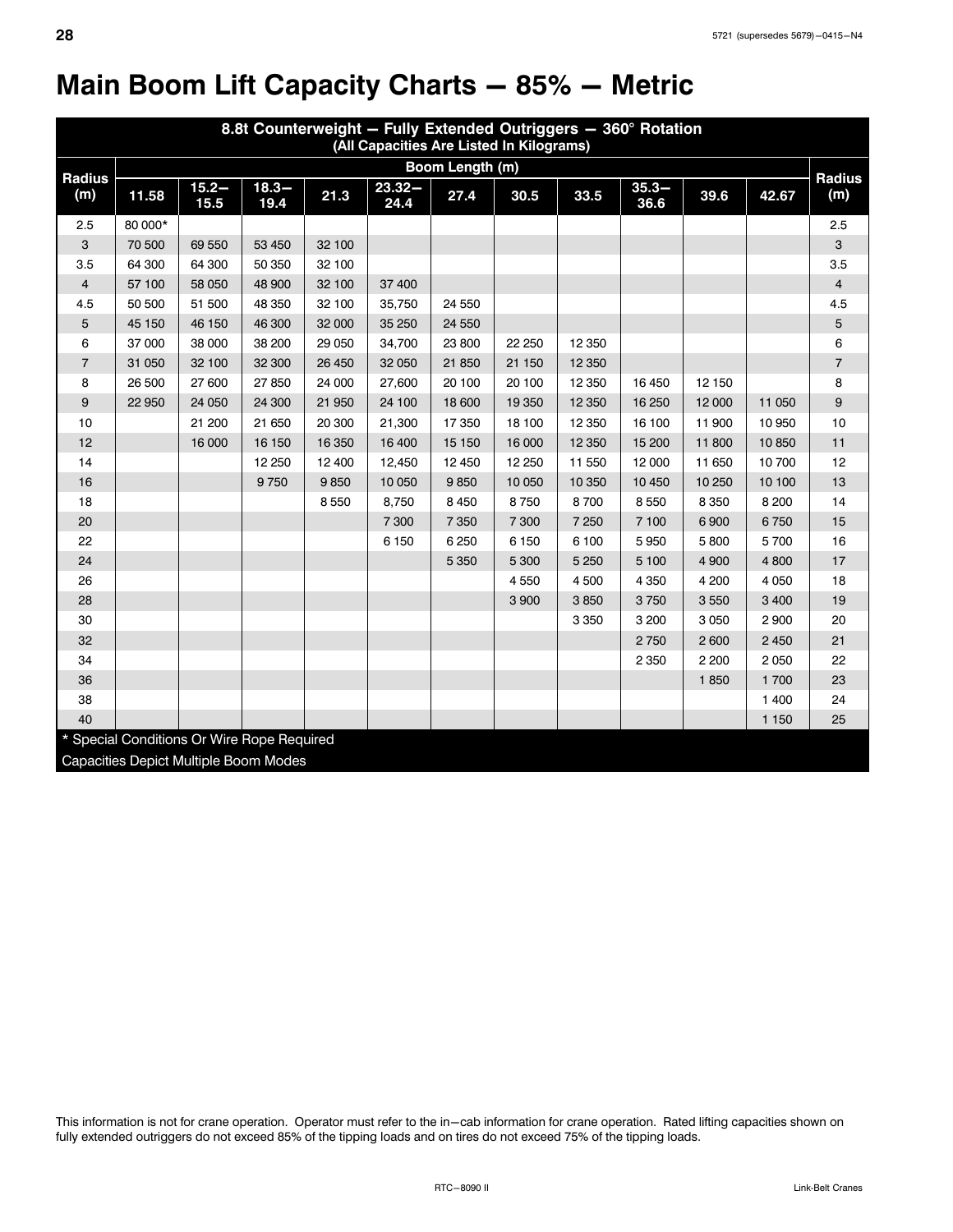<span id="page-32-0"></span>

| 8.8t Counterweight - On Tires - Stationary - Boom Centered Over Front Between Tire Tracks<br>(All Capacities Are Listed In Kilograms) |        |         |         |         |                 |         |         |         |                |  |  |  |
|---------------------------------------------------------------------------------------------------------------------------------------|--------|---------|---------|---------|-----------------|---------|---------|---------|----------------|--|--|--|
| Radius                                                                                                                                |        |         |         |         | Boom Length (m) |         |         |         | <b>Radius</b>  |  |  |  |
| (m)                                                                                                                                   | 11.58  | 15.2    | 18.3    | 21.3    | 24.4            | 27.4    | 30.5    | 33.5    | (m)            |  |  |  |
| 4.5                                                                                                                                   | 25 100 |         |         |         |                 |         |         |         | 4.5            |  |  |  |
| 5                                                                                                                                     | 23 150 |         |         |         |                 |         |         |         | 5              |  |  |  |
| 6                                                                                                                                     | 19 900 |         |         |         |                 |         |         |         | 6              |  |  |  |
| $\overline{7}$                                                                                                                        | 17 050 | 18 400  |         |         |                 |         |         |         | $\overline{7}$ |  |  |  |
| 8                                                                                                                                     | 13 650 | 15 100  |         |         |                 |         |         |         | 8              |  |  |  |
| 9                                                                                                                                     | 10 950 | 12 3 50 | 12 950  |         |                 |         |         |         | 9              |  |  |  |
| 10                                                                                                                                    |        | 10 300  | 10 950  | 11 200  |                 |         |         |         | 10             |  |  |  |
| 12                                                                                                                                    |        | 7 400   | 8 0 5 0 | 8 3 5 0 | 8 5 0 0         |         |         |         | 12             |  |  |  |
| 14                                                                                                                                    |        |         | 6 100   | 6400    | 6600            | 6650    |         |         | 14             |  |  |  |
| 16                                                                                                                                    |        |         | 4750    | 5 0 5 0 | 5 2 5 0         | 5 3 5 0 | 5 300   |         | 16             |  |  |  |
| 18                                                                                                                                    |        |         |         | 4 0 5 0 | 4 200           | 4 3 0 0 | 4 300   | 4 2 5 0 | 18             |  |  |  |
| 20                                                                                                                                    |        |         |         |         | 3 4 0 0         | 3500    | 3 500   | 3 4 5 0 | 20             |  |  |  |
| 22                                                                                                                                    |        |         |         |         | 2800            | 2850    | 2850    | 2800    | 22             |  |  |  |
| 24                                                                                                                                    |        |         |         |         |                 | 2 3 5 0 | 2 3 0 0 | 2 3 0 0 | 24             |  |  |  |
| 26                                                                                                                                    |        |         |         |         |                 |         | 1 900   | 1850    | 26             |  |  |  |
| 28                                                                                                                                    |        |         |         |         |                 |         | 1 5 5 0 | 1 500   | 28             |  |  |  |
| 30                                                                                                                                    |        |         |         |         |                 |         |         | 1 200   | 30             |  |  |  |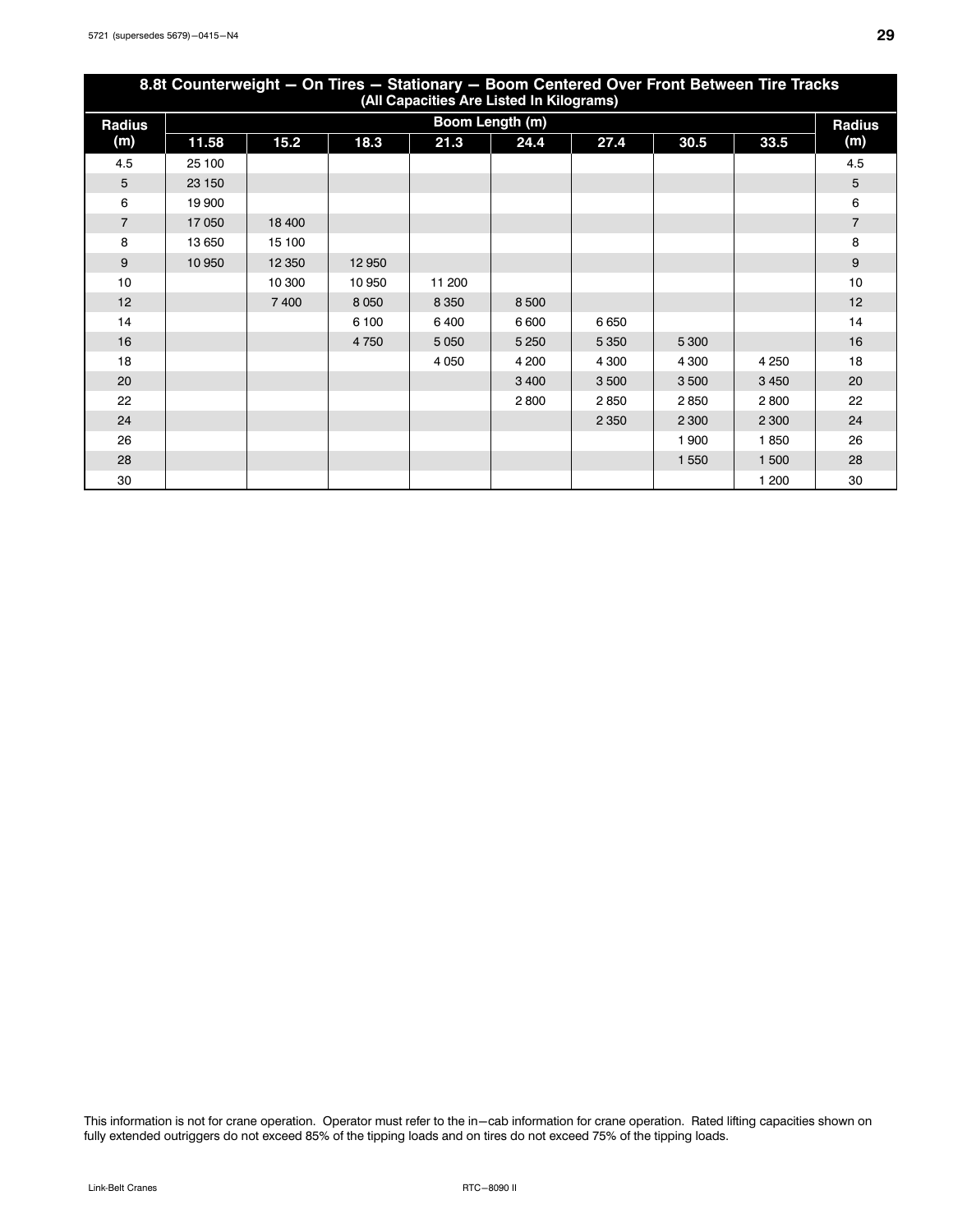<span id="page-33-0"></span>

| 8.8t Counterweight - On Tires - Pick & Carry (Creep) - Boom Centered Over Front<br>(All Capacities Are Listed In Kilograms) |        |         |         |         |                        |         |         |         |                |  |  |  |
|-----------------------------------------------------------------------------------------------------------------------------|--------|---------|---------|---------|------------------------|---------|---------|---------|----------------|--|--|--|
| <b>Radius</b>                                                                                                               |        |         |         |         | <b>Boom Length (m)</b> |         |         |         | Radius         |  |  |  |
| (m)                                                                                                                         | 11.58  | 15.2    | 18.3    | 21.3    | 24.4                   | 27.4    | 30.5    | 33.5    | (m)            |  |  |  |
| 4.5                                                                                                                         | 24 000 |         |         |         |                        |         |         |         | 4.5            |  |  |  |
| 5                                                                                                                           | 21 900 |         |         |         |                        |         |         |         | 5              |  |  |  |
| 6                                                                                                                           | 18 450 |         |         |         |                        |         |         |         | 6              |  |  |  |
| $\overline{7}$                                                                                                              | 15 800 | 16850   |         |         |                        |         |         |         | $\overline{7}$ |  |  |  |
| 8                                                                                                                           | 13 600 | 14700   |         |         |                        |         |         |         | 8              |  |  |  |
| 9                                                                                                                           | 10 950 | 12 3 50 | 12 950  |         |                        |         |         |         | 9              |  |  |  |
| 10                                                                                                                          |        | 10 300  | 10 950  | 11 200  |                        |         |         |         | 10             |  |  |  |
| 12                                                                                                                          |        | 7 400   | 8 0 5 0 | 8 3 5 0 | 8 5 0 0                |         |         |         | 12             |  |  |  |
| 14                                                                                                                          |        |         | 6 100   | 6400    | 6 600                  | 6650    |         |         | 14             |  |  |  |
| 16                                                                                                                          |        |         | 4750    | 5 0 5 0 | 5 2 5 0                | 5 3 5 0 | 5 300   |         | 16             |  |  |  |
| 18                                                                                                                          |        |         |         | 4 0 5 0 | 4 200                  | 4 3 0 0 | 4 300   | 4 2 5 0 | 18             |  |  |  |
| 20                                                                                                                          |        |         |         |         | 3 4 0 0                | 3500    | 3 500   | 3 4 5 0 | 20             |  |  |  |
| 22                                                                                                                          |        |         |         |         | 2800                   | 2850    | 2850    | 2800    | 22             |  |  |  |
| 24                                                                                                                          |        |         |         |         |                        | 2 3 5 0 | 2 3 0 0 | 2 3 0 0 | 24             |  |  |  |
| 26                                                                                                                          |        |         |         |         |                        |         | 1 900   | 1850    | 26             |  |  |  |
| 28                                                                                                                          |        |         |         |         |                        |         | 1 550   | 1 500   | 28             |  |  |  |
| 30                                                                                                                          |        |         |         |         |                        |         |         | 1 200   | 30             |  |  |  |

| 8.8t Counterweight - On Tires - Stationary - 360° Rotation<br>(All Capacities Are Listed In Kilograms) |        |         |         |         |                 |         |         |         |                |  |  |  |  |
|--------------------------------------------------------------------------------------------------------|--------|---------|---------|---------|-----------------|---------|---------|---------|----------------|--|--|--|--|
| <b>Radius</b>                                                                                          |        |         |         |         | Boom Length (m) |         |         |         | <b>Radius</b>  |  |  |  |  |
| (m)                                                                                                    | 11.58  | 15.2    | 18.3    | 21.3    | 24.4            | 27.4    | 30.5    | 33.5    | (m)            |  |  |  |  |
| 4.5                                                                                                    | 15700  |         |         |         |                 |         |         |         | 4.5            |  |  |  |  |
| 5                                                                                                      | 13 100 |         |         |         |                 |         |         |         | 5              |  |  |  |  |
| 6                                                                                                      | 9500   |         |         |         |                 |         |         |         | 6              |  |  |  |  |
| $\overline{7}$                                                                                         | 7 100  | 8 3 5 0 |         |         |                 |         |         |         | $\overline{7}$ |  |  |  |  |
| 8                                                                                                      | 5400   | 6 600   | 7 200   |         |                 |         |         |         | 8              |  |  |  |  |
| 9                                                                                                      | 4 100  | 5 300   | 5 9 0 0 |         |                 |         |         |         | 9              |  |  |  |  |
| 10                                                                                                     |        | 4 300   | 4 9 0 0 | 5 200   |                 |         |         |         | 10             |  |  |  |  |
| 12 <sup>2</sup>                                                                                        |        | 2800    | 3 4 0 0 | 3650    | 3850            |         |         |         | 12             |  |  |  |  |
| 14                                                                                                     |        |         | 2 3 5 0 | 2600    | 2800            | 2900    |         |         | 14             |  |  |  |  |
| 16                                                                                                     |        |         | 1 600   | 1850    | 2 0 0 0         | 2 100   | 2 100   | 2 0 5 0 | 16             |  |  |  |  |
| 18                                                                                                     |        |         |         | 1 2 5 0 | 1 4 5 0         | 1550    | 1 500   | 1 500   | 18             |  |  |  |  |
| 20                                                                                                     |        |         |         |         | 1 0 0 0         | 1 0 5 0 | 1 0 5 0 | 1 0 0 0 | 20             |  |  |  |  |
| 22                                                                                                     |        |         |         |         | 600             | 700     | 650     | 650     | 22             |  |  |  |  |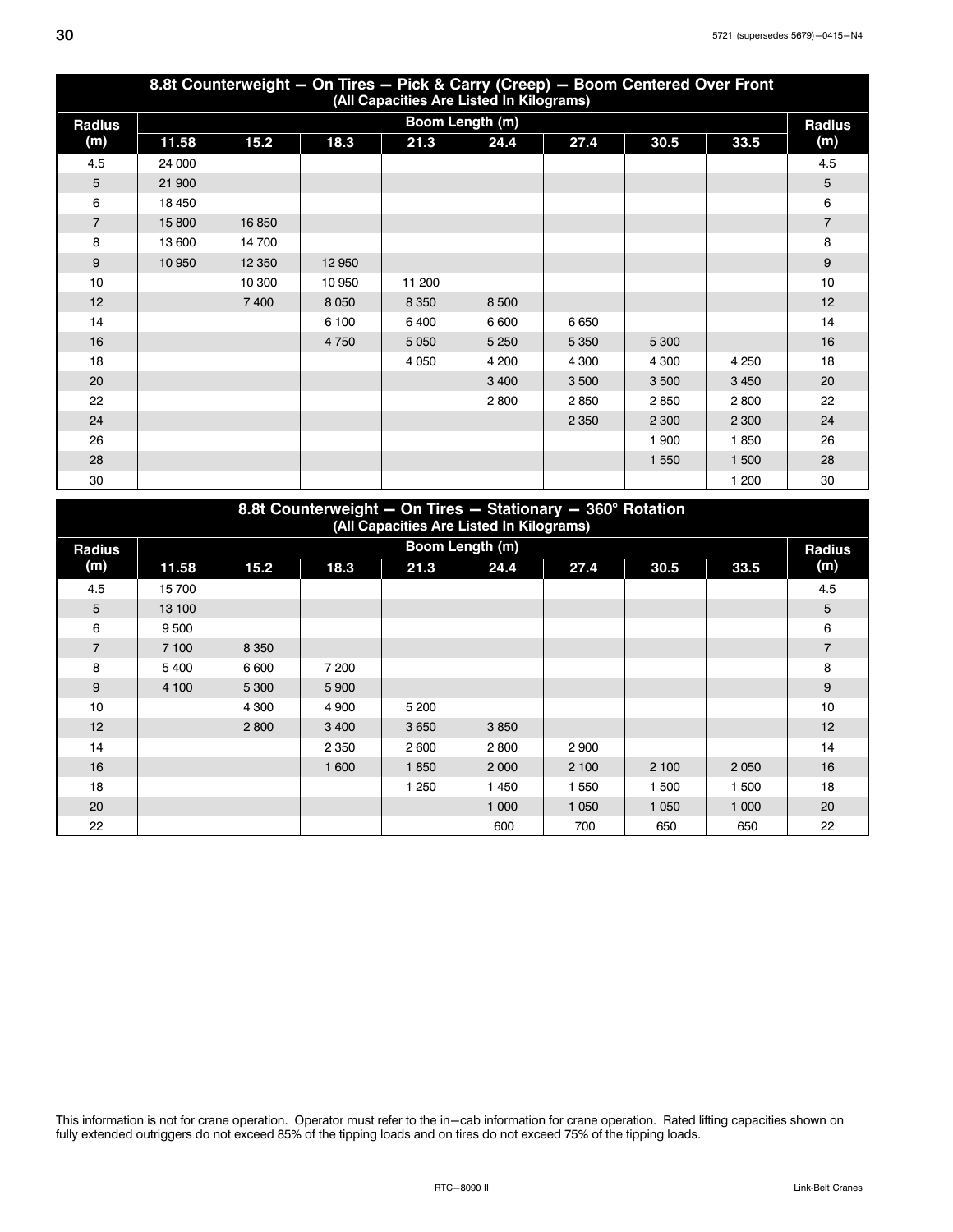<span id="page-34-0"></span>

| 13.2t Counterweight - Fully Extended Outriggers - 360° Rotation<br>(All Capacities Are Listed In Kilograms) |         |                                            |                  |        |                   |                 |         |         |                  |         |         |                      |
|-------------------------------------------------------------------------------------------------------------|---------|--------------------------------------------|------------------|--------|-------------------|-----------------|---------|---------|------------------|---------|---------|----------------------|
|                                                                                                             |         |                                            |                  |        |                   | Boom Length (m) |         |         |                  |         |         |                      |
| <b>Radius</b><br>(m)                                                                                        | 11.58   | $15.2 -$<br>15.5                           | $18.3 -$<br>19.4 | 21.3   | $23.32 -$<br>24.4 | 27.4            | 30.5    | 33.5    | $35.3 -$<br>36.6 | 39.6    | 42.67   | <b>Radius</b><br>(m) |
| 2.5                                                                                                         | 80 000* |                                            |                  |        |                   |                 |         |         |                  |         |         | 2.5                  |
| 3                                                                                                           | 71 300  | 69 550                                     | 53 450           | 32 100 |                   |                 |         |         |                  |         |         | 3                    |
| 3.5                                                                                                         | 65 050  | 64 300                                     | 50 350           | 32 100 |                   |                 |         |         |                  |         |         | 3.5                  |
| 4                                                                                                           | 59 750  | 59 900                                     | 48 900           | 32 100 | 37 400            |                 |         |         |                  |         |         | 4                    |
| 4.5                                                                                                         | 53 650  | 54 550                                     | 48 350           | 32 100 | 35 750            | 24 550          |         |         |                  |         |         | 4.5                  |
| 5                                                                                                           | 48 000  | 48 950                                     | 47 000           | 32 000 | 35 250            | 24 550          |         |         |                  |         |         | 5                    |
| 6                                                                                                           | 39 350  | 40 400                                     | 40 550           | 29 050 | 34 700            | 23 800          | 22 250  | 12 350  |                  |         |         | 6                    |
| $\overline{7}$                                                                                              | 33 100  | 34 150                                     | 34 350           | 26 450 | 34 100            | 21 850          | 21 150  | 12 3 50 |                  |         |         | $\overline{7}$       |
| 8                                                                                                           | 28 350  | 29 350                                     | 29 600           | 24 000 | 29 400            | 20 100          | 20 100  | 12 3 50 | 16 450           | 12 150  |         | 8                    |
| 9                                                                                                           | 24 600  | 25 650                                     | 25 900           | 21 950 | 25 700            | 18 600          | 19 350  | 12 3 50 | 16 250           | 12 000  | 11 050  | 9                    |
| 10                                                                                                          |         | 22 650                                     | 22 900           | 20 300 | 22750             | 17 350          | 18 100  | 12 350  | 16 100           | 11 900  | 10 950  | 10                   |
| 12                                                                                                          |         | 18 100                                     | 18 550           | 17 500 | 18 200            | 15 150          | 16 000  | 12 3 50 | 15 200           | 11 800  | 10850   | 12                   |
| 14                                                                                                          |         |                                            | 14 950           | 15 100 | 15 100            | 13 400          | 14 300  | 11 550  | 13 550           | 11 650  | 10700   | 14                   |
| 16                                                                                                          |         |                                            | 11850            | 12 050 | 12 100            | 12 000          | 11 900  | 10 350  | 11 650           | 11 050  | 10700   | 16                   |
| 18                                                                                                          |         |                                            |                  | 9850   | 9 9 0 0           | 9900            | 9700    | 9 3 5 0 | 9550             | 10 050  | 10 100  | 18                   |
| 20                                                                                                          |         |                                            |                  |        | 8 300             | 8 2 5 0         | 8 3 5 0 | 8500    | 8700             | 8 600   | 8 4 5 0 | 20                   |
| 22                                                                                                          |         |                                            |                  |        | 7650              | 7 0 0 0         | 7650    | 7600    | 7450             | 7 300   | 7 1 5 0 | 22                   |
| 24                                                                                                          |         |                                            |                  |        |                   | 6500            | 6 600   | 6550    | 6 4 0 0          | 6 2 5 0 | 6 100   | 24                   |
| 26                                                                                                          |         |                                            |                  |        |                   |                 | 5 800   | 5750    | 5 600            | 5 4 0 0 | 5 300   | 26                   |
| 28                                                                                                          |         |                                            |                  |        |                   |                 | 5 0 5 0 | 5 0 0 0 | 4 8 5 0          | 4700    | 4 5 5 0 | 28                   |
| 30                                                                                                          |         |                                            |                  |        |                   |                 |         | 4 4 0 0 | 4 2 5 0          | 4 100   | 3950    | 30                   |
| 32                                                                                                          |         |                                            |                  |        |                   |                 |         |         | 3750             | 3550    | 3 4 0 0 | 32                   |
| 34                                                                                                          |         |                                            |                  |        |                   |                 |         |         | 3 2 5 0          | 3 100   | 2950    | 34                   |
| 36                                                                                                          |         |                                            |                  |        |                   |                 |         |         |                  | 2700    | 2 5 5 0 | 36                   |
| 38                                                                                                          |         |                                            |                  |        |                   |                 |         |         |                  |         | 2 2 5 0 | 38                   |
| 40                                                                                                          |         |                                            |                  |        |                   |                 |         |         |                  |         | 1 900   | 40                   |
|                                                                                                             |         | * Special Conditions Or Wire Rope Required |                  |        |                   |                 |         |         |                  |         |         |                      |

Capacities Depict Multiple Boom Modes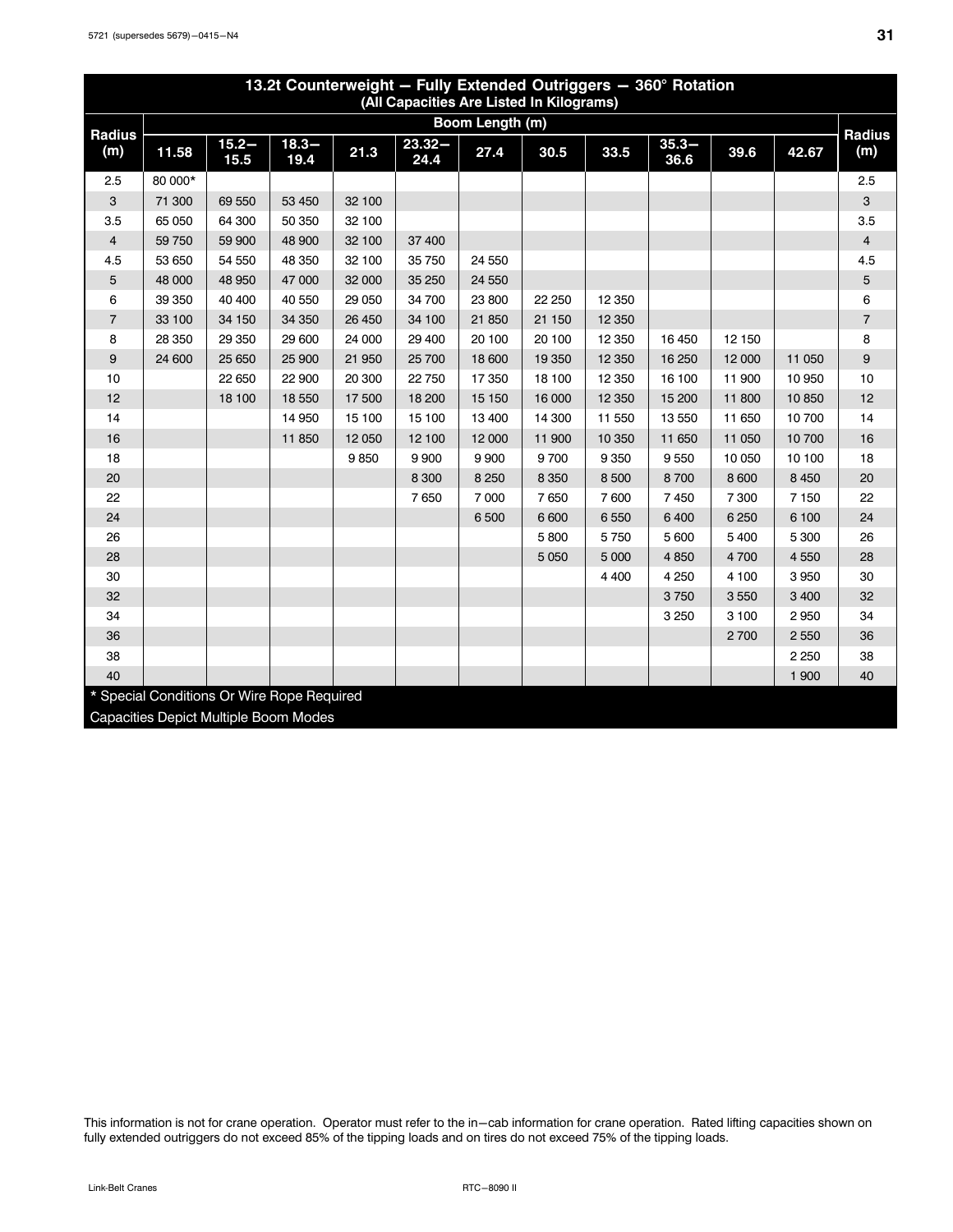### <span id="page-35-0"></span>**Fly Attachment Lift Capacity Charts - 85% - Optional**

|        |         |                                          |         | 8.8t Counterweight - Fully Extended Outriggers - 360° Rotation<br>(All Capacities Are Listed In Kilograms) |        |         |                                           |                |         |
|--------|---------|------------------------------------------|---------|------------------------------------------------------------------------------------------------------------|--------|---------|-------------------------------------------|----------------|---------|
|        |         | 42.67m Main Boom Length<br>2° Fly Offset |         |                                                                                                            |        |         | 42.67m Main Boom Length<br>15° Fly Offset |                |         |
| Radius |         | Fly Length $(m)$                         |         |                                                                                                            | Radius |         |                                           | Fly Length (m) |         |
| (m)    | 10.67   | 17.68                                    | 22.56   | 27.43                                                                                                      | (m)    | 10.67   | 17.68                                     | 22.56          | 27.43   |
| 12     | 5 5 0 0 |                                          |         |                                                                                                            | 12     |         |                                           |                |         |
| 14     | 5 500   | 3850                                     |         |                                                                                                            | 14     | 5 200   |                                           |                |         |
| 16     | 5 500   | 3750                                     | 3 0 0 0 |                                                                                                            | 16     | 5 100   |                                           |                |         |
| 18     | 5 500   | 3700                                     | 3 0 0 0 | 2 3 5 0                                                                                                    | 18     | 5 0 0 0 | 3 3 0 0                                   |                |         |
| 20     | 5400    | 3 600                                    | 3 0 0 0 | 2 3 5 0                                                                                                    | 20     | 4850    | 3 1 5 0                                   | 2850           |         |
| 22     | 5 3 0 0 | 3500                                     | 3 0 0 0 | 2 3 5 0                                                                                                    | 22     | 4750    | 3 0 5 0                                   | 2650           | 2 100   |
| 24     | 5 100   | 3 4 0 0                                  | 2950    | 2 2 0 0                                                                                                    | 24     | 4650    | 2950                                      | 2 4 5 0        | 1950    |
| 26     | 4 3 0 0 | 3 3 0 0                                  | 2 700   | 2050                                                                                                       | 26     | 4 5 5 0 | 2850                                      | 2 3 0 0        | 1800    |
| 28     | 3700    | 3 200                                    | 2 5 5 0 | 1850                                                                                                       | 28     | 3950    | 2750                                      | 2 1 5 0        | 1 650   |
| 30     | 3 1 5 0 | 3 0 5 0                                  | 2 3 5 0 | 1750                                                                                                       | 30     | 3 3 5 0 | 2700                                      | 2 0 5 0        | 1 550   |
| 32     | 2700    | 2 9 0 0                                  | 2 2 0 0 | 1 600                                                                                                      | 32     | 2900    | 2600                                      | 1 900          | 1 400   |
| 34     | 2 3 0 0 | 2 500                                    | 2 100   | 1 500                                                                                                      | 34     | 2 4 5 0 | 2 500                                     | 1800           | 1 300   |
| 36     | 1950    | 2 1 5 0                                  | 1 9 5 0 | 1 400                                                                                                      | 36     | 2 100   | 2 4 0 0                                   | 1700           | 1 2 5 0 |
| 38     | 1650    | 1850                                     | 1800    | 1 300                                                                                                      | 38     | 1800    | 2 0 5 0                                   | 1 6 5 0        | 1 1 5 0 |
| 40     | 1 3 5 0 | 1 550                                    | 1 500   | 1 200                                                                                                      | 40     | 1500    | 1750                                      | 1 5 5 0        | 1 0 5 0 |
| 42     | 1 1 5 0 | 1 300                                    | 1 250   | 1 100                                                                                                      | 42     | 1 2 5 0 | 1 500                                     | 1 4 5 0        | 1 000   |
| 44     | 900     | 1 100                                    | 1 0 5 0 | 1 0 5 0                                                                                                    | 44     | 1 0 0 0 | 1 250                                     | 1 250          | 950     |
| 46     | 700     | 900                                      | 850     | 850                                                                                                        | 46     | 800     | 1 0 5 0                                   | 1 000          | 900     |
| 48     | 550     | 700                                      | 650     | 650                                                                                                        | 48     | 600     | 850                                       | 800            | 800     |
| 50     |         | 550                                      | 500     |                                                                                                            | 50     |         | 650                                       | 600            | 600     |
| 52     |         |                                          |         |                                                                                                            | 52     |         | 500                                       |                |         |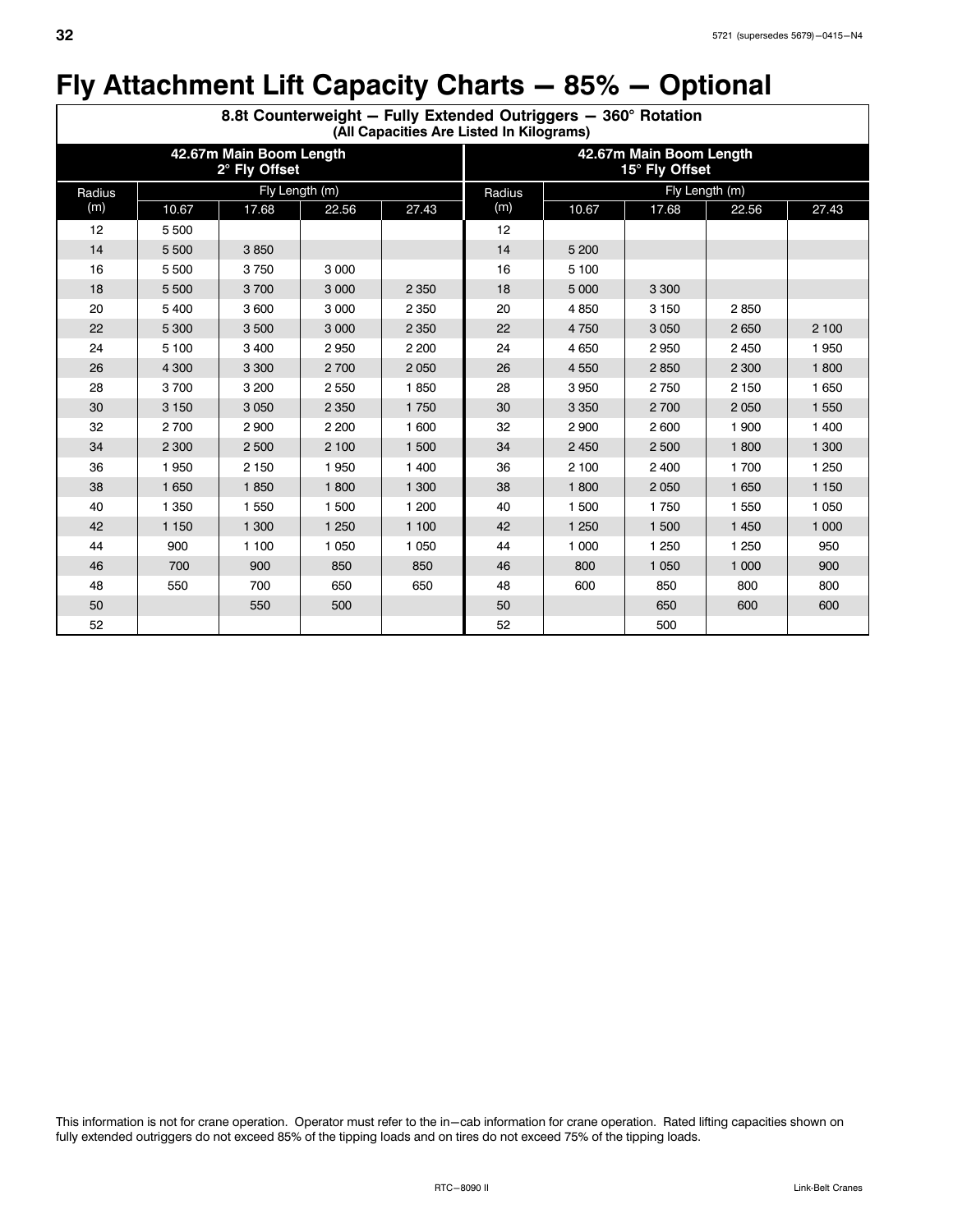<span id="page-36-0"></span>

|        | 8.8t Counterweight – Fully Extended Outriggers – 360° Rotation<br>(All Capacities Are Listed In Kilograms) |                                           |         |         |        |         |                                           |         |         |  |  |  |  |  |
|--------|------------------------------------------------------------------------------------------------------------|-------------------------------------------|---------|---------|--------|---------|-------------------------------------------|---------|---------|--|--|--|--|--|
|        |                                                                                                            | 42.67m Main Boom Length<br>30° Fly Offset |         |         |        |         | 42.67m Main Boom Length<br>45° Fly Offset |         |         |  |  |  |  |  |
| Radius |                                                                                                            | Fly Length (m)                            |         |         | Radius |         | Fly Length (m)                            |         |         |  |  |  |  |  |
| (m)    | 10.67                                                                                                      | 17.68                                     | 22.56   | 27.43   | (m)    | 10.67   | 17.68                                     | 22.56   | 27.43   |  |  |  |  |  |
| 18     | 4 4 5 0                                                                                                    |                                           |         |         | 18     |         |                                           |         |         |  |  |  |  |  |
| 20     | 4 3 5 0                                                                                                    |                                           |         |         | 20     | 3950    |                                           |         |         |  |  |  |  |  |
| 22     | 4 3 0 0                                                                                                    |                                           |         |         | 22     | 3950    |                                           |         |         |  |  |  |  |  |
| 24     | 4 200                                                                                                      | 2 5 5 0                                   | 2 0 5 0 | 1650    | 24     | 3 9 0 0 |                                           |         |         |  |  |  |  |  |
| 26     | 4 100                                                                                                      | 2 500                                     | 1 900   | 1 550   | 26     | 3850    | 2 2 5 0                                   | 1 650   |         |  |  |  |  |  |
| 28     | 4 0 5 0                                                                                                    | 2 4 0 0                                   | 1800    | 1 400   | 28     | 3850    | 2 2 0 0                                   | 1 550   | 1 250   |  |  |  |  |  |
| 30     | 3550                                                                                                       | 2 3 5 0                                   | 1700    | 1 300   | 30     | 3700    | 2 1 5 0                                   | 1 500   | 1 200   |  |  |  |  |  |
| 32     | 3 0 5 0                                                                                                    | 2 3 0 0                                   | 1 600   | 1 2 5 0 | 32     | 3 200   | 2 1 5 0                                   | 1 450   | 1 100   |  |  |  |  |  |
| 34     | 2600                                                                                                       | 2 2 5 0                                   | 1 550   | 1 1 5 0 | 34     | 2700    | 2 100                                     | 1 400   | 1 0 5 0 |  |  |  |  |  |
| 36     | 2 2 5 0                                                                                                    | 2 2 0 0                                   | 1 4 5 0 | 1 0 5 0 | 36     | 2 3 0 0 | 2 100                                     | 1 3 5 0 | 950     |  |  |  |  |  |
| 38     | 1900                                                                                                       | 2 1 5 0                                   | 1 400   | 1 0 0 0 | 38     | 1950    | 2050                                      | 1 300   | 900     |  |  |  |  |  |
| 40     | 1 600                                                                                                      | 1 9 5 0                                   | 1 350   | 950     | 40     | 1 6 5 0 | 1 9 5 0                                   | 1 2 5 0 | 850     |  |  |  |  |  |
| 42     | 1 300                                                                                                      | 1 700                                     | 1 300   | 900     | 42     |         | 1800                                      | 1 200   | 800     |  |  |  |  |  |
| 44     | 1 0 5 0                                                                                                    | 1 400                                     | 1 2 5 0 | 850     | 44     |         | 1 500                                     | 1 1 5 0 | 750     |  |  |  |  |  |
| 46     | 800                                                                                                        | 1 1 5 0                                   | 1 1 5 0 | 800     | 46     |         | 1 250                                     | 1 1 5 0 | 700     |  |  |  |  |  |
| 48     |                                                                                                            | 950                                       | 950     | 750     | 48     |         | 1 000                                     | 1 0 0 0 | 700     |  |  |  |  |  |
| 50     |                                                                                                            | 750                                       | 750     | 700     | 50     |         |                                           | 800     | 650     |  |  |  |  |  |
| 52     |                                                                                                            | 550                                       | 550     | 550     | 52     |         |                                           | 550     | 650     |  |  |  |  |  |

### 8.8t Counterweight **– Fully Extended Outriggers – 360° Rotatio**n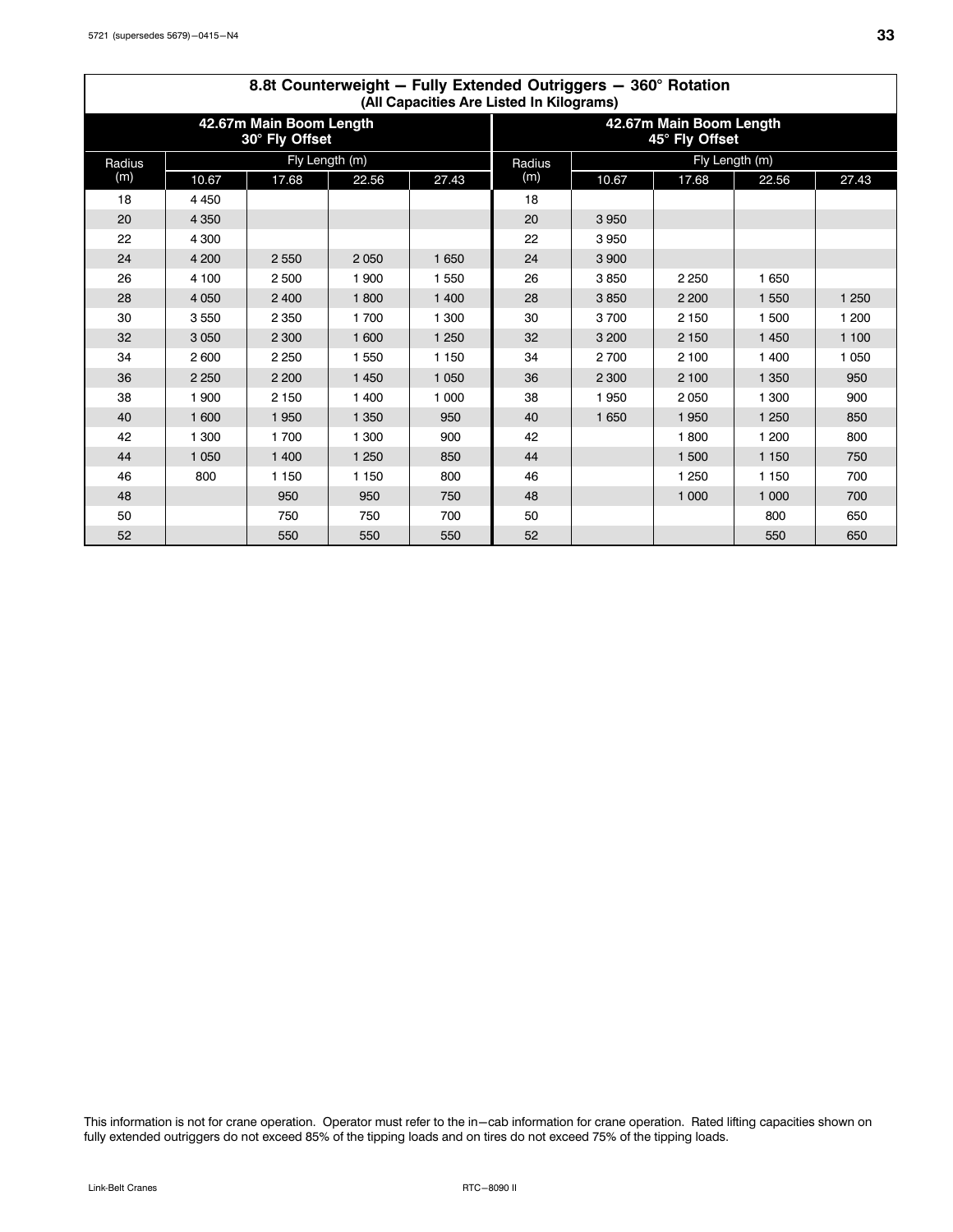| 13.2t Counterweight - Fully Extended Outriggers - 360° Rotation<br>(All Capacities Are Listed In Kilograms) |                |         |         |         |                                           |         |         |         |         |  |  |
|-------------------------------------------------------------------------------------------------------------|----------------|---------|---------|---------|-------------------------------------------|---------|---------|---------|---------|--|--|
| 42.67m Main Boom Length<br>2° Fly Offset                                                                    |                |         |         |         | 42.67m Main Boom Length<br>15° Fly Offset |         |         |         |         |  |  |
| Radius                                                                                                      | Fly Length (m) |         |         | Radius  | Fly Length (m)                            |         |         |         |         |  |  |
| (m)                                                                                                         | 10.67          | 17.68   | 22.56   | 27.43   | (m)                                       | 10.67   | 17.68   | 22.56   | 27.43   |  |  |
| 12                                                                                                          | 5 5 0 0        |         |         |         | 12                                        |         |         |         |         |  |  |
| 14                                                                                                          | 5 500          | 3850    |         |         | 14                                        | 5 200   |         |         |         |  |  |
| 16                                                                                                          | 5 500          | 3750    | 3 0 0 0 |         | 16                                        | 5 100   |         |         |         |  |  |
| 18                                                                                                          | 5 500          | 3700    | 3 0 0 0 | 2 3 5 0 | 18                                        | 5 0 0 0 | 3 3 0 0 |         |         |  |  |
| 20                                                                                                          | 5400           | 3600    | 3 0 0 0 | 2 3 5 0 | 20                                        | 4850    | 3 1 5 0 | 2850    |         |  |  |
| 22                                                                                                          | 5 3 0 0        | 3500    | 3 0 0 0 | 2 3 5 0 | 22                                        | 4750    | 3 0 5 0 | 2650    | 2 100   |  |  |
| 24                                                                                                          | 5 1 5 0        | 3 4 0 0 | 2950    | 2 2 0 0 | 24                                        | 4650    | 2950    | 2 4 5 0 | 1950    |  |  |
| 26                                                                                                          | 5 0 0 0        | 3 3 0 0 | 2 700   | 2050    | 26                                        | 4550    | 2850    | 2 3 0 0 | 1800    |  |  |
| 28                                                                                                          | 4700           | 3 200   | 2550    | 1850    | 28                                        | 4 3 5 0 | 2750    | 2 1 5 0 | 1 650   |  |  |
| 30                                                                                                          | 4 200          | 3 0 5 0 | 2 3 5 0 | 1750    | 30                                        | 4 1 5 0 | 2700    | 2 0 5 0 | 1 550   |  |  |
| 32                                                                                                          | 3650           | 2950    | 2 2 0 0 | 1 600   | 32                                        | 3850    | 2600    | 1 900   | 1 400   |  |  |
| 34                                                                                                          | 3 200          | 2800    | 2 100   | 1 500   | 34                                        | 3 4 0 0 | 2 500   | 1800    | 1 300   |  |  |
| 36                                                                                                          | 2800           | 2650    | 1 950   | 1 400   | 36                                        | 2950    | 2 4 0 0 | 1700    | 1 2 5 0 |  |  |
| 38                                                                                                          | 2 4 5 0        | 2 5 5 0 | 1850    | 1 300   | 38                                        | 2600    | 2 3 0 0 | 1 650   | 1 1 5 0 |  |  |
| 40                                                                                                          | 2 1 5 0        | 2 3 0 0 | 1750    | 1 200   | 40                                        | 2 2 5 0 | 2 2 0 0 | 1 5 5 0 | 1 0 5 0 |  |  |
| 42                                                                                                          | 1850           | 2 0 5 0 | 1 650   | 1 100   | 42                                        | 1950    | 2 100   | 1 500   | 1 000   |  |  |
| 44                                                                                                          | 1 600          | 1800    | 1 600   | 1 0 5 0 | 44                                        | 1700    | 1950    | 1 400   | 950     |  |  |
| 46                                                                                                          | 1 3 5 0        | 1 550   | 1 500   | 1 0 0 0 | 46                                        | 1 4 5 0 | 1 700   | 1 3 5 0 | 900     |  |  |
| 48                                                                                                          | 1 1 5 0        | 1 3 5 0 | 1 2 5 0 | 900     | 48                                        | 1 200   | 1 4 5 0 | 1 300   | 850     |  |  |
| 50                                                                                                          |                | 1 1 5 0 | 1 0 5 0 | 850     | 50                                        |         | 1 2 5 0 | 1 200   | 800     |  |  |
| 52                                                                                                          |                | 950     | 900     | 800     | 52                                        |         | 1 0 5 0 | 1 000   | 750     |  |  |
| 54                                                                                                          |                | 800     | 750     | 700     | 54                                        |         | 900     | 850     | 700     |  |  |
| 56                                                                                                          |                | 650     | 600     | 550     | 56                                        |         |         | 650     | 650     |  |  |
| 58                                                                                                          |                |         |         |         | 58                                        |         |         | 500     | 500     |  |  |

<span id="page-37-0"></span> $\Gamma$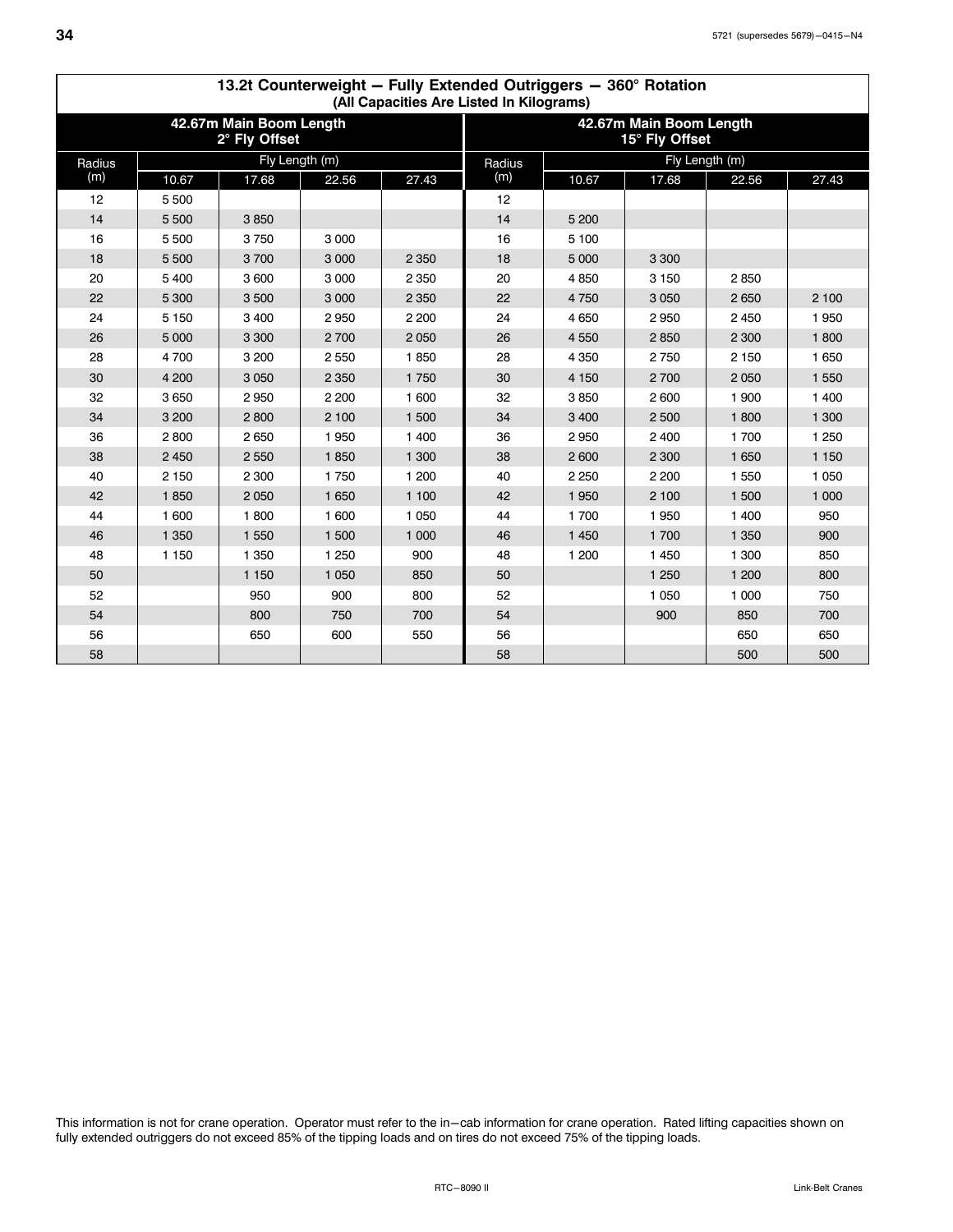<span id="page-38-0"></span>Г

| 13.2t Counterweight - Fully Extended Outriggers - 360° Rotation<br>(All Capacities Are Listed In Kilograms) |                |         |         |         |                                           |         |         |         |         |  |  |
|-------------------------------------------------------------------------------------------------------------|----------------|---------|---------|---------|-------------------------------------------|---------|---------|---------|---------|--|--|
| 42.67m Main Boom Length<br>30° Fly Offset                                                                   |                |         |         |         | 42.67m Main Boom Length<br>45° Fly Offset |         |         |         |         |  |  |
| Radius                                                                                                      | Fly Length (m) |         |         | Radius  | Fly Length (m)                            |         |         |         |         |  |  |
| (m)                                                                                                         | 10.67          | 17.68   | 22.56   | 27.43   | (m)                                       | 10.67   | 17.68   | 22.56   | 27.43   |  |  |
| 18                                                                                                          | 4 4 5 0        |         |         |         | 18                                        |         |         |         |         |  |  |
| 20                                                                                                          | 4 3 5 0        |         |         |         | 20                                        | 3950    |         |         |         |  |  |
| 22                                                                                                          | 4 3 0 0        |         |         |         | 22                                        | 3950    |         |         |         |  |  |
| 24                                                                                                          | 4 200          | 2 5 5 0 | 2 0 5 0 | 1 650   | 24                                        | 3 9 0 0 |         |         |         |  |  |
| 26                                                                                                          | 4 100          | 2 500   | 1 900   | 1 5 5 0 | 26                                        | 3850    | 2 2 5 0 | 1650    |         |  |  |
| 28                                                                                                          | 4 0 5 0        | 2 4 0 0 | 1800    | 1 400   | 28                                        | 3850    | 2 2 0 0 | 1 5 5 0 | 1 2 5 0 |  |  |
| 30                                                                                                          | 3 9 0 0        | 2 3 5 0 | 1700    | 1 300   | 30                                        | 3750    | 2 1 5 0 | 1 500   | 1 200   |  |  |
| 32                                                                                                          | 3700           | 2 3 0 0 | 1 600   | 1 2 5 0 | 32                                        | 3600    | 2 1 5 0 | 1 4 5 0 | 1 100   |  |  |
| 34                                                                                                          | 3550           | 2 2 5 0 | 1 5 5 0 | 1 1 5 0 | 34                                        | 3500    | 2 100   | 1 400   | 1 0 5 0 |  |  |
| 36                                                                                                          | 3 100          | 2 2 0 0 | 1 4 5 0 | 1 0 5 0 | 36                                        | 3 1 5 0 | 2 100   | 1 3 5 0 | 950     |  |  |
| 38                                                                                                          | 2700           | 2 1 5 0 | 1 400   | 1 0 0 0 | 38                                        | 2750    | 2 0 5 0 | 1 300   | 900     |  |  |
| 40                                                                                                          | 2 3 5 0        | 2 0 5 0 | 1 3 5 0 | 950     | 40                                        | 2 4 0 0 | 1 9 5 0 | 1 2 5 0 | 850     |  |  |
| 42                                                                                                          | 2000           | 1950    | 1 300   | 900     | 42                                        | 2050    | 1 900   | 1 200   | 800     |  |  |
| 44                                                                                                          | 1750           | 1 900   | 1 2 5 0 | 850     | 44                                        |         | 1850    | 1 1 5 0 | 750     |  |  |
| 46                                                                                                          | 1500           | 1800    | 1 200   | 800     | 46                                        |         | 1800    | 1 1 5 0 | 700     |  |  |
| 48                                                                                                          |                | 1 550   | 1 200   | 750     | 48                                        |         | 1 600   | 1 1 5 0 | 700     |  |  |
| 50                                                                                                          |                | 1 3 5 0 | 1 1 5 0 | 700     | 50                                        |         |         | 1 100   | 650     |  |  |
| 52                                                                                                          |                | 1 100   | 1 100   | 650     | 52                                        |         |         | 1 100   | 650     |  |  |
| 54                                                                                                          |                | 900     | 900     | 650     | 54                                        |         |         |         | 600     |  |  |
| 56                                                                                                          |                |         | 700     | 600     | 56                                        |         |         |         | 600     |  |  |
| 58                                                                                                          |                |         | 550     | 600     | 58                                        |         |         |         |         |  |  |